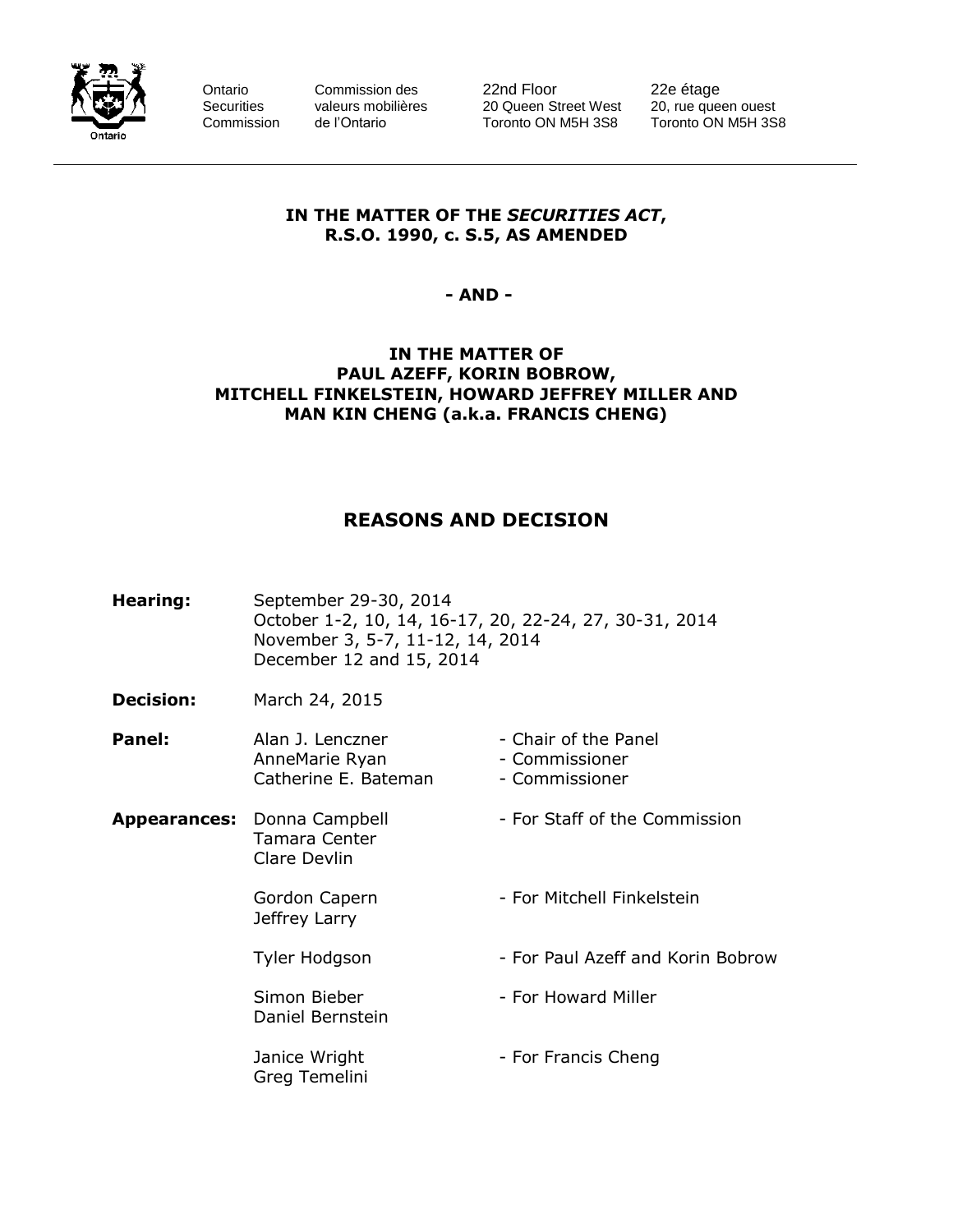| <b>TABLE OF CONTENTS</b> |  |  |
|--------------------------|--|--|
|                          |  |  |

| Ι.                               |                                                                  |
|----------------------------------|------------------------------------------------------------------|
| Н.                               |                                                                  |
|                                  |                                                                  |
| Α.<br>B.<br>C.<br>D.<br>Е.       |                                                                  |
|                                  |                                                                  |
| Α.<br>B.<br>C.<br>D.<br>Е.<br>F. |                                                                  |
| V.                               |                                                                  |
| А.<br>B.<br>C.<br>D.<br>Ε.       |                                                                  |
|                                  |                                                                  |
|                                  |                                                                  |
| VIII.                            |                                                                  |
| Α.                               |                                                                  |
| Β.<br>C.                         |                                                                  |
|                                  | 2. Finkelstein's Submissions on the Additional Material Facts 18 |
| D.<br>Е.                         |                                                                  |
| F.                               |                                                                  |
|                                  |                                                                  |
| Α.<br>Β.                         |                                                                  |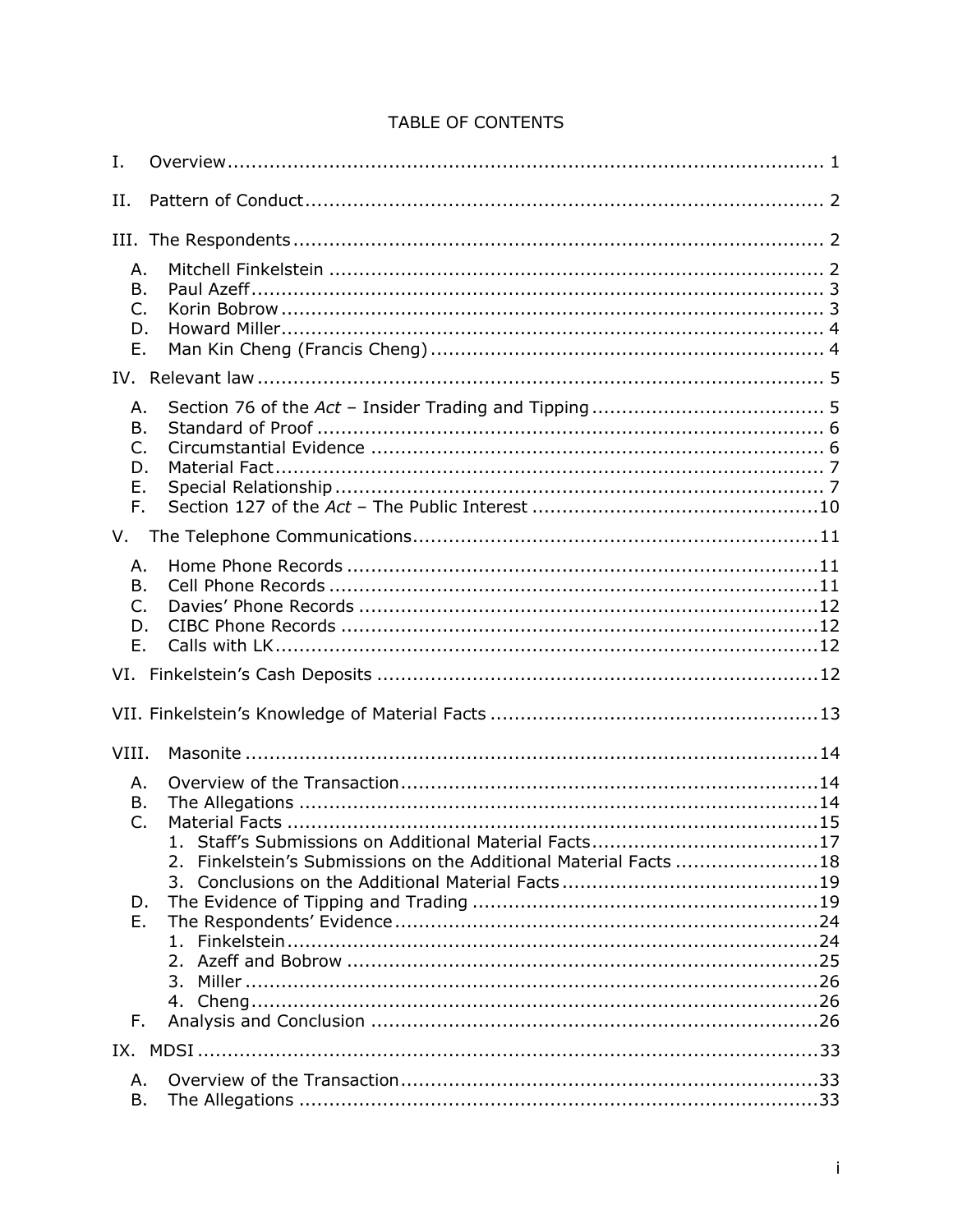| $\subset$<br>D.<br>Ε.                        |  |  |
|----------------------------------------------|--|--|
| X.                                           |  |  |
| Α.<br><b>B.</b><br>$\mathsf{C}$ .            |  |  |
|                                              |  |  |
| Α.<br>B.<br>$\mathsf{C}$ .<br>D.<br>Е.<br>F. |  |  |
|                                              |  |  |
| Α.<br>В.<br>C.<br>D.<br>Ε.                   |  |  |
| XIII.                                        |  |  |
| Α.<br>B.<br>$\mathsf{C}$ .                   |  |  |
|                                              |  |  |
|                                              |  |  |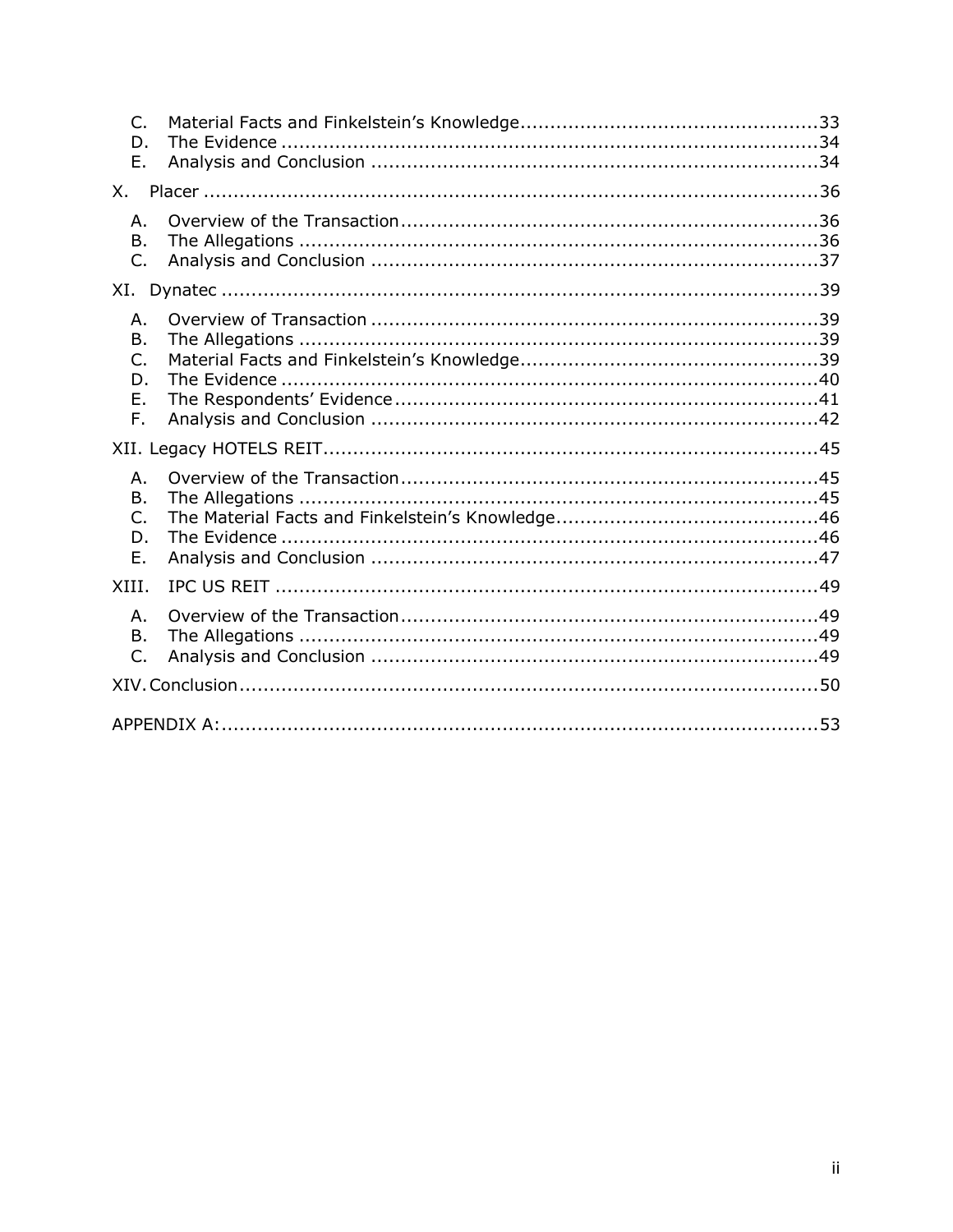### **REASONS AND DECISION**

#### <span id="page-3-0"></span>**I. OVERVIEW**

[1] Staff of the Ontario Securities Commission ("**Staff**"), in the Fresh As Amended Statement of Allegations of August 14, 2014, alleges that, on six separate occasions, a lawyer tipped his friend, an investment adviser, and that four investment advisers engaged in insider trading or tipping, purchasing shares for themselves, family members and/or clients while in possession of material non-public information contrary to section 76 of the *Securities Act*, R.S.O. 1990, c. S.5, as amended (the "*Act"*).

[2] Staff also alleges that these investment advisers acted contrary to the public interest by recommending the shares of target companies, about to be purchased, to their friends, families and clients.

[3] Staff's theory is that the close personal relationship between each tipper and his tippee, the constant communication between tipper and tippee and the voluminous, anomalous trading in the shares of target companies, about to be acquired, gives rise to inferences that tipping of, and trading on, material non-public information took place.

[4] In the years from November 2004 to August 2007, there were six impugned takeover transactions. Staff alleges that a compelling pattern of conduct emerges from the conduct of the five respondents. Staff make a number of allegations. Shortly before the public announcement of each takeover transaction, Mitchell Finkelstein, a mergers and acquisitions lawyer in Toronto, communicated with Paul Azeff, an investment adviser with CIBC in Montreal, and told him that an imminent takeover transaction was to occur. Azeff passed on this material non-public information to his partner Korin Bobrow with whom he shared a trading code DK4. Azeff and Bobrow then bought a large volume of shares of the target company for themselves, their family members and many important clients. They also told friends and, in particular, LK who, on some occasions, in turn, telephoned a friend and investment adviser in Toronto, Howard Miller. Miller then told his associate, Francis Cheng. Both Miller and Cheng immediately bought a significant volume of the target company shares for themselves, their family members and some clients.

[5] The respondents acknowledge the relationships, the communications and the trading, but emphatically deny the receipt or utilization of material non-public information. They assert that they had good reason, based on due diligence, to purchase the target shares and no motivation to engage in illegal activity that they understood, as professionals and registrants, would prejudice their successful careers.

[6] The main legal issues that are to be decided in this matter, with respect to each of the transactions, are:

- (a) What were the undisclosed material facts?
- (b) Was there communication of the undisclosed material facts (tipping) by someone in a special relationship as defined in subsections 76(5)(a)-(d) of the *Act* (eg. an officer, director or advisor engaged in some aspect of the transaction)?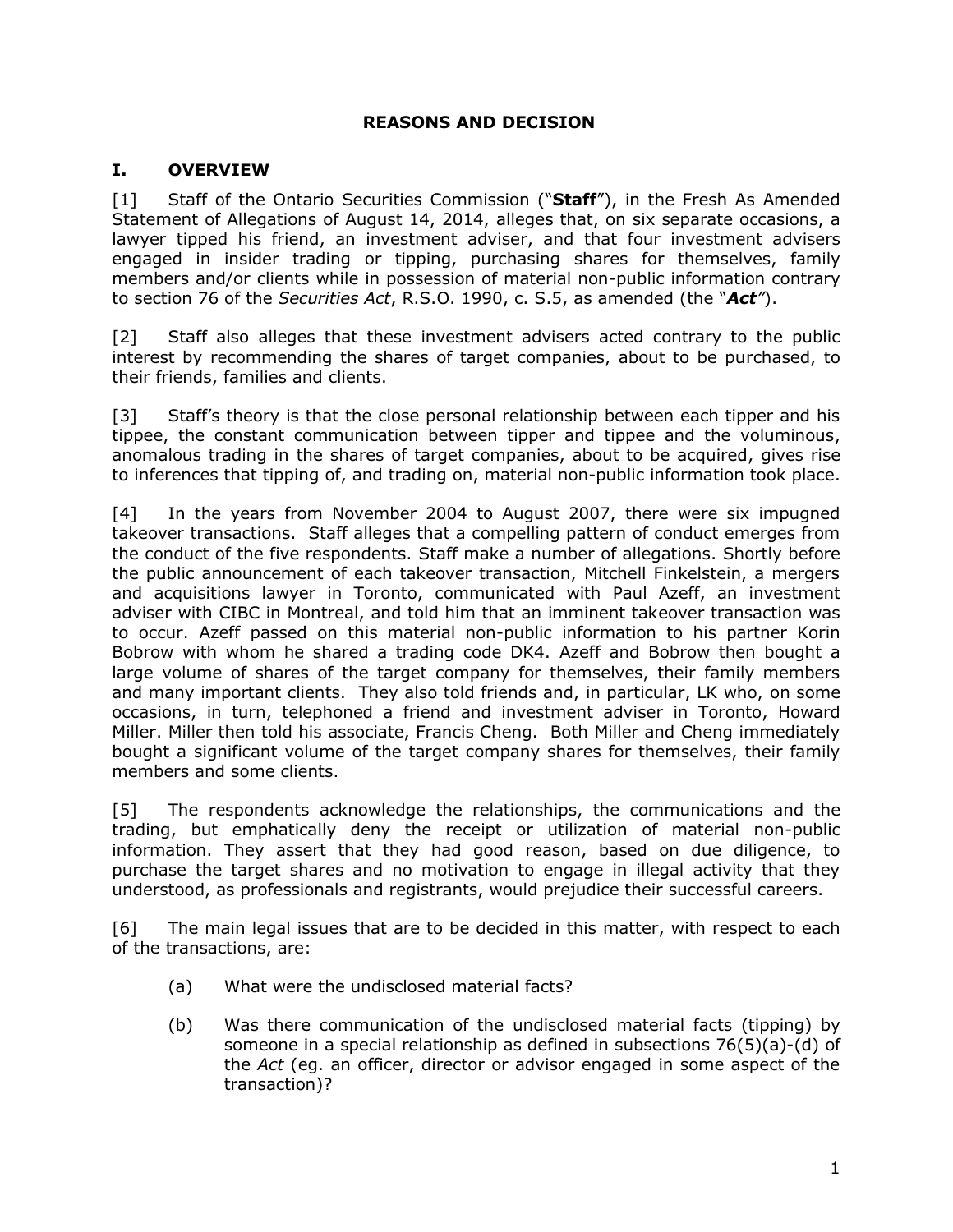(c) Did the tippee or successive tippee know or ought he reasonably to have known that he was receiving undisclosed material facts from someone himself in a special relationship pursuant to the expanded definition in subsection 76(5)(e) of the *Act*?

[7] Appended as a schedule to these reasons and decision are the relevant subsections of section 76 of the *Act*.

### <span id="page-4-0"></span>**II. PATTERN OF CONDUCT**

[8] Staff emphasizes that the pattern of telephone calls between Finkelstein and Azeff, in close proximity to voluminous trading of shares by Azeff and Bobrow in Montreal, followed by the migration of the material non-public information to Toronto through a single source, LK, and the immediate buying of shares of the target in Toronto leads to the inescapable conclusion that tipping and insider trading was being carried out by professionals, all of whom knew that such activity was proscribed conduct under the *Act.* This over-arching pattern, Staff alleges, should inform the Commission in its review of the six individual transactions alleged.

[9] We reject the submission that we should view each of the six transactions through the lens of a pattern and similar fact evidence. Although there are certain similarities with respect to the conduct of the respondents regarding each takeover bid, there are many more dissimilarities which render the prejudicial effect greater than the probative value. These dissimilarities include the fact that Azeff and Bobrow did not purchase shares of all six takeover target companies. Neither did Miller and Cheng, even though the source of their information, LK, did. The volume of trading by the respondents, the number of individuals trading and the rapid acquisition of shares in some cases was pronounced and, in others, it was not.

[10] We have determined that we must adjudicate each transaction separately and judge the conduct of each respondent against the allegations made with respect to him related only to that transaction.

### <span id="page-4-1"></span>**III. THE RESPONDENTS**

<span id="page-4-2"></span>[11] There are five respondents, one lawyer and four registrants.

### **A. Mitchell Finkelstein**

[12] Finkelstein completed high school and CEGEP in Montreal. He attended the University of Western Ontario graduating with a Bachelor of Business Administration and Commerce in 1990. While there, he became friends with, and a fraternity brother of, Paul Azeff, also a Montreal resident. Finkelstein then attended the law school at the University of Ottawa, receiving his LLB in 1994.

[13] Finkelstein joined Davies Ward Phillips and Vineberg (Davies) as an associate in 1997. He became a full equity partner in 2002. His area of practice from 1997 to 2010 was a corporate, commercial practice which encompassed financings, securities, mergers and acquisitions, takeovers and plans of arrangement.

[14] He was regarded by his colleagues as a highly intelligent, industrious, committed lawyer. His commitment is illustrated by the 1850 to 2400 billable hours recorded in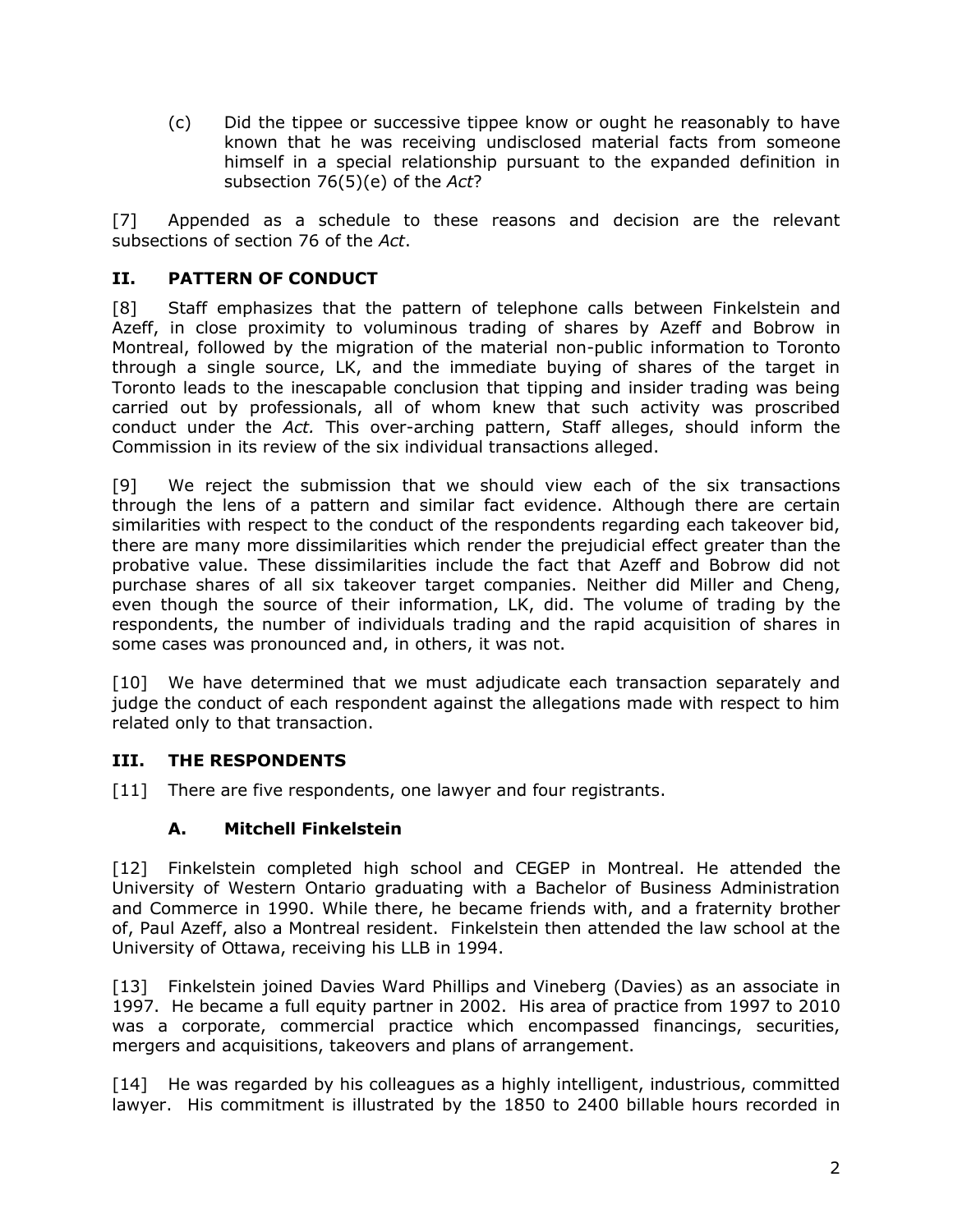the years in question, 2004 to 2007. In 2007, he was the recipient of a Lexpert Top 40 under 40 award.

[15] Finkelstein married Kim in 2000 and the couple have two children born in 2002 and 2004.

[16] Finkelstein, described as conservative of character, left the arrangement and planning of social occasions to his wife Kim.

### **B. Paul Azeff**

<span id="page-5-0"></span>[17] Azeff grew up and continues to live in Montreal. He attended the University of Western Ontario, obtaining his Bachelor of Arts in Literature in 1991. He moved back to Montreal after graduation, took the Canadian Securities Course and became a licensed investment adviser in 1992. He worked for Burns Fry, Marleau Lemire, Midland Walwyn, and Merrill Lynch until 2001. In 2001, the retail arm of Merrill Lynch was sold to CIBC Wood Gundy ("**CIBC**"). Azeff remained at CIBC until 2011 as sales manager at the Place Ville-Marie branch. This branch was the largest brokerage branch in Montreal and by 2004, Azeff had developed a big book of business with many clients.

[18] Azeff was first registered as a salesperson in Ontario in 1997, and was a dealer in the category of investment dealer beginning in 1998. In 2003, his registration was converted to that of a trading officer. In 2009, his registration was converted to that of a dealing representative until December 2010, when he was no longer registered in Ontario. In 2013, he again became registered in Ontario, subject to conditions, as a dealer in the category of investment dealer.

[19] Azeff was described as outgoing, gregarious, chatty, bright, a good broker with a network of friends and clients. In 2007, he made and received thousands of phone calls as captured by his extension at CIBC. If Azeff wanted to reach a friend or client, he would not hesitate to call four to five times in rapid succession if the first calls remained unanswered.

[20] In August 2004, Azeff married Oana. They had a joint trading account at CIBC.

[21] Azeff and Korin Bobrow met in high school and have been extremely close friends since. In 1995, Azeff and Bobrow formed a partnership at Marleau Lemire. Although not in a formal partnership while they worked at CIBC, they were in every sense of the word, partners. They shared a trading code DK4 for all their trading. They discussed investment ideas continuously. They shared their research. They looked after each other's clients when the other was absent from his adjacent desk.

### **C. Korin Bobrow**

<span id="page-5-1"></span>[22] Bobrow grew up in Montreal. He studied political science and philosophy at Carlton University, leaving it before graduation. He returned to Montreal in 1992, completed his Canadian Securities Course and became a full broker at Marleau Lemire in 1994. In 1995, Azeff joined the firm and Azeff and Bobrow moved firms in lock step, always working together throughout their careers.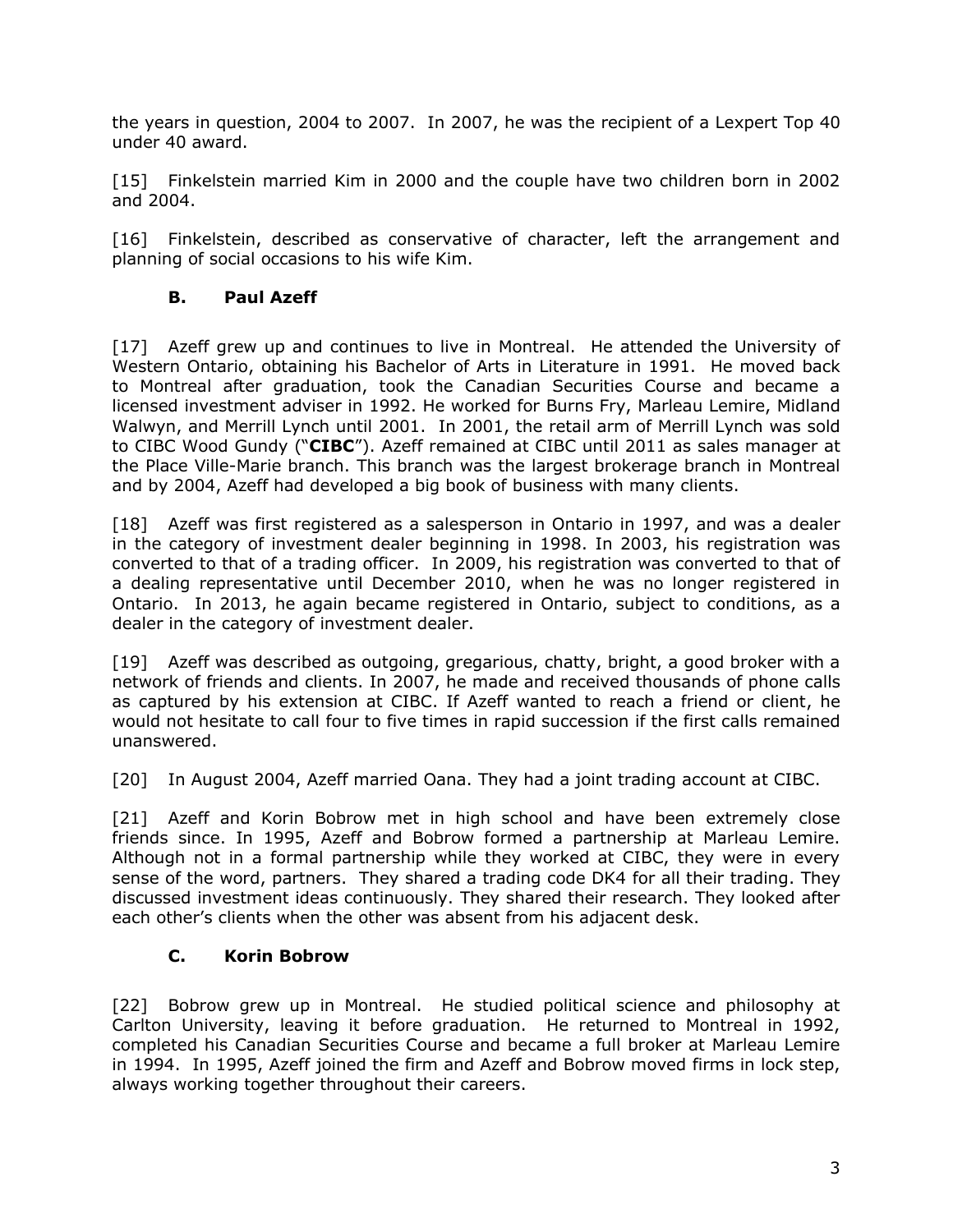[23] Bobrow was first registered as a salesperson in Ontario in 2003, and maintained that registration until 2009. At that point, he was registered in Ontario as a dealer in the category of investment dealer until December 2010, when he ceased to be registered in Ontario. In 2013, he again became registered in Ontario, subject to conditions, as a dealer in the category of investment dealer.

[24] Azeff was more interested in the technical analysis and followed the U.S. and Canadian technical charting of stocks. Bobrow, on the other hand, concentrated more on the research embedded in the analysts' reports and macroeconomics.

[25] Bobrow married Marie-Josée in January 2004. He and his wife had a joint trading account at CIBC.

### **D. Howard Miller**

<span id="page-6-0"></span>[26] Miller did not testify at the hearing. Excerpts of his compelled testimony from 2009 were read into evidence.

[27] Miller grew up in Montreal and attended McGill University, obtaining a Bachelor of Science. He furthered his education achieving a Masters of Science and Masters of Business Administration. He began working as an investment adviser at CIBC in Toronto in 1995 and moved to TD Securities ("**TD**") in 2000. Shortly thereafter, he was promoted to vice-president and in fiscal 2007 was one of the firm's top ranked investment advisers nationally.

[28] Miller is married to Heidi-Lynn. Miller had trading authority over her accounts.

[29] Miller was first registered in Ontario as a salesperson in 1995. In 1999, his registration was converted to trading officer. For a short period in 2000, his registration reverted to salesperson before once again being amended to a trading officer. His registration as a trading officer continued until 2008. In 2009, he was once again registered as a salesperson with Raymond James and then shortly after it was amended to a dealing representative with terms and conditions. He has not been registered in Ontario since October 2010.

### **E. Man Kin Cheng (Francis Cheng)**

<span id="page-6-1"></span>[30] Cheng also did not testify. His compelled testimony from 2009 was read into evidence.

[31] Cheng grew up in Hong Kong, where his brother still resides. Cheng traded an account held in his brother's name at TD in Toronto.

[32] Cheng came to Canada in 1988, graduated from University of Toronto with a Bachelor of Arts in 1994 or 1995, completed the financial and industry courses for registration and the Canadian Hedge Fund Specialist Exam.

[33] He joined TD in 1999 and became a full investment adviser in 2001.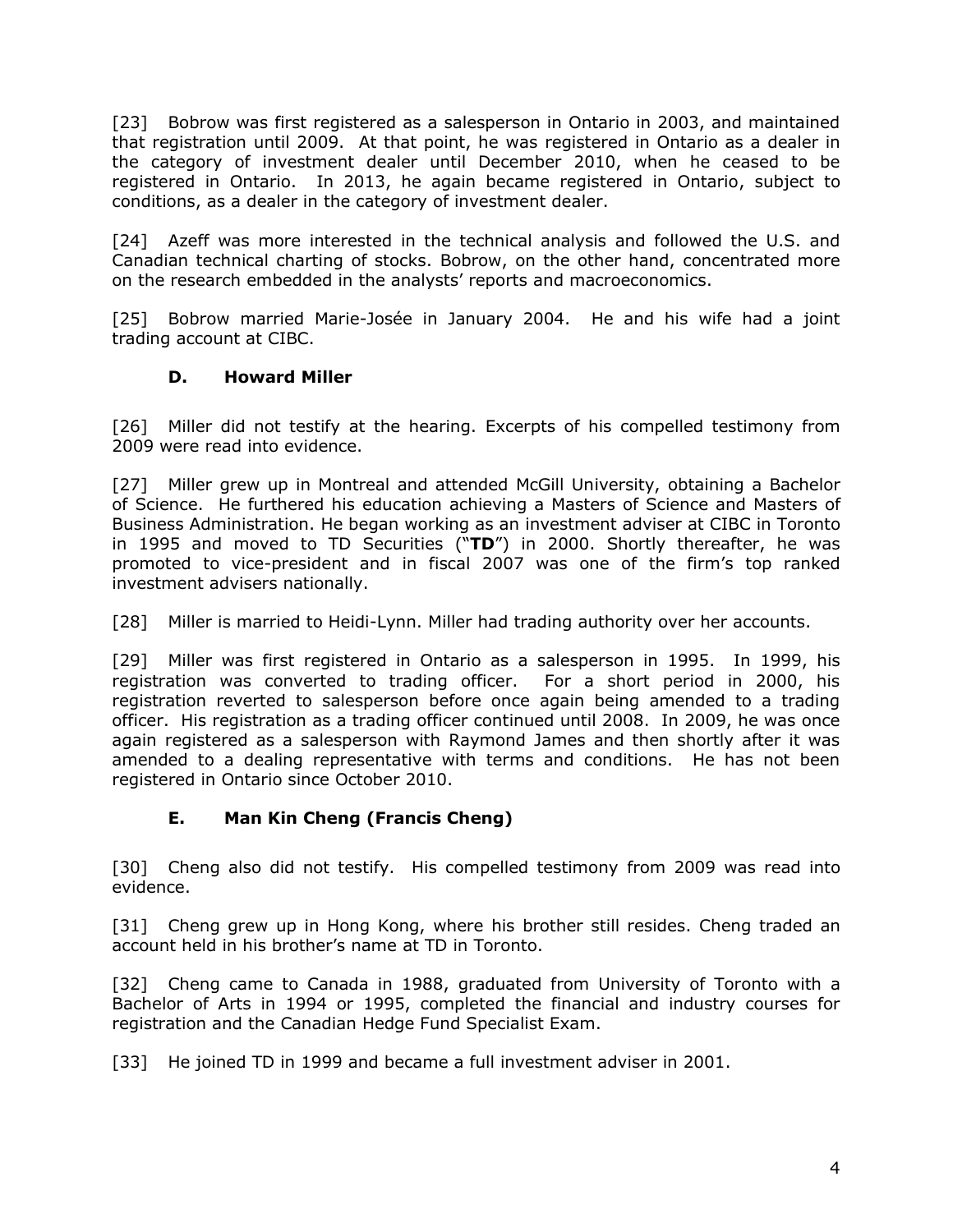[34] Cheng was first registered in Ontario in 1998, as a salesperson at HSBC Securities. After moving to TD in 1999, he was registered as a salesperson through to September 2008. He has not been registered in Ontario since 2008.

[35] Cheng is married to Jennifer. She had a trading account in her own name, which was funded with her own money. She provided Cheng with her password and he made all of the investment decisions in the account and executed all the trading. Cheng did not have his own trading account because he had limited monies available for investment purposes.

### <span id="page-7-1"></span><span id="page-7-0"></span>**IV. RELEVANT LAW**

## **A. Section 76 of the** *Act* **– Insider Trading and Tipping**

[36] The *Act* prohibits insider trading and tipping. The decided authorities in Canada and the U.S. view this offence, when established, as very serious; it is in the nature of a cancer which erodes public confidence in the capital markets (*Re Donnini* (2002), 25 OSCB 6225 at para. 202, citing *Re MCJC Holdings* (2002), 25 OSCB 1133 at 1135). Tipping is considered as equally offensive as insider trading. Tipping provides an informational advantage unavailable, and hence unfair, to other investors. The objectives of the *Act* are stated to be protection of the public and the promotion of the integrity of the capital markets. Nearly every Canadian is invested in the capital markets through a direct investment, a mutual fund, a pension plan or an RRSP.

[37] The capital formation process depends upon investors' confidence in the fairness of the securities markets. Confidence in the capital markets is a key component to corporate well-being. If confidence is eroded, liquid funds will migrate to those markets that are better regulated and have a higher reputation for integrity. Tipping and insider trading erode confidence when it is perceived that someone has gained an advantage, not through skill and the courting of risk, but because of an informational advantage unavailable to other investors (*Re Suman* (2012) 35 OSCB 2809 ("**S***uman*") at para. 23 aff'd 2013 ONSC 3192 (Div. Ct.)).

[38] In this case, the respondents are all professionals, a corporate, commercial lawyer and four licensed investment advisers, all of whom were aware of the seriousness with which securities regulators view illegal tipping and illegal insider trading and the need for confidentiality of material non-public information.

[39] Staff must establish all the elements of section 76 of the *Act*. The *Act* prohibits those in a special relationship with a reporting issuer from informing others of undisclosed material facts and from trading with knowledge of undisclosed material facts. Subsections 76 (1) and (2) of the *Act* provide:

**76(1)** No person or company in a special relationship with a reporting issuer shall purchase or sell securities of the reporting issuer with the knowledge of a material fact or material change with respect to the reporting issuer that has not been generally disclosed.

**(2)** No reporting issuer and no person or company in a special relationship with a reporting issuer shall inform, other than in the necessary course of business, another person or company of a material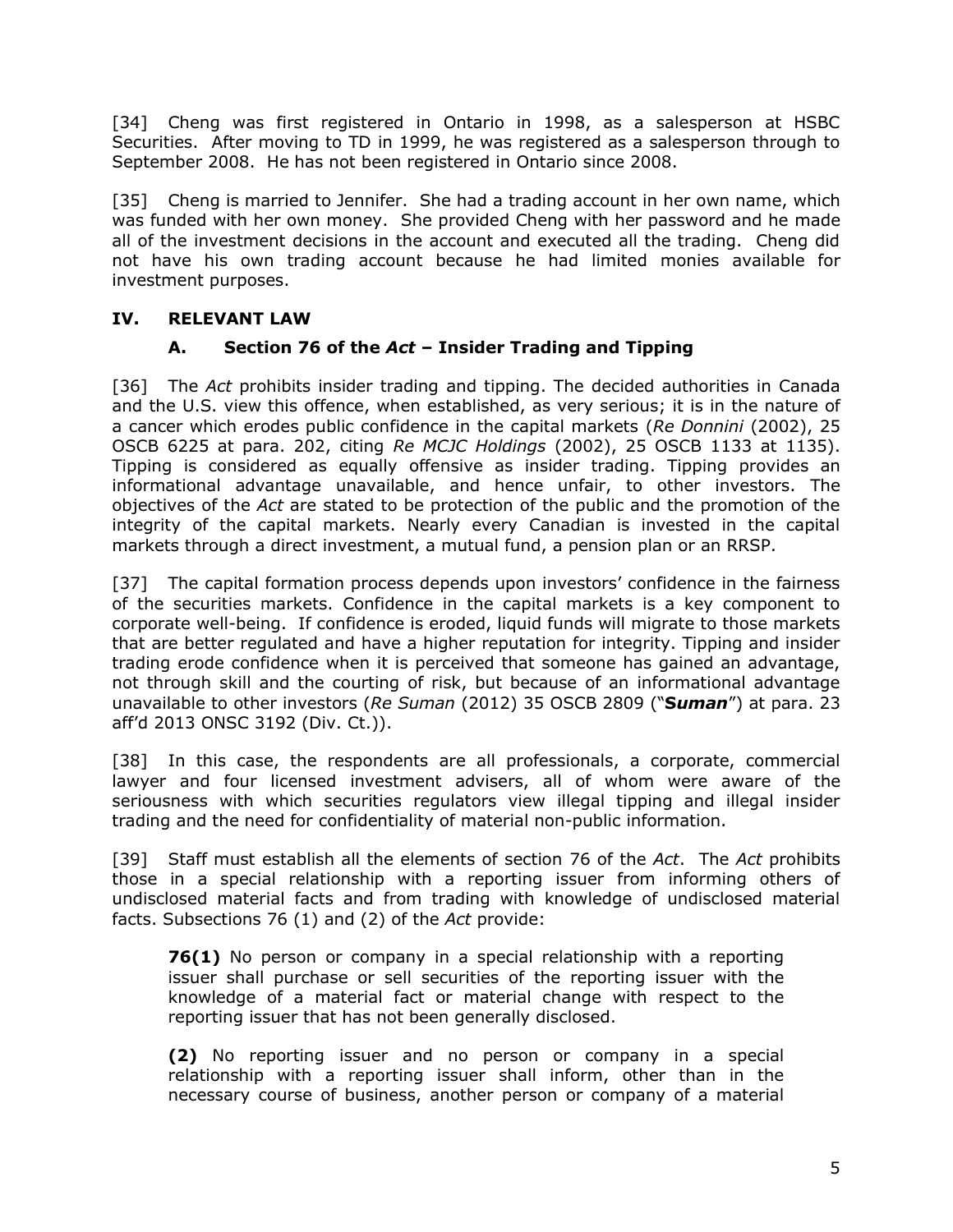fact or material change with respect to the reporting issuer before the material fact or material change has been generally disclosed.

[40] Neither motive nor intent form a part of the legal requirements of the section.

## **B. Standard of Proof**

<span id="page-8-0"></span>[41] It is not disputed that the standard of proof applicable to the alleged offences in these proceedings is the balance of probabilities (*F(H) v. McDougall*, [2008] 3 S.C.R. 41 at para. 40 ("*F(H) v. McDougall*")).

[42] The evidence to establish the standard, on a balance of probabilities, must be clear, convincing and cogent. The question to be answered is: whether the alleged events, based on clear, convincing and cogent evidence, are more likely than not to have occurred (*F(H) v. McDougall, supra* para. 46; *Suman, supra* at para. 31).

## **C. Circumstantial Evidence**

<span id="page-8-1"></span>[43] Circumstantial evidence is clearly admissible (*Re Kusumoto*, 2007 ABASC 40 at paras. 73-74). It usually forms the bulk of the evidence in cases where insider trading and tipping is alleged. Some aspects of insider trading cases, such as the fiduciary duty and the duty not to disclose material non-public information, are relatively easy to prove. Other aspects, particularly tipping, are very difficult to prove as, generally, the only persons who have direct knowledge of the relevant communications are the wrongdoers themselves. As a result, insider trading and tipping cases are often established by inferences drawn from indirect evidence. In this case, circumstantial evidence is the evidence of communication, the relationship between the parties, the knowledge that the tipper informant had, the knowledge the tippee had, the trading by the tippee and/or successive tippees and the timing and volume of the trades in relation to the initiating conversations and successive tips.

[44] The Commission determined, in the circumstances of the *Suman* case, that:

Knowledge of an undisclosed material fact may be properly inferred based on circumstantial evidence that includes proof of the ability and opportunity to acquire the information combined with evidence of welltimed, highly uncharacteristic, risky and highly profitable trades.

(*Suman, supra* at para. 307)

[45] A variety of types of circumstantial evidence can be the indicia of insider trading or tipping:

- (a) unusual trading patterns;
- (b) a timely transaction in a stock shortly before a significant public announcement;
- (c) a first time purchase of the stock;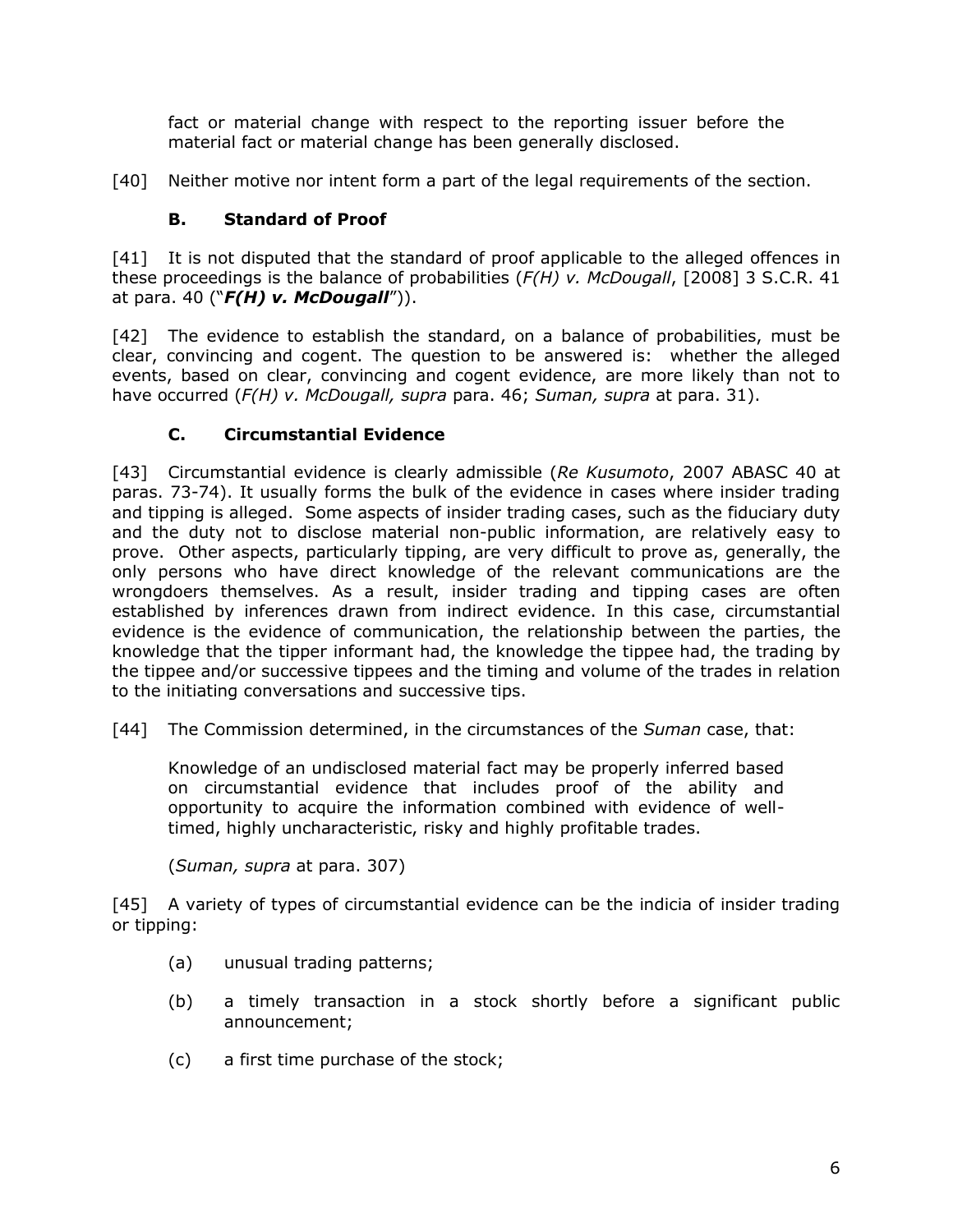- (d) an abnormal concentration of trading by one brokerage firm or with one or a few brokers; and
- (e) a trade that represents a very significant percentage of the particular portfolio.

[46] Motive and intent can also be weighed as facts when drawing inferences whether it is more probable than not that the alleged offences occurred.

[47] The indicators listed in the paragraphs above are not exhaustive. Nor is it necessary that all indicia be established in every case. Insider trading and tipping cases are established by a mosaic of circumstantial evidence which, when considered as a whole, leads to the inference that it is more likely than not that the trader, tipper or tippee possessed or communicated material non-public information.

[48] From circumstantial evidence which is firmly established, we are asked to draw inferences. Inferences can be drawn to determine whether it is more likely than not that the insider trading and tipping occurred. Inferences drawn must flow naturally and logically from the established facts. Inferences cannot be made where, objectively, they are unreasonable or illogical.

[49] Inferences drawn from speculated facts are legally unacceptable (*R v. Munoz*, [2006] O.J. No. 446 (Ont. S.C.J.) at para. 31; *Walton v. Alberta (Securities Commission)* 2014 ABCA 273 at paras. 27-29).

### **D. Material Fact**

<span id="page-9-0"></span>[50] A material fact, defined in subsection 1(1) of the *Act* is a fact that, objectively, would reasonably be expected to have a significant effect on the market price of the security in issue . The materiality of facts is an objective market impact test (*Re Donald* (2012) 35 OSCB 7383 ("*Donald*") at paras. 199 and 201; *Re YBM Magnex* (2003) 26 OSCB 5285 ("*YBM*") at para. 91). It is most often measured by contrasting the market impact of the public announcement with the price of the share on the date when a respondent had that information. In this hearing, we are dealing with material facts that have not been generally disclosed to the public, facts which we refer to hereafter as "**material non-public information**" or "**MNPI**".

[51] Knowledge that an acquirer had determined to acquire control of a target either by a takeover bid or by a plan of arrangement constitutes a material fact. Objectively, it is commonly anticipated that acquiring a control position of another company will be at a meaningful premium to the market price of the target (*Re Bennett*, [1996] 34 BCSCWS 55 at para. 486; *Suman, supra* at para. 11). In all six transactions, the public announcement of the transaction was at a premium to the market price.

### **E. Special Relationship**

<span id="page-9-1"></span>[52] The elements of a special relationship have raised significant debate, as it applies to tippees and, particularly, successive tippees.

[53] There is no doubt that officers and directors of an issuer are in a special relationship. So too, by virtue of subsection 76(5)(b) of the *Act* is any person or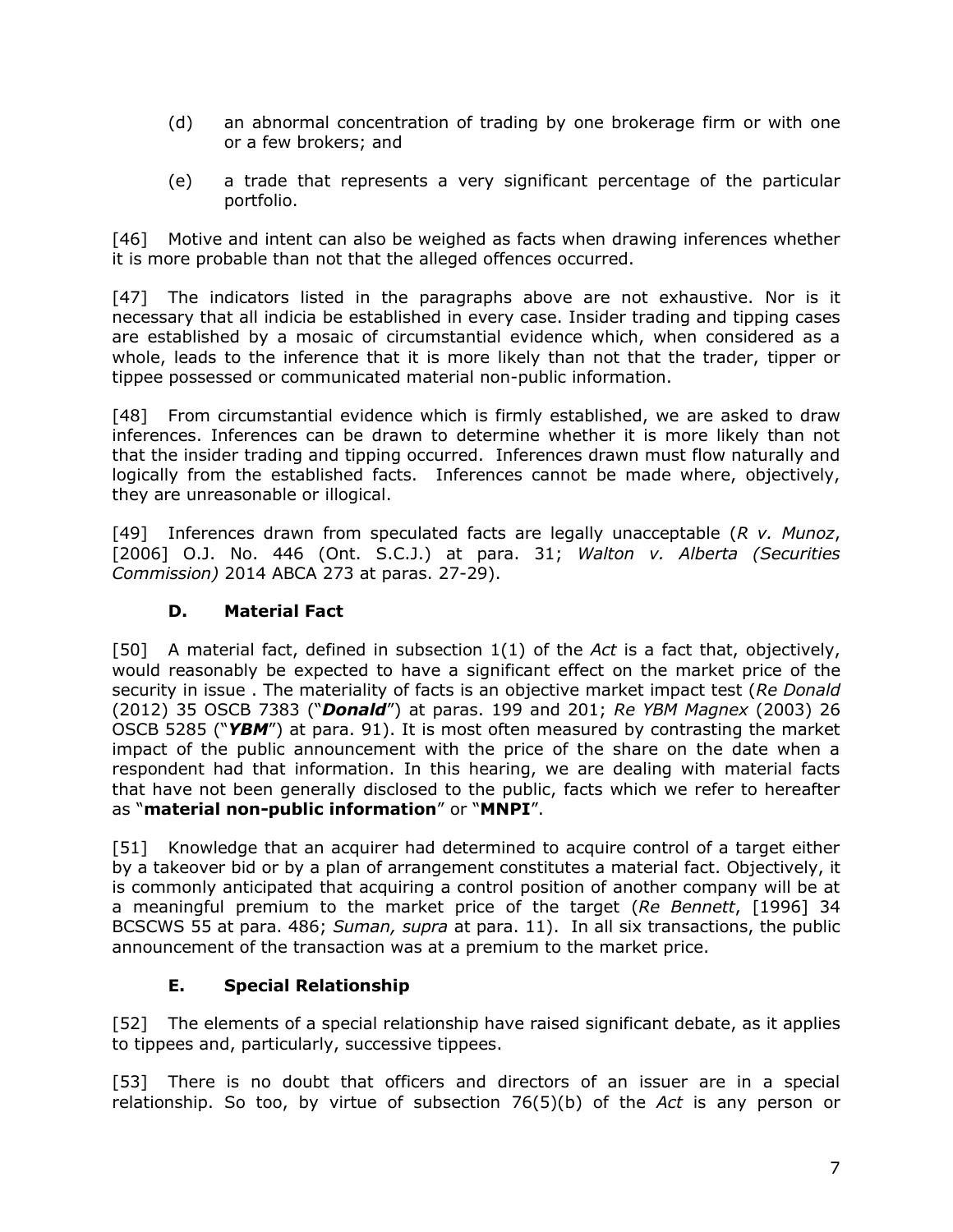company engaged in a business or professional activity with or on behalf of the reporting issuer. Thus lawyers, business advisers and financial advisers are all in a special relationship.

[54] What is more difficult to determine is whether an alleged successive tippee, in this case Bobrow, Miller or Cheng are caught by subsection 76(5)(e) of the *Act* which focuses on the status of a tippee's direct informant and expressly includes an informant who is himself a tippee:

 $[s. 76(5)(e)]$  A person or company that learns of a material fact or material change with respect to the issuer from any other person or company described in this subsection, including a person or company described in this clause, and knows or ought reasonably to have known that the other person or company is a person or company in such a relationship.

[55] The two objectives of the *Act* are set out in subsection 1(1) of the *Act*. They are (a) the protection of the investing public; and (b) maintaining the integrity of the capital markets. The interpretation of every section of the *Act* must proceed from the plain and ordinary meaning given to the literal words in the provision viewed through the lens of the objectives of the *Act*.

[56] In *Danuke,* the Commission held that the respondents' trading while in possession of undisclosed material facts was contrary to the public interest (*Re Danuke* (1981), 2 O.S.C.B. 31c ("*Danuke*") at 43c). In that matter, the Commission stated:

It is the Commission's view that all registrants ought to understand that they have a duty not to attempt to profit, directly or indirectly, through the use of inside information that they believe is confidential and know or should know came from a person having a special relationship with the source of the information.

(*Danuke, supra* at para. 40c)

[57] The legislature, in promulgating subsection 76(5)(e) of the *Act*, intended to proscribe the abusive activities of an indefinite chain of indirect tippees. By using both the subjective element of "knows" and the objective test of "ought reasonably to have known" the intent of the legislature was to encompass a broad spectrum of actors who impair confidence in the capital markets by using confidential information not available to all investors. At the same time, the legislature provided safeguards so that there would not be a regime of indefinite liability. If any person "knows" that the MNPI he has came from someone in a special relationship, ie. he is told that it came from a lawyer, banker, accountant, officer or director, etc., involved in the transaction, he is caught by the subsection whether or not his informant is such a person or has no direct involvement in the transaction. If, on the other hand, the successive tippee receives very detailed MNPI from his tipper, who has no involvement in the transaction, he may, nevertheless, be caught by the subsection if the cumulative effect of a number of factors makes it more probable than not that he "ought reasonably to have known" that the MNPI came from a person in a special relationship.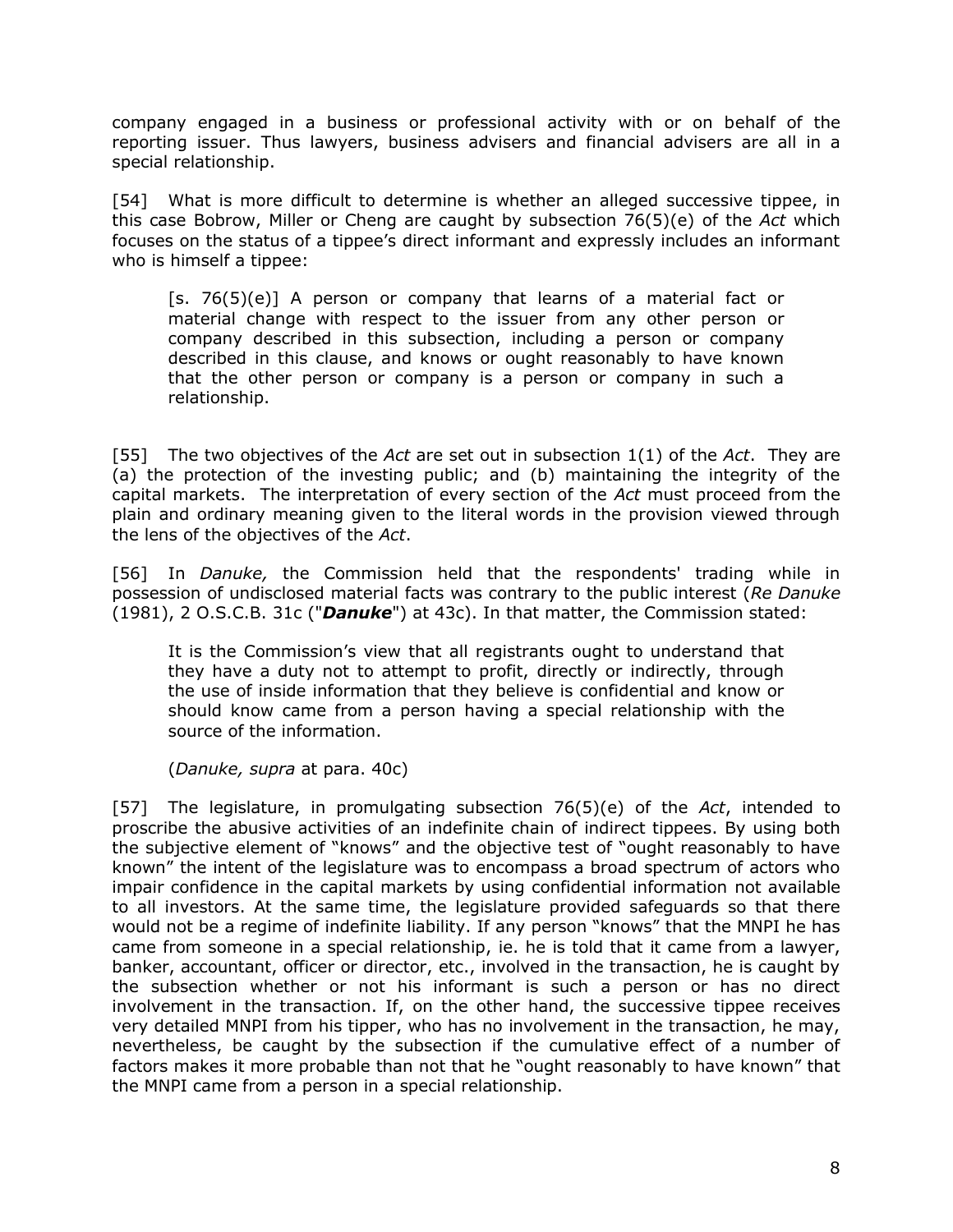[58] The tippee does not necessarily need to know the identity of the initial tipper. In a situation involving a successive tippee, it is quite probable that the tippee will not know the identity of the original tipper. How then does one distinguish between trading by the tippee based on rumour, which is not a proscribed activity, and trading by the tippee based on an objective basis, i.e. that he ought reasonably to have known that the material information originated with a person defined in subsection 76(5) of the *Act*, e.g. an insider or professional adviser to the transaction?

[59] It can be readily seen that, with respect to successive tippees, it must always be asked whether the tippee, being considered as a wrongdoer, received material facts, which he reasonably knew or ought to have known came from someone who, in turn, knew or reasonably ought to have known came from a person in a special relationship.

[60] Counsel for Cheng put the necessary requirements very well and very succinctly. She said that two tests have to be met: an information connection to the issuer (i.e. possession of inside information) and a person connection. She said that the information connection test only, which she asserted is the only requirement in Australia and the United Kingdom, was not adopted in Ontario. It was not adopted in Ontario because it would make trading on the basis of market rumours, received from sources apparently unconnected to the issuer, illegal. A person connection is satisfied depending on the relationship between tipper and tippee. We agree that there is a dual test to satisfy the requirement of a special relationship.

[61] The difficulty is not with the first part of the test, i.e. the possession of inside, confidential, non-public, generally undisclosed information by the tippee. To prove that test on the balance of probabilities requires a comparison of what information the tippee has knowledge of, contrasted with whether that information is in the public domain.

[62] The content of the second part of the test, the "person connection" is more difficult. There is little or no guidance in the authorities. It is clear that there is a broad spectrum between two poles. On the one hand, there can be lawful trading by a tippee with possession of MNPI, but with no knowledge that it came from a person in a special relationship, a person that we are referring to as a "knowledgeable person". A knowledgeable person includes all those persons enumerated in section 76 of the *Act*, eg. officers, directors and other insiders of the target or the acquirer and professional advisers, lawyers, bankers, accountants, etc. involved in acting for a party to the transaction. At the other pole is illegal trading by a tippee based on MNPI, which he knows originated with a knowledgeable person.

[63] The statutory provision of "ought reasonably to have known" that the MNPI came from a knowledgeable person falls on the spectrum between the two poles. It demands an objective test, which can be articulated by the question: should a person standing in the shoes of the tippee, reasonably assume that the MNPI passed on to him originated with a knowledgeable person?

[64] The answer to that question lies in a list of factors to be considered:

(a) What is the relationship between the tipper and tippee? Are they close friends? Do they also have a professional relationship? Does the tippee know of the trading patterns of the tipper, successes and failures?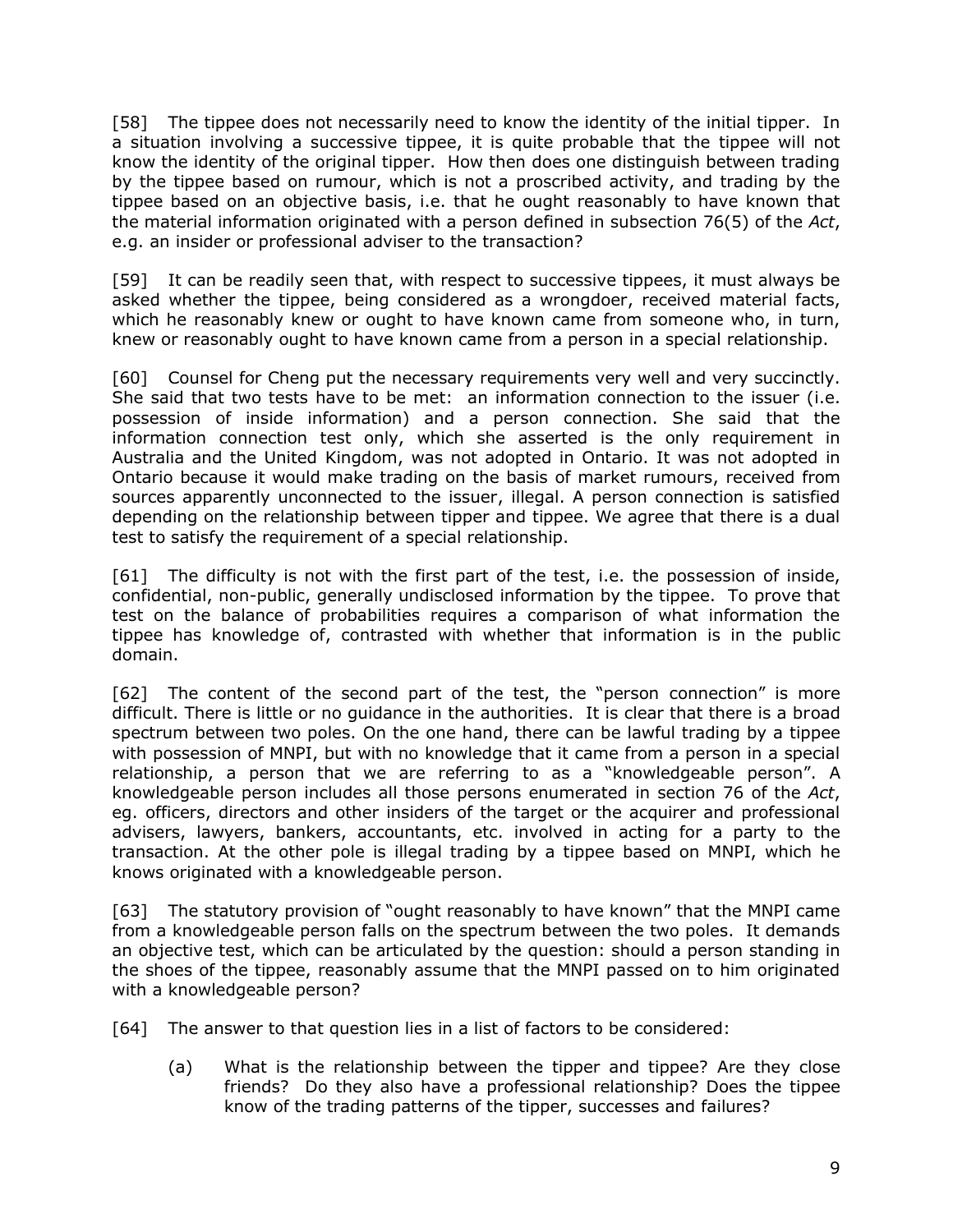- (b) What is the professional qualification and standing of the tipper? Is he a lawyer, businessman, accountant, banker, investment adviser? Does the tipper have a position which puts him in a milieu where transactions are discussed?
- (c) What is the professional qualification of the tippee? Is he an investment adviser, investment banker, lawyer, businessman, accountant, etc.? Does his profession or position put him in a position to know he cannot take advantage of confidential information and therefore a higher standard of alertness is expected of him than from a member of the general public?
- (d) How detailed and specific is the MNPI? Is it general such as X Co. is "in play"? Or is it more detailed in that the MNPI includes information that a takeover is occurring and/or information about price, structure and timing?
- (e) How long after he receives the MNPI does he trade? Does a very short period of time give rise to the inference that the MNPI is more likely to have originated from a knowledgeable person?
- (f) What intermediate steps before trading does the tippee take, if any, to verify the information received? Does the absence of any independent verification suggest a belief on the part of the tippee that the MNPI originated with a knowledgeable person?
- (g) Has the tippee ever owned the particular stock before?
- (h) Was the trade a significant one given the size of his portfolio?

[65] This list of factors that informs the assessment of "ought reasonably to have known" that the MNPI came from a person in a special relationship may vary depending on the factual context and the actors involved, but provides a reasonable guideline that can be applied in the vast majority of situations. The weight to be accorded to each factor will also vary. What is important is that the overall weight given to the aggregate of all the factual criteria compels the Commission to the conclusion that it is more probable than not that the tippee ought reasonably to have known that the MNPI he received originated from a knowledgeable person, i.e. one who was in a special relationship as enumerated in section 76 of the *Act*.

## **F. Section 127 of the** *Act* **– The Public Interest**

<span id="page-12-0"></span>[66] Section 127 of the *Act* operates in two ways. It specifies the sanctions available for breaches of specific sections of the *Act.* It also provides the discretion to the Commission to order some, but not all, of the sanctions enumerated in the subsections, in the event it finds the conduct that has been established to be contrary to the public interest. The words "contrary to the public interest" is a discretionary concept to be applied only when the objectives of the *Act* have been abused. It is not a substitute for a near miss of an essential element of a breach of a section of the *Act*. If a required element of an allegation of a breach of a specific section fails to be established, the allegation must be dismissed. But, if the conduct in issue, reviewed on its own, is contrary to the animating principles of the *Act* and harms investors or abuses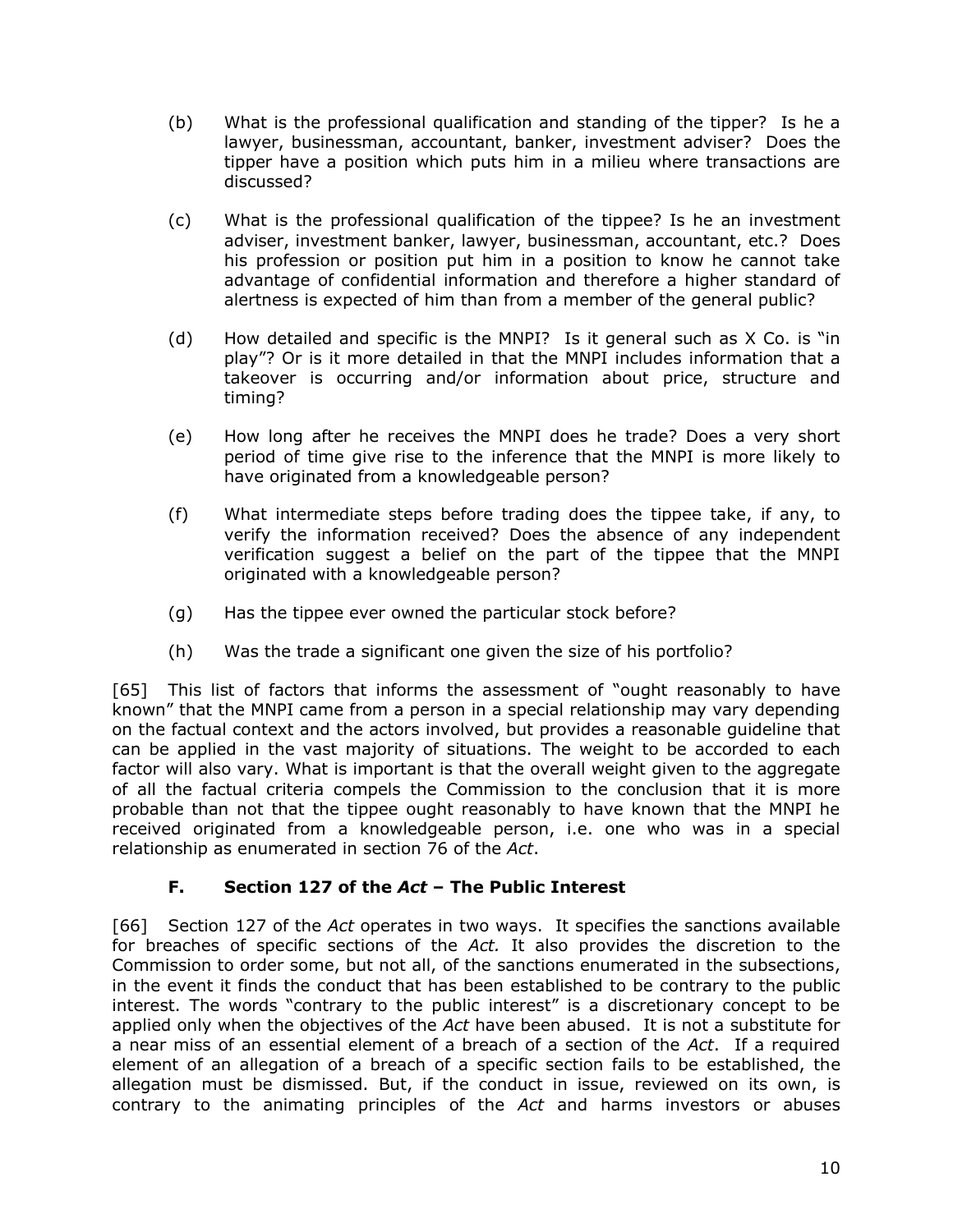confidence in the capital markets, the Commission may make a finding that the conduct is not in the public interest (*Committee for the Equal Treatment of Asbestos Minority Shareholders v. Ontario (Securities Commission)* [2001] 2 S.C.R. 132 at paras. 41-42; *Donald, supra* at paras. 323).

[67] The purposes of the *Act* are to provide protection to investors from unfair, improper or fraudulent practices and foster fair and efficient capital markets and confidence in capital markets (section 1.1 of the *Act*). Subsection 2.1 of the *Act* details fundamental principles for the Commission to consider in addressing the *Act*'s purposes: i) requirements for timely, accurate and efficient disclosure of information; ii) restrictions on fraudulent and unfair market practices and iii) requirements for the maintenance of high standards of fitness and business conduct to ensure honest and responsible conduct by market participants.

## <span id="page-13-0"></span>**V. THE TELEPHONE COMMUNICATIONS**

[68] Staff's allegations rely on telephone communications between Finkelstein and Azeff, between Azeff and LK, between LK and Miller, between Azeff and HG and/or between Bobrow and HF. The available phone records were entered to demonstrate the frequency and volume of the conversations between the participants, numbering in the thousands in the relevant period between 2004 and 2007. In many, but not all instances, the telephone records reveal the proximity of conversations to the start of trading.

[69] The initiation of the alleged tipping for each of the six transactions is one or more telephone conversations between Finkelstein and Azeff in the days before trading in the impugned stock occurred and within a relatively short time before the public announcement of the takeover transaction.

[70] There are four categories of available telephone records.

## **A. Home Phone Records**

<span id="page-13-1"></span>[71] For the relevant periods from November 2004 to December 2007, outgoing long distance calls from Finkelstein's and Azeff's home phones are captured. From Finkelstein's home phone records, the minimum call duration is recorded as one minute. From Azeff's home phone records, the minimum call duration is recorded as 30 seconds. This means that if the recorded call duration for Finkelstein's home phone was one minute and for Azeff's home phone was 30 seconds, it is possible that no personto-person contact was made. The evidence was that Azeff and Kim (Finkelstein's wife) were more outgoing than their spouses and that they were most often the organizers of social gatherings, arranged get-togethers in Montreal and Toronto and planned vacations for the two families. Thus all home-to-home phone calls cannot be assumed to be between Finkelstein and Azeff.

### **B. Cell Phone Records**

<span id="page-13-2"></span>[72] Cell phone records of Finkelstein and of Azeff, capturing both outgoing local and long distance records, were made exhibits. The minimum billing period for Finkelstein's cell phone was one minute, while that of Azeff, up to May 2005, also had a minimum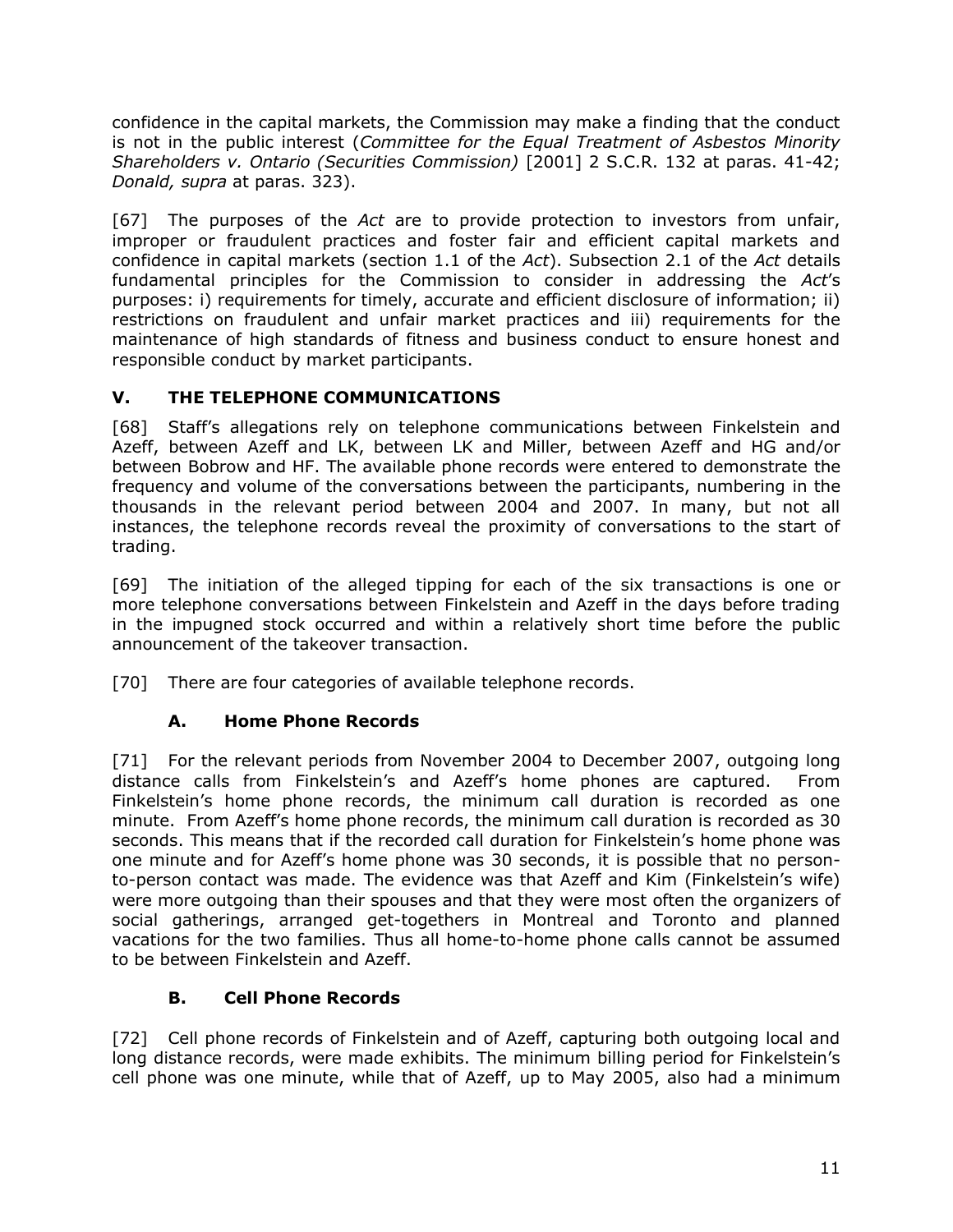one minute billing cycle. In May 2005, Azeff's new phone plan recorded per second billing.

## **C. Davies' Phone Records**

<span id="page-14-0"></span>[73] Davies' phone records were not enlightening. They captured outgoing long distance calls billed to a client file, but not toll-free calls. In none of the years were any outgoing calls from Finkelstein's work line to Azeff captured in the Davies' phone records, with one exception on July 10, 2007. This was due to toll free dialing from Davies' Toronto office. These calls were captured as incoming calls on CIBC's phone records, but only after November 2006.

### **D. CIBC Phone Records**

<span id="page-14-1"></span>[74] CIBC phone records were only available from November 2006. They showed the calls from and to the extensions used by Azeff, Bobrow and Irene S, the assistant to Azeff and Bobrow.

[75] As previously noted, there were thousands of phone calls to and from Azeff's and Bobrow's extension to family, friends and clients in 2007.

[76] More importantly, what was established from all available phone records was that there were, in total, 20 phone calls between Finkelstein and Azeff in 2004, 43 calls in 2005, and 190 calls in 2007. The records for the years 2004 and 2005 probably under-record the true number of calls because office-to-office calls were not captured. Finkelstein and Azeff did not suggest that the frequency of telephone contact increased dramatically between 2004 and 2007.

### **E. Calls with LK**

<span id="page-14-2"></span>[77] One other series of calls bears mention. In 2007, there were 1112 calls between LK and CIBC. Of those, 635 calls were with Azeff, 63 calls were with Bobrow, and 414 calls were with Irene S., Azeff and Bobrow's personal assistant. LK was Azeff's accountant, a good friend, and a person who was very interested in the stock market. Calls between the two friends in prior years are not captured. What is remarkable, is that LK and his family bought a significant number of shares in each and every one of the target companies shortly before the public announcement. Yet, few of these shares was bought through a CIBC brokerage account managed by Azeff and Bobrow.

### <span id="page-14-3"></span>**VI. FINKELSTEIN'S CASH DEPOSITS**

[78] Staff's allegations included four instances when Finkelstein deposited cash into his bank accounts: \$6,300 between January 27 and 30, 2005; \$6,100 on each of September 9, 2005 and December 2, 2005; and a total of \$24,350 from May 1 to May 5, 2007. Each deposit occurred after the public announcement of one of the six impugned transactions and within days of a meeting between Finkelstein and Azeff in Toronto or of an opportunity for a meeting in Montreal. If proven, some motive would have been established.

[79] Finkelstein responded fully to this allegation pointing out that he followed his father's practice of keeping cash at home as a means of protecting his savings. The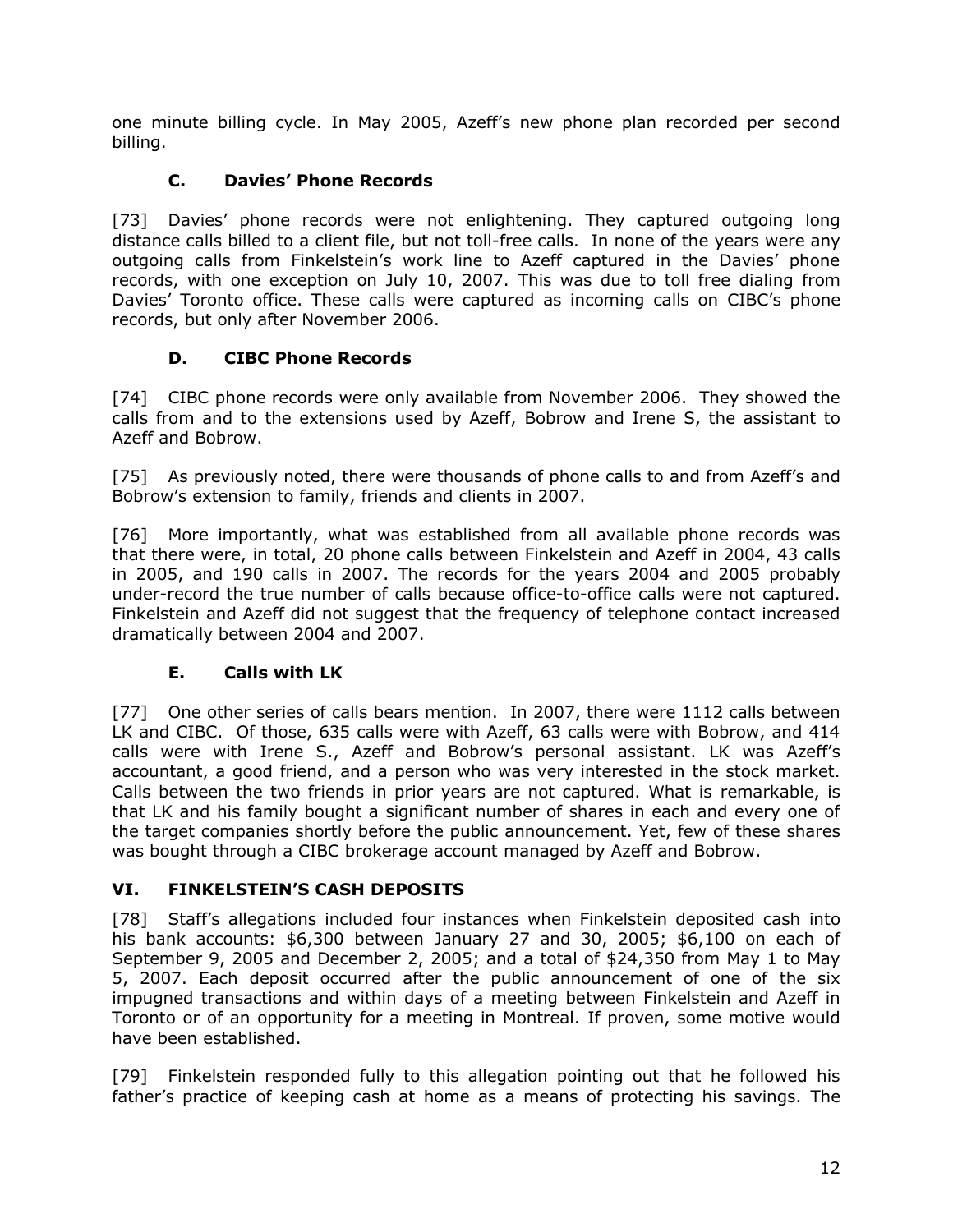cash, he testified, was from his own income or cash given to him by family and friends on the occasions of his marriage and the birth of his two children and that none of the cash came from Azeff. His deposits into his bank accounts were to insure that monies were available for installment payments of tax or for mortgage payments.

[80] As strange as Finkelstein's cash habits of keeping \$25,000 - \$30,000 around the house in tin boxes and depositing cash into and withdrawing cash from his bank account, from time to time may seem, there can be no reason to disbelieve Finkelstein on his explanations and accounting. Staff did not ask any relevant questions of Finkelstein regarding the cash allegations in cross-examination and the salutary rule of *Browne v. Dunne* ((1894), 6 R. 67 (H.L.)) makes it justifiably unfair to doubt Finkelstein's account. Furthermore, there was no evidence of cash withdrawals from Azeff's account or any monies from any other source. We cannot accept Staff's submissions regarding the relevance of the cash deposits.

### <span id="page-15-0"></span>**VII. FINKELSTEIN'S KNOWLEDGE OF MATERIAL FACTS**

[81] In this case, for reasons discussed below, we find that Finkelstein had knowledge of material facts in respect of the six takeover transactions alleged. He had the direct knowledge in three transactions, Masonite International Corporation ("**Masonite**" or "**MHM**"), Legacy Hotels REIT ("**Legacy**") and IPC US REIT ("**IPC**") because he was a lawyer involved in the transaction and knew of the decision to acquire the target, when it was made, and had continuing knowledge of materials facts throughout the pendency of the transaction leading to the public announcement. With respect to these transactions Finkelstein was in a special relationship with the issuer pursuant to subsection 76(5)(b) of the *Act*.

[82] In the three other transactions, MDSI Mobile Data Solutions Inc. ("**MDSI**"), Placer Dome Inc. ("**Placer**") and Dynatec Corporation ("**Dynatec**"), for reasons discussed below, we find that Finkelstein had knowledge of the decision to acquire the target because, although he was not involved as the Davies lawyer working on the transaction, he accessed deal documents between the time of the decision to acquire and the public announcement. We find that Finkelstein had material non-public information only from the time of that access. With respect to these transactions Finkelstein was in a special relationship with the issuer pursuant to subsection 76(5)(c) and (e) of the *Act*.

[83] With respect to the latter three transactions, Staff asks us to find that the knowledge of Davies can be imputed to Finkelstein from the time when Davies was engaged to advise one of the parties to the transaction. We decline to do so as it would involve speculation that Finkelstein knew about Davies' involvement in every takeover transaction through office chatter or some other unspecified means.

[84] As we address each of the transactions we shall identify the material fact(s) and when Finkelstein acquired knowledge of them.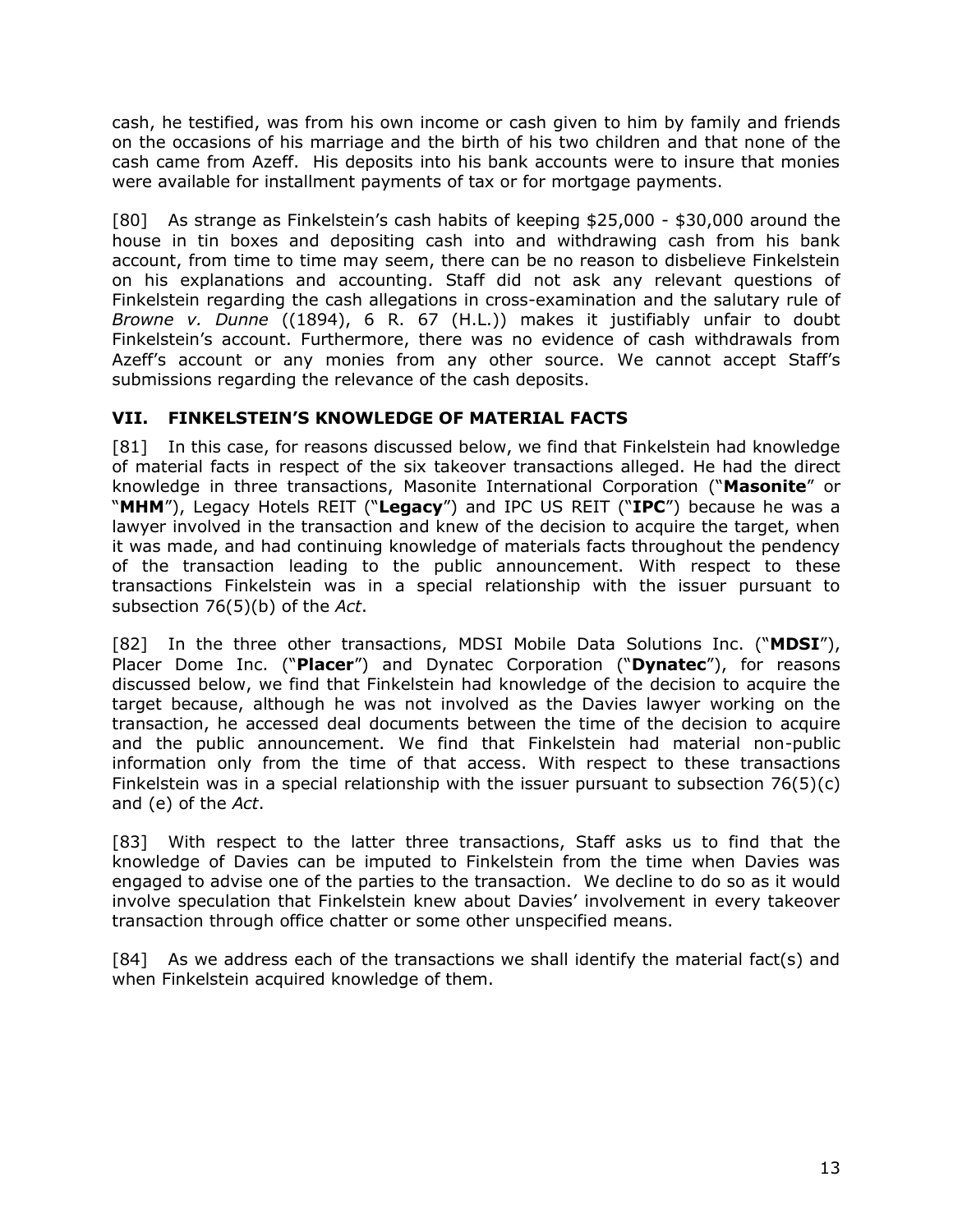### <span id="page-16-0"></span>**VIII. MASONITE**

### **A. Overview of the Transaction**

<span id="page-16-1"></span>[85] Masonite was a building products company with corporate offices in Ontario and Florida. Its main products were doors and door components. It had operations in more than 16 countries and 50,000 employees worldwide. MHM traded on the TSX and NYSE. It was a reporting issuer in Ontario during the relevant period from November 2004 until April 2005.

[86] There were a number of discussions, beginning in November 2003, between Kohlberg Kravis Roberts & Co. ("**KKR**"), a U.S. private equity firm, and MHM regarding a potential takeover. Those discussions were sporadic until July 2004 when they became more serious.

[87] In July 2004, KKR discussed with management of MHM a possible acquisition of MHM and indicated a preliminary valuation of C\$40-42 per common share. These discussions were not publically disclosed as there was no certainty at that time that the acquisition would proceed. At that time, the shares were trading on the TSX at approximately \$31 to \$34.

[88] In August and September, discussions continued between KKR and Masonite. Masonite's Board authorized management to provide certain financial information to KKR and further details were discussed including the structure of the deal.

[89] On October 4, 2004, representatives of Masonite, KKR and Scotia Capital met at Masonite's research facility in Illinois for the purpose of KKR conducting due diligence.

[90] On October 20, 2004, management of Masonite discussed with their Board the financial models that had been provided to KKR. Mr. Orsino, CEO and President of Masonite, indicated to the Board that KKR continued to present a preliminary value indication, subject to further due diligence, of C\$40-42. The Board authorized Orsino to continue discussions with KKR and provide the necessary due diligence information.

[91] The deal was publicly announced on December 22, 2004 in a press release issued by Masonite, stating that it had entered into a definitive agreement to be acquired by an affiliate of KKR in an all cash transaction at C\$40.20 per share. This was a premium of approximately 20% to the market price on November 16, 2004.

### **B. The Allegations**

<span id="page-16-2"></span>[92] Staff alleges that Finkelstein, while in a special relationship with Masonite, informed Azeff of undisclosed material facts regarding Masonite, contrary to subsection 76(2) of the *Act*.

- [93] Staff alleges that Azeff, while in possession of material undisclosed facts:
	- (a) traded Masonite securities on behalf of himself and his wife between November 19 and December 22, 2004 contrary to subsection 76(1) of the *Act*;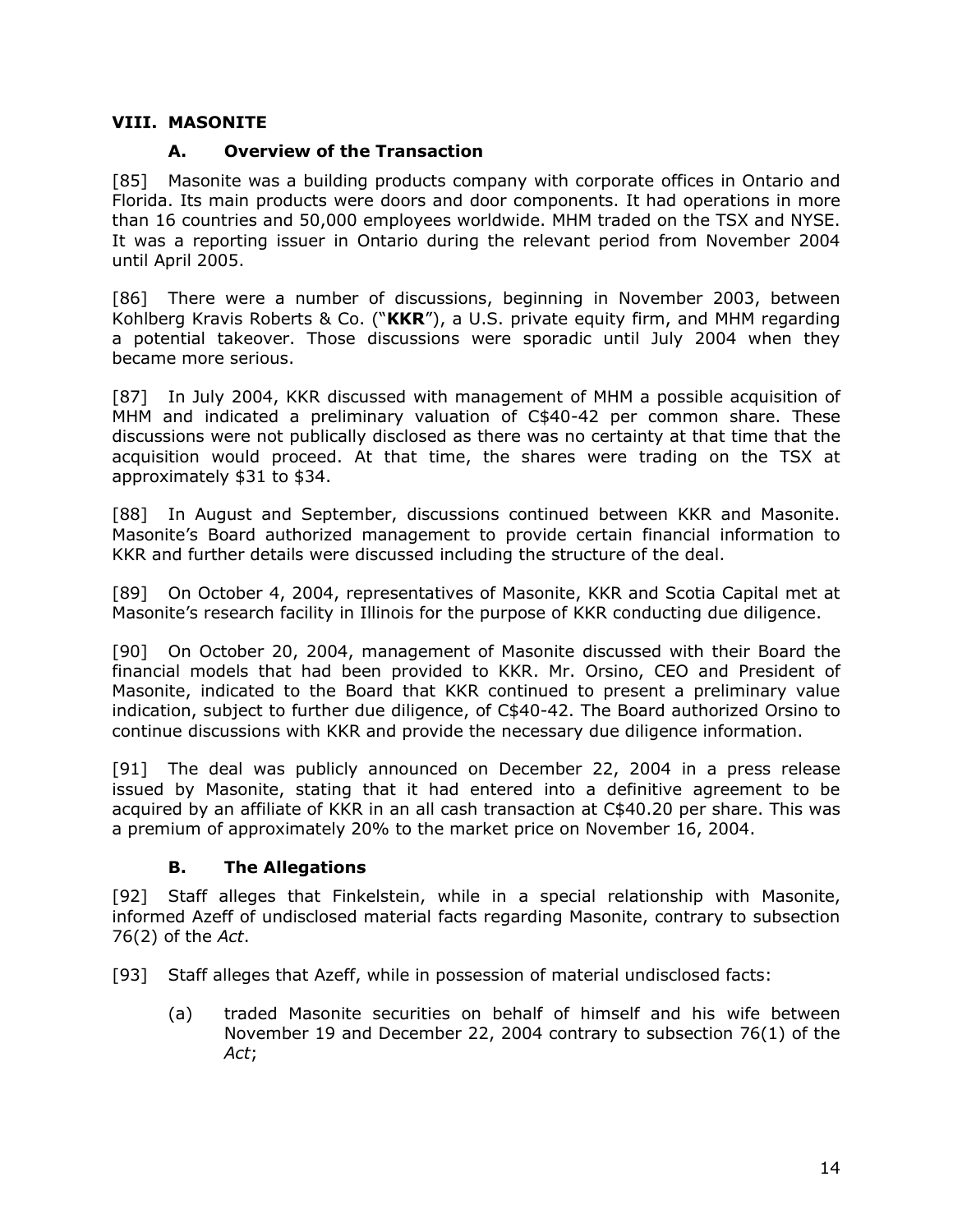- (b) recommended investing in Masonite to family members, clients and friends contrary to the public interest; and
- (c) informed Bobrow and at least one client, LK, of the material facts related to the Masonite transaction contrary to subsection 76(2) of the *Act*.
- [94] Staff alleges that Bobrow, while in possession of material undisclosed facts:
	- (a) traded in shares of Masonite between November 19 and December 22, 2004 contrary to subsection 76(1) of the *Act*;
	- (b) recommended investing in shares of Masonite to family members, clients and friends contrary to the public interest; and
	- (c) informed at least one client, HF, of the material undisclosed facts regarding the Masonite transaction contrary to subsection 76(2) of the *Act*.

[95] Staff alleges that Miller received the material undisclosed facts from LK and that, while in possession of material undisclosed information, he:

- (a) purchased Masonite securities on behalf of himself and his wife between November 22 and December 22, 2004, contrary to subsection 76(1) of the *Act*;
- (b) recommended investing in the shares of Masonite to family members, friends and clients contrary to the public interest; and
- (c) tipped Cheng and at least one client, DW, of the material undisclosed facts regarding the Masonite transaction contrary to subsection 76(2) of the *Act.*

[96] Staff alleges that Cheng received the material undisclosed facts from Miller and that, while in possession of material undisclosed information, he:

- (a) purchased Masonite securities on behalf of his wife and his brother between November 29 and December 22, 2004, contrary to subsection 76(1) of the *Act*;
- (b) recommended investing in the shares of Masonite to family members and clients contrary to the public interest; and
- (c) tipped at least one client, SK, and a potential client of the material undisclosed facts regarding the Masonite transaction contrary to subsection 76(2) of the *Act*.

#### **C. Material Facts**

<span id="page-17-0"></span>[97] Masonite was a long standing client of Davies. Finkelstein began working on MHM matters early in his career at Davies. He was counsel to MHM on its acquisitions, had primary responsibility for negotiating and documenting its banking and credit agreements and generally providing corporate advice to MHM. Finkelstein knew and communicated with the principal officers of MHM including Ulster, Ambruz, Tubbesing and Bernards.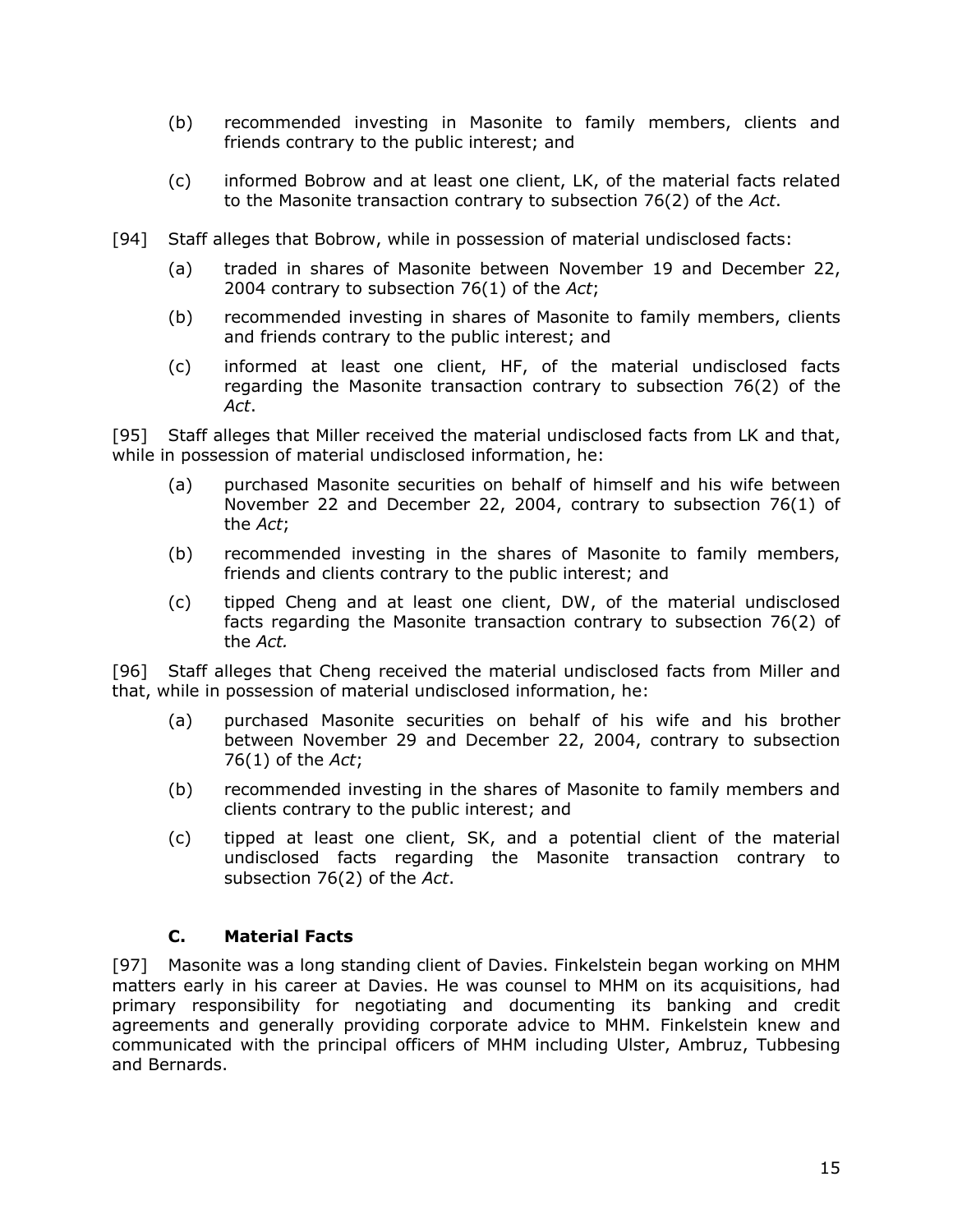[98] In July 2004, Finkelstein advised MHM to cease purchasing shares under its Normal Course Issuer Bid because he determined that the possibility of an acquisition was a material fact that MHM should not take advantage of to the potential unfairness of selling shareholders.

[99] In the period from August to November 16, 2004, Finkelstein, on the instructions of his client, MHM:

- (a) reviewed the compensation arrangements that the senior officers of MHM had with the company to ensure that their options or deferred shares vested in the event of a change of control;
- (b) reviewed a pre-existing 2003 Standstill Agreement to ensure that its terms were still appropriate to protect MHM when it made available its confidential data to KKR; and
- (c) assembled all of MHM's credit agreements for review by KKR.

[100] We are satisfied that, from July to November 15, 2004, Finkelstein was well aware of the increasing likelihood of KKR acquiring MHM. His legal services and the reasons for his services point only in that direction and to that conclusion.

[101] Then, on November 16, MHM called a meeting to be held quickly with its Davies' lawyers. This meeting was unlike previous telephone discussions with Davies' lawyers in that three executives of MHM attended at the Davies' offices and two senior Davies' partners, Gula and Connelly also attended, as well as Finkelstein. The number and seniority of people in attendance, in person, denoted an important meeting.

[102] At the hearing, Connelly described the meeting:

A. Well, that was the, so far as I'm aware, the first – the prime organizational meeting that signalled to me that this transaction was for real because the client said we need to meet fast and we met fast. And that was because something that had been floating around in the air for a long period of time appeared suddenly to be real. The client needed legal advice about it.

[103] Finkelstein, on the other hand, described the meeting as routine:

I don't really characterize that meeting as being all that material. It was just another preliminary meeting that we were having, similar to the work that I'd been doing up to that date in preparing and answering questions from management regarding a possible transaction with KKR.

 $[...]$ 

I believe what I had said the other day was I viewed this as more yet another internal matter that we were trying to address with the individuals, Harley and John. They had asked a question about 61501 [sic], in particular about the collateral benefits, because the deal they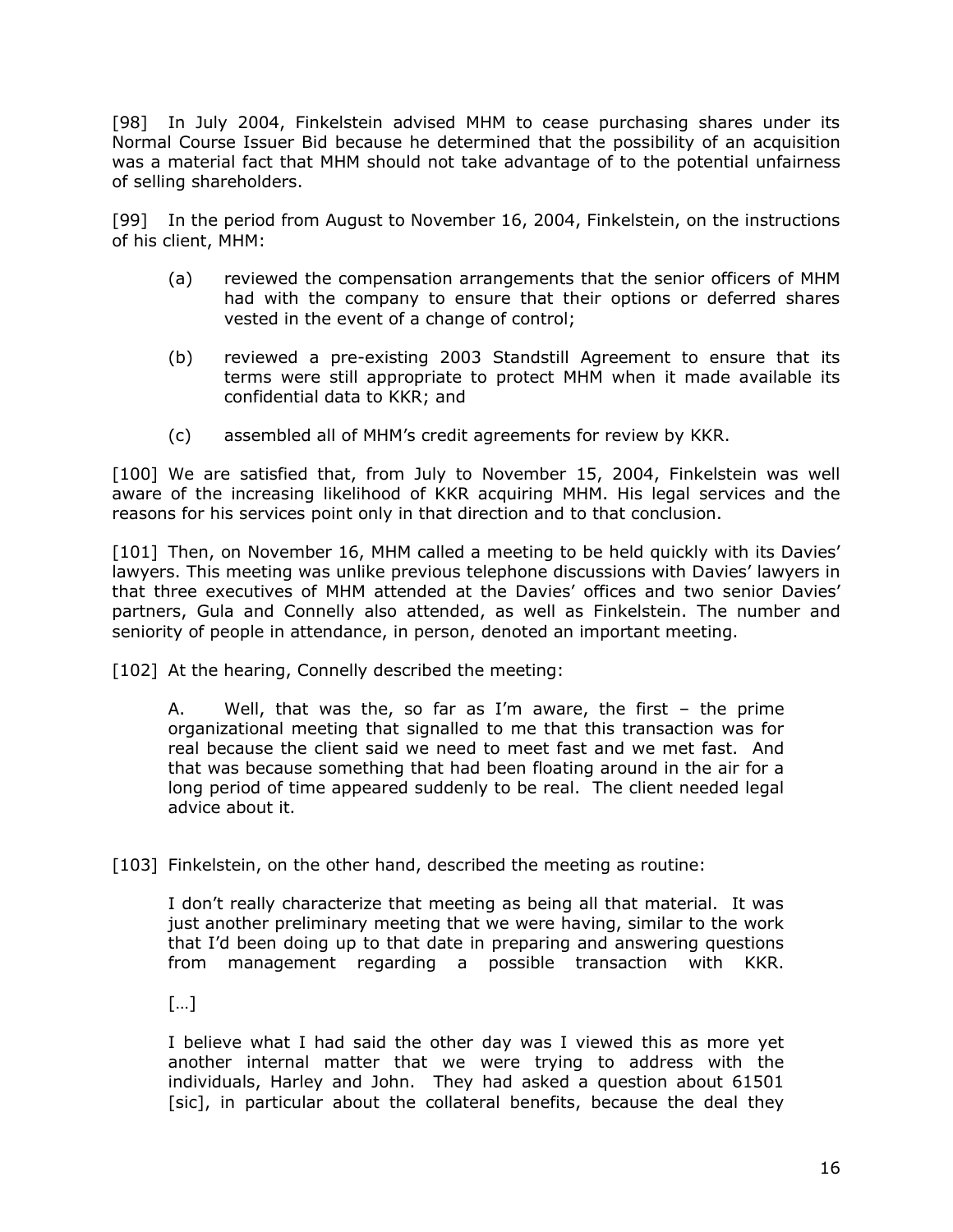were considering obviously had some of those issues to consider, and I didn't view it as anything other than simply another means to get to the end.

[104] We prefer the evidence of Connelly with respect to his recollection of the importance of the meeting (See: *Springer v. Aird & Berlis LLP* (2009), 96 O.R. (3d) 325 (Sup. Ct. J.) at para. 14). Beginning on November 16, the docket entries by the Davies' lawyers are recorded as Project Crystal, a pseudonym used to provide greater confidentiality to a pending transaction. Previously, all legal services rendered were recorded on a MHM titled file. Connelly did not habitually perform legal services for MHM and thus this particular meeting that he was invited to attend with Gula, another senior partner at Davies, made an impression on him and sticks out in his memory. A review of the dockets immediately after the November 16 meeting shows significant legal activity and services rendered, consistent with a decision by KKR and MHM to proceed. Of particular note was the significant investigation of OSC Rule 61-501 to determine the consequences flowing from MHM executives receiving collateral benefits from a takeover by KKR.

[105] We conclude that, at a minimum, on November 16, 2004, the lawyers at Davies, including Finkelstein, knew that KKR would be proceeding with a friendly takeover transaction of MHM and that MHM was willing to be bought out. Finkelstein's knowledge of the decision by KKR to proceed to acquire MHM and MHM's acceptance of the proposal is a material fact. Further, this probable acquisition, if disclosed, would reasonably be expected to have a significant effect on the market price or value of MHM shares. The vast majority of takeover transactions are at a premium to market price of a security and further increase the value of the security. As a result, the premium on the transaction announced publicly on December 22 was approximately 20% increase to the market price on November 16. By November 16, Finkelstein was in possession of that undisclosed material fact.

### <span id="page-19-0"></span>**1. Staff's Submissions on Additional Material Facts**

[106] Staff submits that, by November 16, Finkelstein also knew that the takeover consideration was to be cash, at around Cdn. \$40 per share and that the transaction would take place within a relatively compressed period of time.

[107] In July, in discussions with MHM, KKR indicated a preliminary valuation of Cdn. \$40-42 per share. At a MHM Board Meeting, in October 2004, the President of MHM indicated to the Board that the value of Cdn. \$40-42 was still the range. Staff also pointed to passages from Finkelstein's compelled testimony in 2010 wherein Finkelstein acknowledges that "we were told that there was a range of prices that was at least preliminarily acceptable to the company to move forward on" and "I believe they had a price in mind, that \$40 was their threshold, their minimum that they were looking for, and that there was enough of an indication that […] there was enough to proceed to start to work on a deal".

[108] Staff pointed back to Finkelstein's ceasing of the Normal Course Issuer Bid in July, his review of the change of control provisions in August, his assembly of the credit agreements in early November, all services rendered by Finkelstein, and implied that it is unlikely that he would have done all this work and never asked or been told of the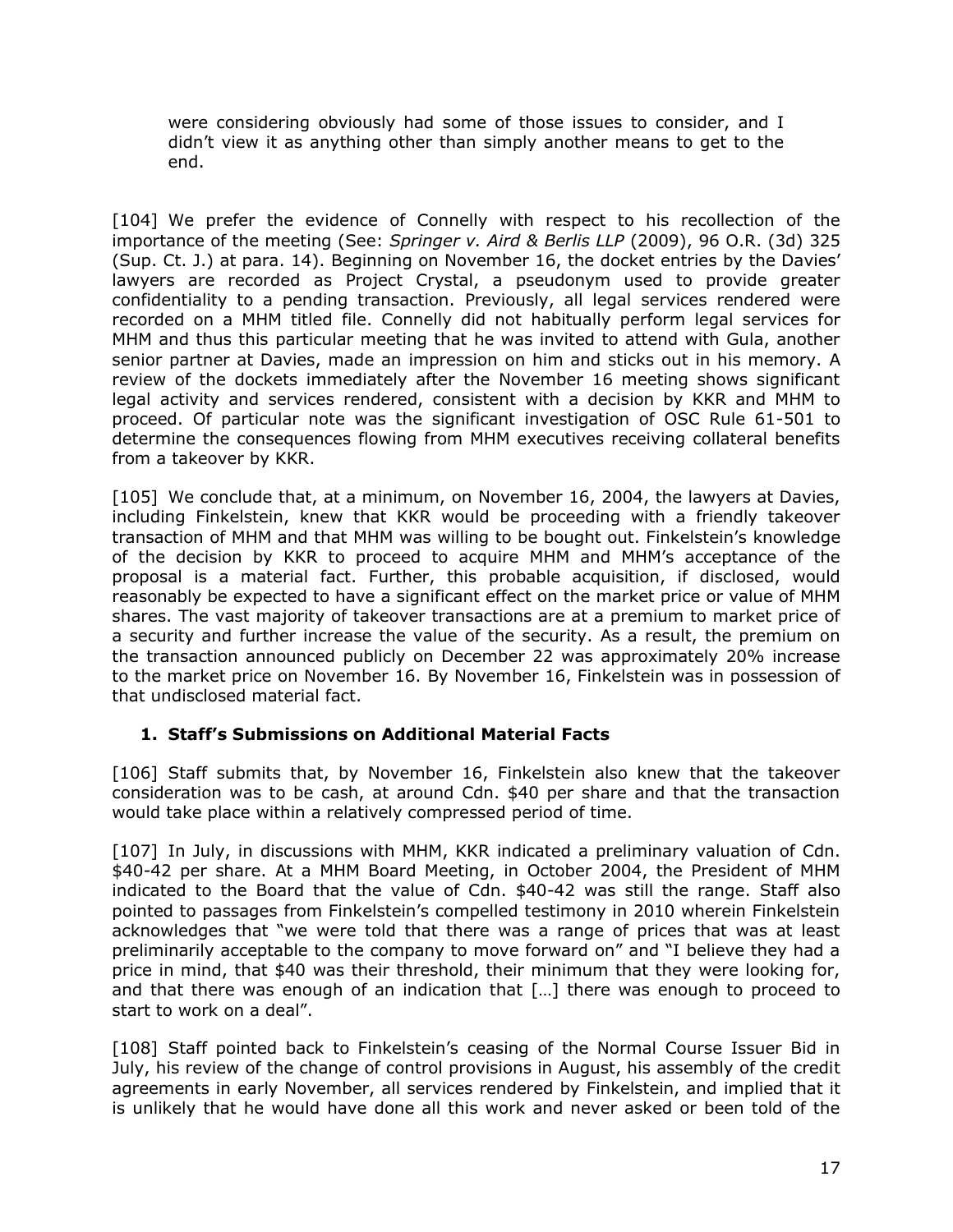indicative price of Cdn. \$40 per share, particularly as he had known and interacted with the principals of MHM for more than a year.

[109] Staff then pointed forward in time to emails from Miller to a client and a lawyer, DW on November 24 between 15:17 and 17:22 in the following sequence:

Miller: "Call me I have a tip"

DW: "i'll take your tip. you've steered me right in the past. Just let me know what you are buying/selling/shorting so I can clear it hear [sic] first."

Miller: "Stock trades on TSX at around \$34 – cash takeover at \$40 Timing should be before xmas but you never know with lawyers […] I'm long"

DW: "what's the name of the issuer?"

Miller: "Masonite - MHM"

[110] The respondent, Miller, an investment adviser with TD in Toronto, first became interested in MHM as a result of a telephone call from LK in Montreal. LK learned of MHM which was recommended to him by Azeff. On November 22, LK made his first purchase of 800 shares of MHM for \$27,255 online at 14:54 and his second purchase of 1,000 shares of MHM for \$33,920 online at 15:45. Four minutes after that, at 15:49, Miller bought 600 shares for his own account for \$20,325.

[111] The emails, two days later, contain the almost precise details of the transaction publicly announced on December 22. It was a takeover, the consideration was cash and it was at Cdn. \$40.20 per share.

[112] A further email from Cheng, Miller's close associate at TD on December 7, 2004, further supports Staff's contention. In his compelled testimony, Cheng admitted that he learned of MHM only from Miller. He acknowledged that the content of his email came from Miller. The email is written to a client, SK, who had previously made a complaint to TD about Cheng regarding some of her investments. Cheng had been away in China and, upon his return, wrote to SK: "I'm back in town and would like to talk to you about your account. Kindly contact me at your convenience. I'm buying MHM on Toronto Exchange for clients and 20% return is expected before Christmas. I'm looking forward to seeing you soon."

#### <span id="page-20-0"></span>**2. Finkelstein's Submissions on the Additional Material Facts**

[113] To the contrary, Finkelstein was emphatic that he did not know of the transaction price until November 24. Connelly's testimony was consistent with Finkelstein's testimony that he was unable to find any evidence in the written records at Davies that the lawyers had been aware of any pricing information before November 24. He, himself, did not recollect price being discussed at the November 16 meeting.

[114] Finkelstein relied on a passage from the "Background to and Fairness of the Arrangement" in MHM's management information circular which for the date of November 24, 2004 indicates that "KKR was proposing a value of C\$39[…] per Common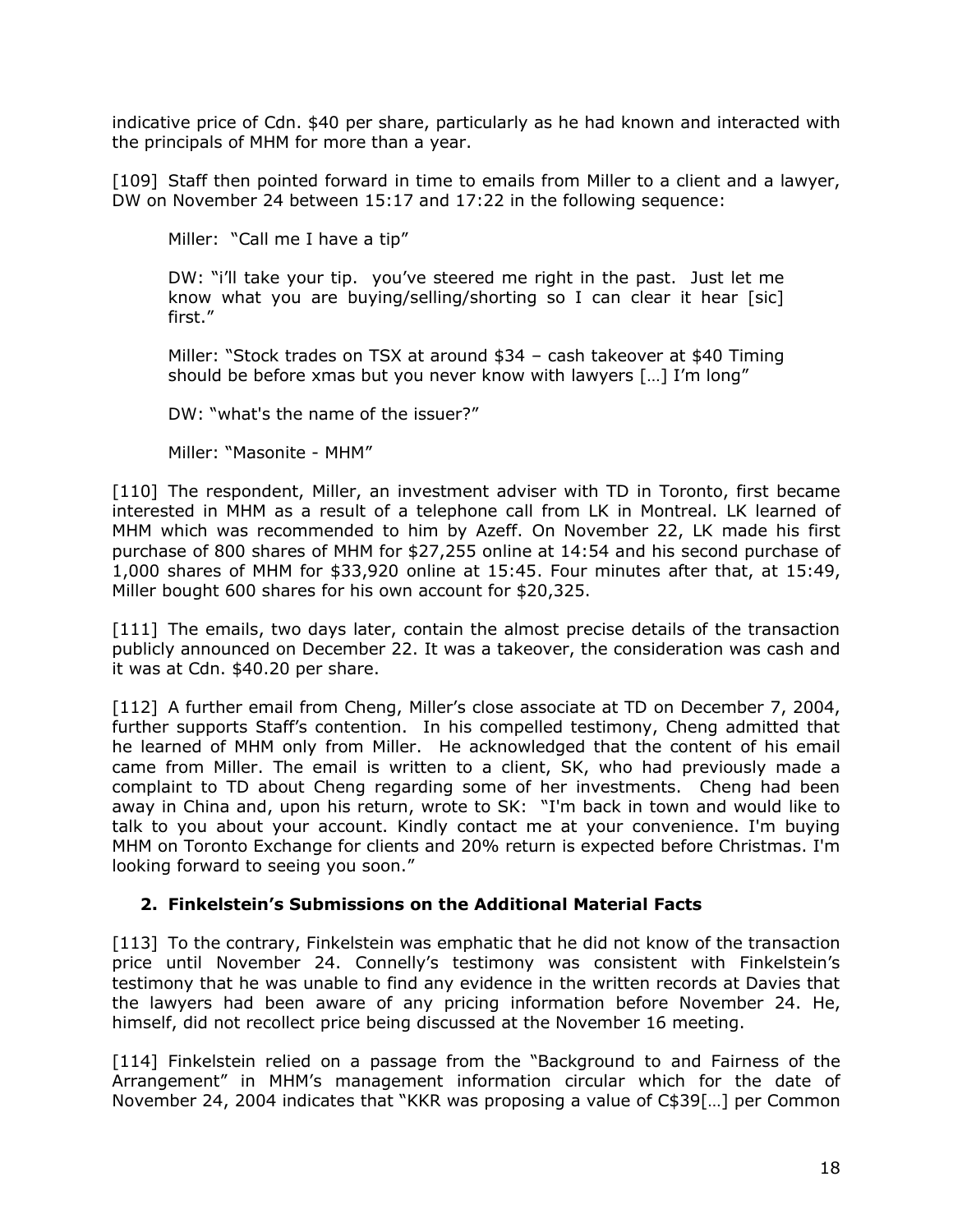Share". This passage is not very informative since, in the same section, for the date of October 20, 2004, management writes "KKR continued to discuss a preliminary valuation indication, subject to further due diligence, for the Company's shares in the range of C\$40 to C\$42".

[115] Finkelstein also relied on a letter written on October 23, 2014, after the start of the hearing, by Ambruz, the Executive Vice President of Strategic Development of MHM at the relevant time, to the effect that he did not believe that any potential pricing or timing of the proposed transaction was made known to the Davies lawyers until after an MHM Board Meeting on November 24. We accord this letter very little weight. It was written ten years after the event, after the hearing had commenced. It provided no insight into what documents or review Ambruz made to refresh his memory of the series of events leading up to the closing of the transaction. It gives no indication why Ambruz remembered that, although MHM knew the \$40 range from July 30, 2004 onward, the company lawyers were not told of the pricing until November 24. Finally, as to the timing of the transaction, the letter is inconsistent in this regard with Connelly's evidence who says he understood on November 16 that the client wanted to proceed quickly.

### <span id="page-21-0"></span>**3. Conclusions on the Additional Material Facts**

[116] On a balance of probabilities, we conclude that Finkelstein not only knew on November 16 that the acquirer and target had agreed to a transaction, but also that it was priced at approximately Cdn. \$40 per MHM share, that it was to be paid for in cash and to be completed, quickly, likely by Christmas. KKR and Masonite's decision to proceed with a take-over transaction, alone, was a material fact. The price of \$40 per share had been discussed between KKR and MHM since July 2004. It was discussed with the MHM Board of Directors in October 2004. Finkelstein had rendered four specific services to MHM related specifically and only to a potential takeover bid by KKR between August and November 16. The only evidence presented for the source of the specific details contained in Miller's email to DW is LK who, in turn, admitted to receiving MHM information from Azeff. From all these facts we infer that Finkelstein knew, on November 16, the pricing, structure and timing of the transaction.

[117] The pricing, consideration and timing, together with the takeover decision, are also material facts (the "**MHM Material Facts**"; *YBM, supra* at para. 94). We find that Finkelstein knew these material facts and that the material facts were not generally disclosed until the public announcement of December 22, 2004.

## **D. The Evidence of Tipping and Trading**

<span id="page-21-1"></span>[118] For the period from July to December 2004, there were no available phone records between Davies and Azeff or Bobrow's extension at CIBC. Toll free calls between Davies and CIBC were not recorded.

[119] Finkelstein testified that, in 2004, he used text messaging, but could not recall whether he ever texted Azeff. Those communications are also unavailable.

[120] What is known is that, on July 9, there was a call from Finkelstein's cell to Azeff's home for a duration of two minutes. This call was probably with regard to the birth of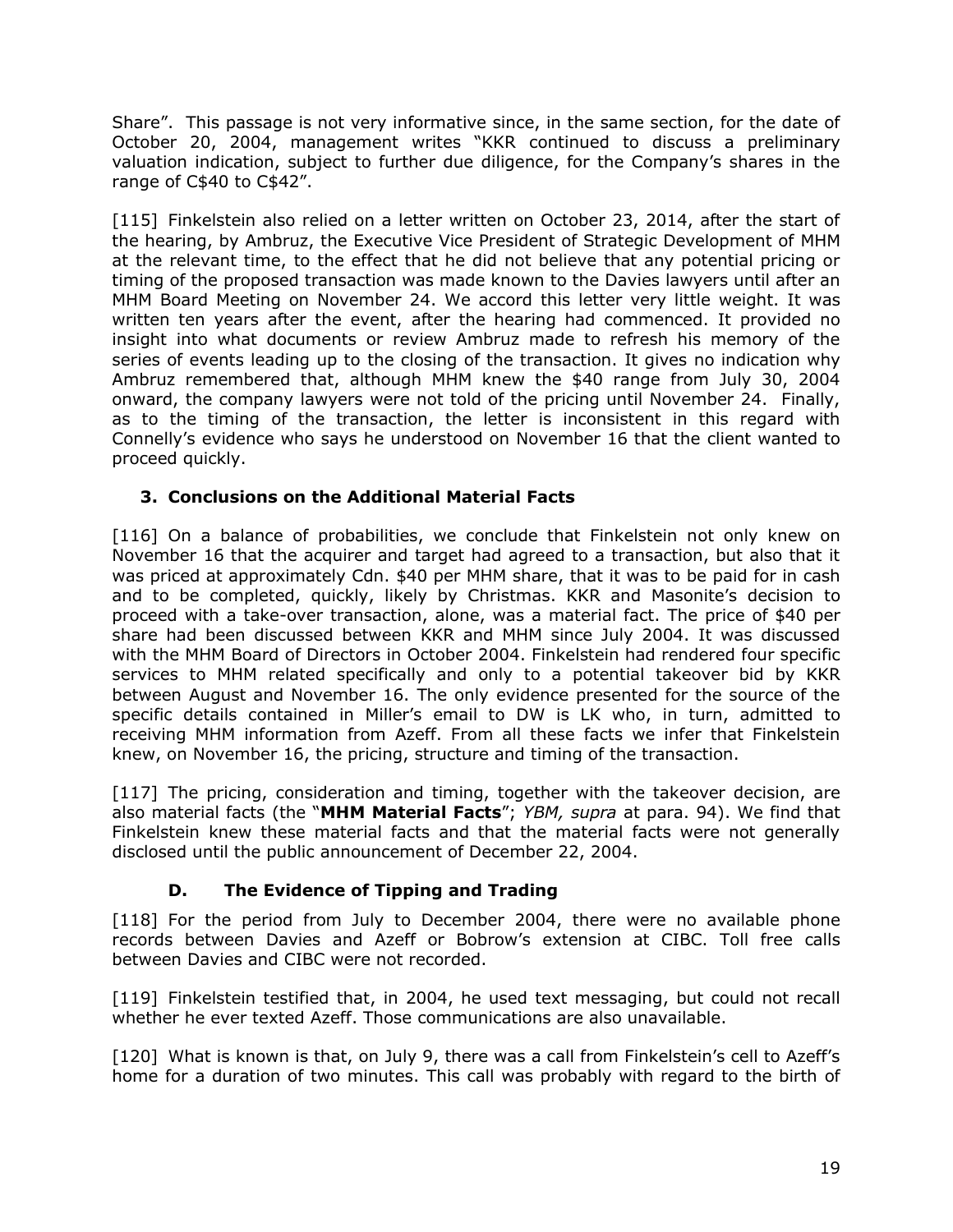Finkelstein's son, born on July 8, 2004. In mid-August 2004, Finkelstein attended Azeff's wedding in Montreal and was part of the wedding party.

[121] The next recorded telephone call occurred on November 17. No one suggested, nor was it likely, that there were no calls between Finkelstein and Azeff in the period between July 9 and November 17. Given that there were 43 recorded calls in 2005 and 190 in 2007 and no suggestion that there was a dramatic increase in the frequency of calls between the two friends between 2004 to 2007, we find that it is probable that there were unrecorded calls from office-to-office or text messages from Finkelstein to Azeff and vice-versa in the months of September to December 2004.

[122] Although Finkelstein was a client of Azeff and had a brokerage account with him, there was not a lot of discussion between them regarding investments, as the account was a small one, between \$80,000-\$100,000, and Finkelstein was known affectionately by Azeff as "Mitch Restricted" because of his position and work at Davies. We note that both Finkelstein and Azeff testified that Azeff never recommended or even discussed with Finkelstein the purchase of any of the shares of the six target companies, which he recommended to his other clients. This may have been because Azeff knew Davies was the law firm involved in some aspect of the transaction or because none of the shares recommended to other clients was suitable for Finkelstein's modest portfolio.

[123] On Wednesday, November 17, there were four attempts by Azeff to call Finkelstein:

> 7:25 Azeff (home) to Finkelstein (cell) – 30 seconds 7:26 Azeff (home) to Finkelstein (cell) – 30 seconds 8:09 Azeff (home) to Finkelstein (cell) – 30 seconds 8:13 Azeff (home) to Finkelstein (cell) – 36 seconds

Although the last call of 36 seconds would normally indicate some discussion, there is no incoming call shown on Finkelstein's cell bill, which makes it likely that there was no contact.

[124] Finkelstein had no recollection of this 36 second call. Azeff testified that he was trying to reach Finkelstein to find out what colour Finkelstein's wife, Kim, would want the frame to be of a children's painting that his wife, Oana, had painted for Finkelstein's second child, born on July 8, 2004. The painting was to be a surprise for Kim. Azeff stated that was why he was calling Finkelstein.

[125] On Friday, November 19 at 7:20, Azeff, from home, called Finkelstein's home, a call that lasted four minutes and 48 seconds. Finkelstein's evidence was that he was most probably not at home at that time, as it was his practice to leave the house before his children awoke. Also, on reviewing his dockets, he noted that he docketed 9.1 billable hours that day and was additionally involved in significant non-billable work related to Davies' Evaluations Committee. Being a Friday, he would typically try to be home by dinner time to observe the Sabbath. Thus, to accomplish all that he would have to leave home before 7:00.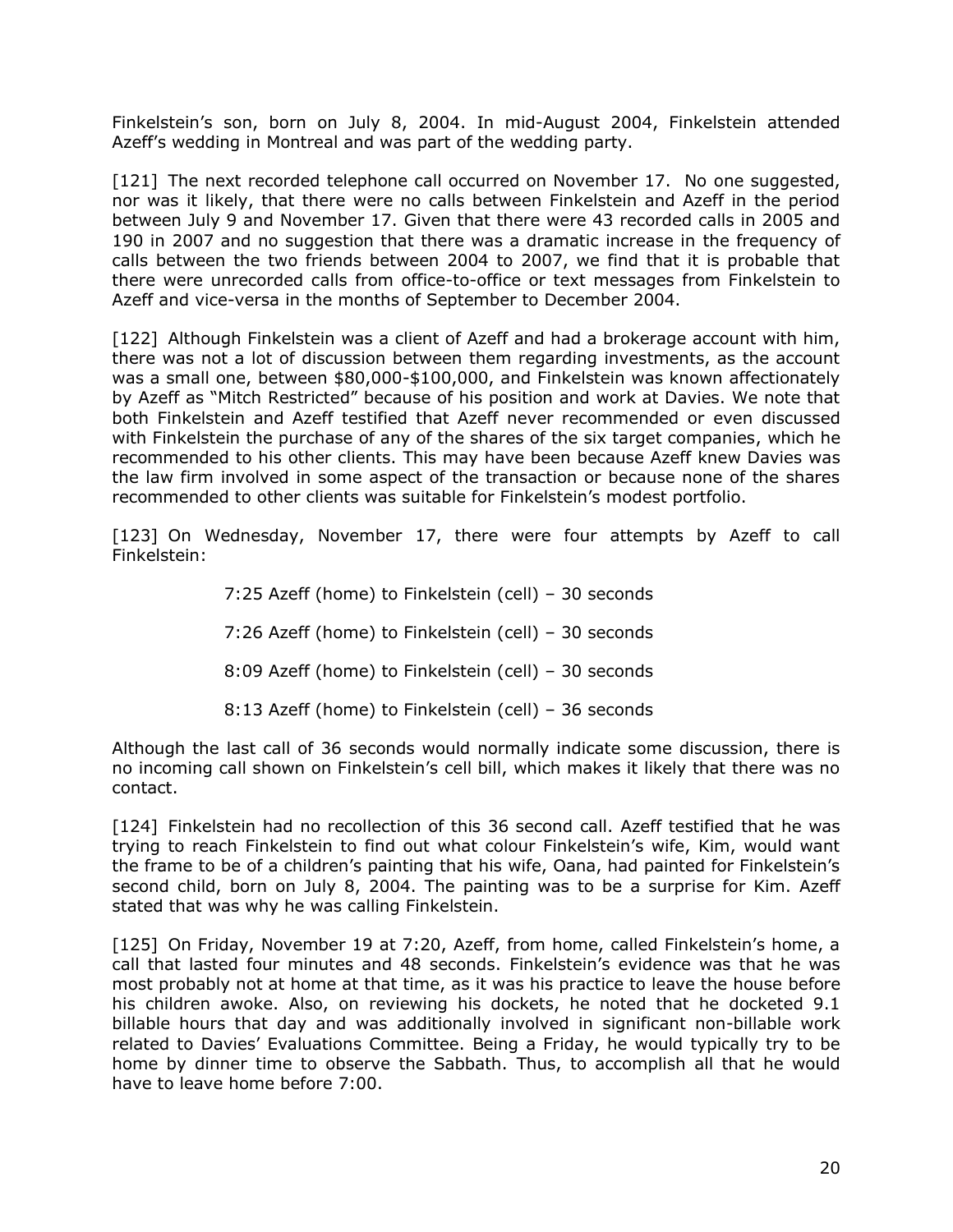[126] Azeff's testimony was that he spoke to Finkelstein's wife Kim about the best colour for the picture frame. He apparently decided to call her when he failed to reach Finkelstein and abandoned the attempt at surprising her. Kim did not testify. There is no corroboration for Azeff's testimony on this point.

[127] On Friday, November 19, commencing at 9:24, Azeff and Bobrow began placing orders to buy shares of MHM on the TSX. By 10:55, Azeff and Bobrow had bought 10,100 shares at a value of \$346,450 for their parents, siblings, themselves and some clients, all through their DK4 trading code. By the end of that day, Azeff and Bobrow had bought 33,150 shares for a value of \$1,134,578 through the DK4 accounts representing approximately 48% of the total trading of MHM on the TSX.

[128] None of the accounts for whom they bought shares had bought MHM shares in the previous six months. Essentially, this was a new core position for Azeff and Bobrow, their family members and clients.

[129] On Monday, November 22, Azeff and Bobrow bought a further 31,235 shares of MHM through their DK4 code for \$1,064,069, representing approximately 19% of the shares of MHM traded on the TSX.

[130] Between November 19 and December 22, the date of the public announcement of the takeover transaction of MHM by KKR, Azeff and Bobrow had purchased 293,360 shares of MHM for more than 100 accounts through the DK4 code for a value of \$9,950,520.

[131] Staff alleges that Azeff tipped LK, who then purchased shares of MHM. LK, in turn, tipped Miller.

[132] LK is Azeff's accountant, lives in Montreal, and is a good friend of Azeff. This fact is borne out by the fact that, although not a significant investment client of Azeff, there were 1112 calls in 2007 between Azeff's office and LK in 2007 (when phone records by CIBC extension were available): 635 calls were with Azeff; 63 with Bobrow; and 414 with Irene S., Azeff and Bobrow's personal assistant.

[133] LK acknowledged, in his testimony, that the idea of purchasing MHM came from Azeff. Azeff mentioned to him that MHM was "in play". In his words, "in play" could mean a takeover. He also thought that it had something to do with a private equity player. He recalled something about 20% and some general discussion with Azeff and/or HG about premiums. He was under the impression that Azeff was confident about his recommendation. He did not discuss a source with Azeff and did not ask Azeff about his source.

[134] On November 22 at 14:54, relying on his conversation with Azeff, LK purchased, for the first time, 800 shares of MHM, online for \$27,255 through TD. Less than an hour later, at 15:45, he bought a further 1,000 shares online through TD for \$33,920.

[135] Four minutes later, at 15:49, Miller, an investment adviser at TD in Toronto, made a first purchase of 600 MHM shares for \$20,325.

[136] Miller acknowledged that he first heard of MHM on a phone call from LK from Montreal. Neither Miller nor LK could remember when that phone call occurred. But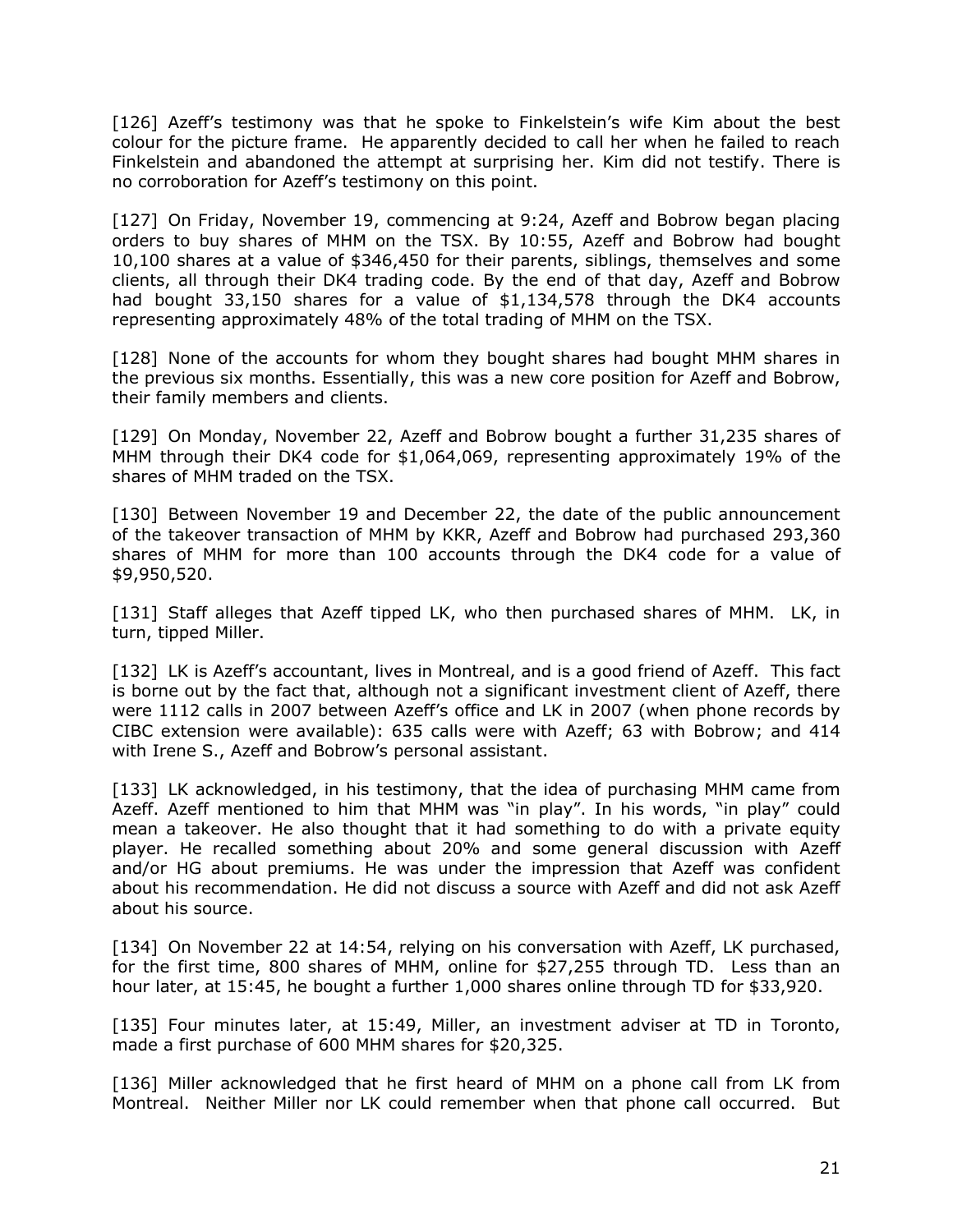since the chain of information regarding MHM came from Azeff to LK to Miller, the telephone call must have been between Friday, November 19 and Monday, November 22.

[137] LK and Miller met approximately 30 years ago when they played on the same softball team in Montreal. Thereafter, they lost touch for a number of years when Miller moved to Toronto. They reconnected by happenstance when, in 2002 or 2003, they ended up sitting on a beach beside each other. They spoke fairly frequently between 2004 and 2007. LK provided some accounting or tax advice, as a friend, to Miller and Miller provided investment advice or comments on the stock market to LK.

[138] LK confirmed that he told Miller about MHM. He testified that he spoke with Miller after he spoke with Azeff. LK recalled that his discussion included telling Miller that he thought the company was "in play", that likely private equity funds were interested, that they had cash as consideration, that a 20% premium was possible and that there was pressure to do a deal before the upcoming holidays began.

[139] Miller did not testify at the hearing. His evidence was introduced by excerpts of his compelled testimony taken in August and September 2009. When shown his email of November 24, 2004, with the elements of the transaction: Stock trades on TSX at around \$34, cash takeover at \$40, and timing before Christmas, he acknowledged that the reference was to Masonite and that a cash takeover of \$40 was discussed with LK. He said that the phrase "Timing should be before xmas" was information provided by LK.

[140] Any ambiguity arising from Miller's compelled testimony or the context in which it was given, could have been, but was not, explained by him. We therefore gave it a literal interpretation and one that was consistent with LK's account of the discussion with Miller.

[141] In addition to the 600 shares of MHM he purchased on November 22, Miller bought a further 2,400 between November 23 and November 29. The total of 3,000 shares for a cost of \$102,265 was his largest position at the time.

[142] Miller also bought 4,300 shares for his wife Heidi-Lynn at a cost of \$145,738 and a further 3,300 shares for other family members for \$113,104.

[143] Miller recommended the purchase of MHM shares to clients and their families, who bought a total of 46,100 shares for \$1,577,978.

[144] Francis Cheng, Miller's colleague and mentee was away in Asia from November 20 to November 29. Nevertheless, Miller told him about MHM:

- Q. Did you share the information that you obtained from [LK] with Francis?
- A. Yes.

[145] On November 29, Cheng started buying MHM shares, at first for his wife, then for his brother in Hong Kong, other family members and clients. The MHM shares purchased for Cheng's wife accounted for 98% of the value of her portfolio at the end of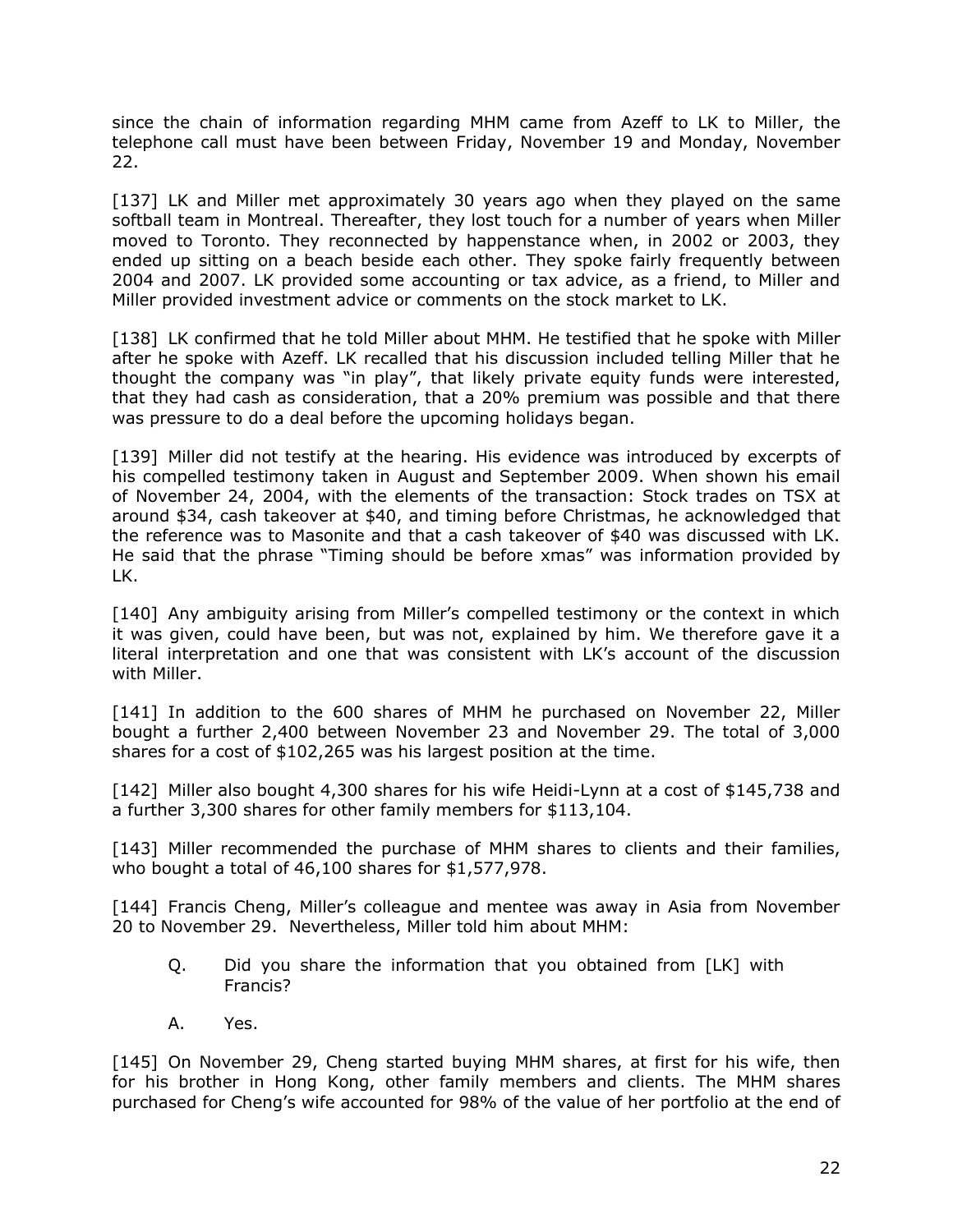November 2004. In total, the five accounts of the Cheng family purchased 9,100 shares for \$308,789 and Cheng clients purchased, on recommendation from Cheng, a further 4,100 shares of MHM for \$139,372.

[146] On December 7, Cheng sent an email to SK, a client who had previously complained about Cheng's investments on her behalf: "I'm back in town and would like to talk to you about your account. Kindly contact me at your convenience. I'm buying MHM on Toronto Exchange for clients and 20% return is expected before Christmas. I'm looking forward to seeing you soon."

[147] Cheng also elected not to testify, even though he attended the hearing. His compelled testimony was admitted in the record. In it, he admitted that the specific information in the email came from Miller. He said he heard from Miller that the takeover would be before Christmas and that there would be a 20% premium to the current stock price.

[148] On the next day, Cheng sent another email to a person in Chicago whom he had recently met while standing in a ferry line for a trip from Hong Kong to Macau:

Take a look at MHM […] listed on the Toronto Stock Exchange. It's a takeover target and I was told that it'll be done at Cdn\$40.00 before Christmas. It's currently trading at Cdn\$34.00 and I don't see much downside from here even if the deal ended up falling through.

[149] Staff also alleges that Bobrow tipped a close friend and client, HF.

[150] Bobrow had a good friend and client, HF, with an investment portfolio of approximately \$5 million. HF also had a trading account at Scotia McLeod. HF is a lawyer and accountant and a sophisticated investor who described his trading as a combination of short-term, speculative and long-term investments. By 2004, HF had been a client of Bobrow for approximately ten years. They began a friendship in the mid-nineties and became very close friends. HF attended Bobrow's destination wedding in 2004. By 2004, HF had become an important client with whom Bobrow spoke frequently, often a few times a day.

[151] HF began dating his current wife BR in 2003. She did not have a trading account with Bobrow.

[152] On November 29, 2004, while HF was in Boca Raton, Florida, he emailed Bobrow at 7:48:

Good morning. In boca, as you know. Cell is spotty here. In meetings all day so can't chat much. Will call when I can. You can try me for any major developments. You should try to email me. It may work better. Send back directly to my rim. Talk later. Ciao. H.

[153] He then instructed Bobrow three times by text message to buy 1,000 shares of MHM at increasing prices below the market.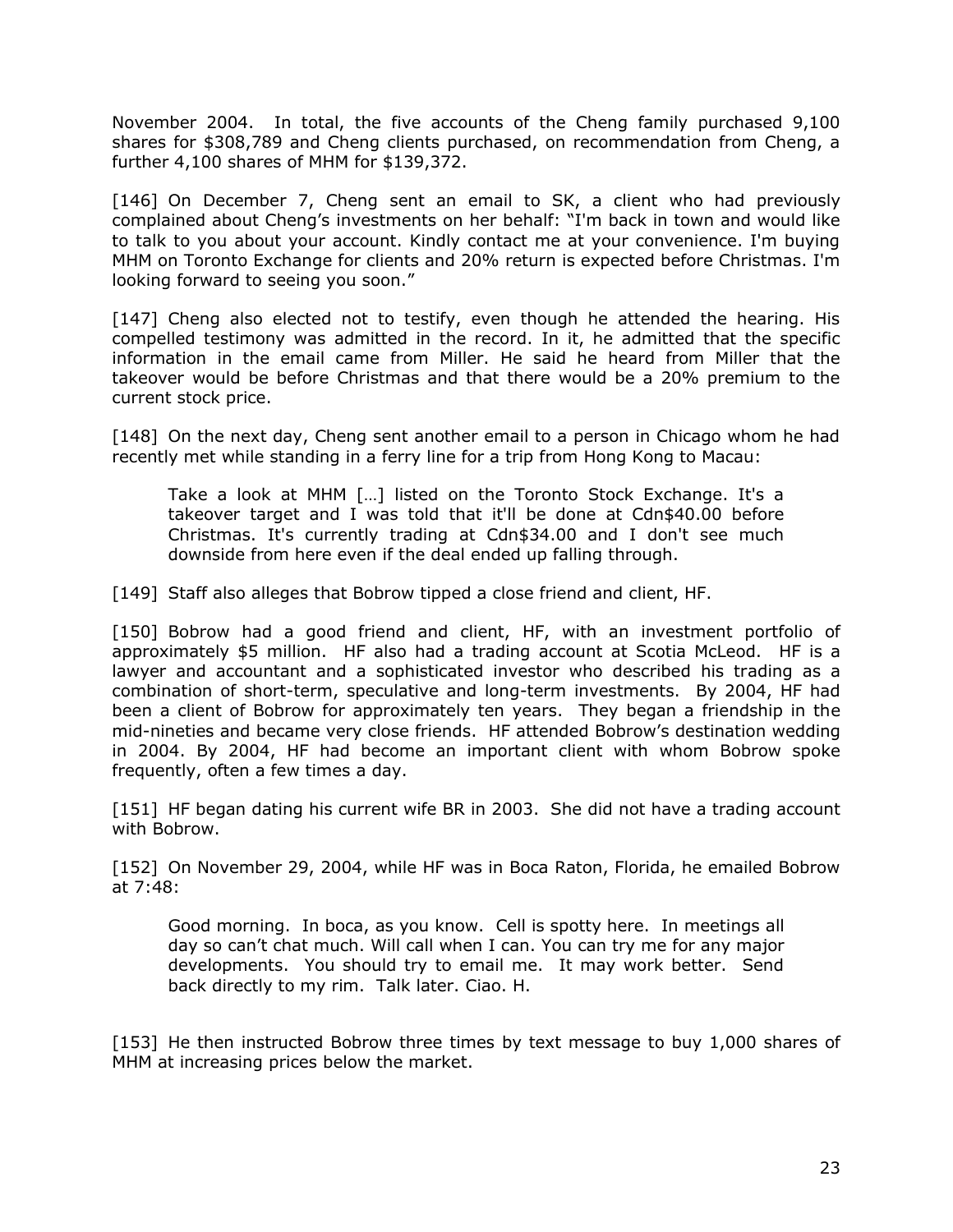[154] At 8:18, BR, HF's fiancée, sent Bobrow an email: "Hi Kory, I have a chq to send you this am. Please email me your address. Thanks."

[155] At 8:55, Bobrow replied "Hi B---, the address is 1 Place Ville Marie, Suite 4125, Montreal, Qc H3B 3P9. What account is it going into?"

[156] At 10:54, BR emailed Bobrow "Did you receive my cheque?".

[157] At 10:56, Bobrow replied "Yes, thanks, and we are filled on 900 of 1,000".

[158] At 11:03, BR asked "What is the symbol... so I can follow it".

[159] Three minutes later, at 11:06, Bobrow emailed HF "Does B---- know what she's buying, she's asking for the symbol".

[160] At 11:15, HF replied to Bobrow "No. Don't tell. Confidential."

[161] At 11:17, Bobrow responded "r u kidding or serious?"

[162] At 11:24, HF replied to Bobrow: "I haven't told anyone. Tell her I will tell her later. We don't want this info in the public domain".

[163] At 11:25, Bobrow then emailed BR "H will call you later".

[164] Staff points to the purchase of the 1,000 shares by HF either for himself or on behalf of BR and the email chain to support its claim that Bobrow tipped HF with MNPI.

### **E. The Respondents' Evidence**

#### *1. Finkelstein*

<span id="page-26-1"></span><span id="page-26-0"></span>[165] Finkelstein emphatically denied that he ever discussed any transaction with Azeff or passed MNPI to him. Finkelstein was a very intelligent young partner at Davies in 2004 with a bright future ahead of him. His colleagues and clients thought highly of him. He was committed to his professional work recording 1861 billable hours in 2004 and 2442 hours in 2007. In addition, he logged a significant number of non-billable hours involved in firm committees and administration.

[166] His nature was described to be conservative and introverted. By contrast, Finkelstein stated his wife was much more social and extroverted. She was the one who arranged social get-togethers with friends and family. She made travel and holiday arrangements.

[167] Finkelstein introduced his wife to Azeff, before he and Kim were married in September 2000. Azeff was part of Finkelstein's wedding party. Azeff and Kim became good friends and chatted by phone, fairly regularly in the period between 2004 and 2007. These calls were from home to home as Kim worked from the house while her children were young.

[168] Finkelstein contends that there was no motive for him to pass MNPI to Azeff. In 2004, Finkelstein's household income was \$464,000 with every indication that it would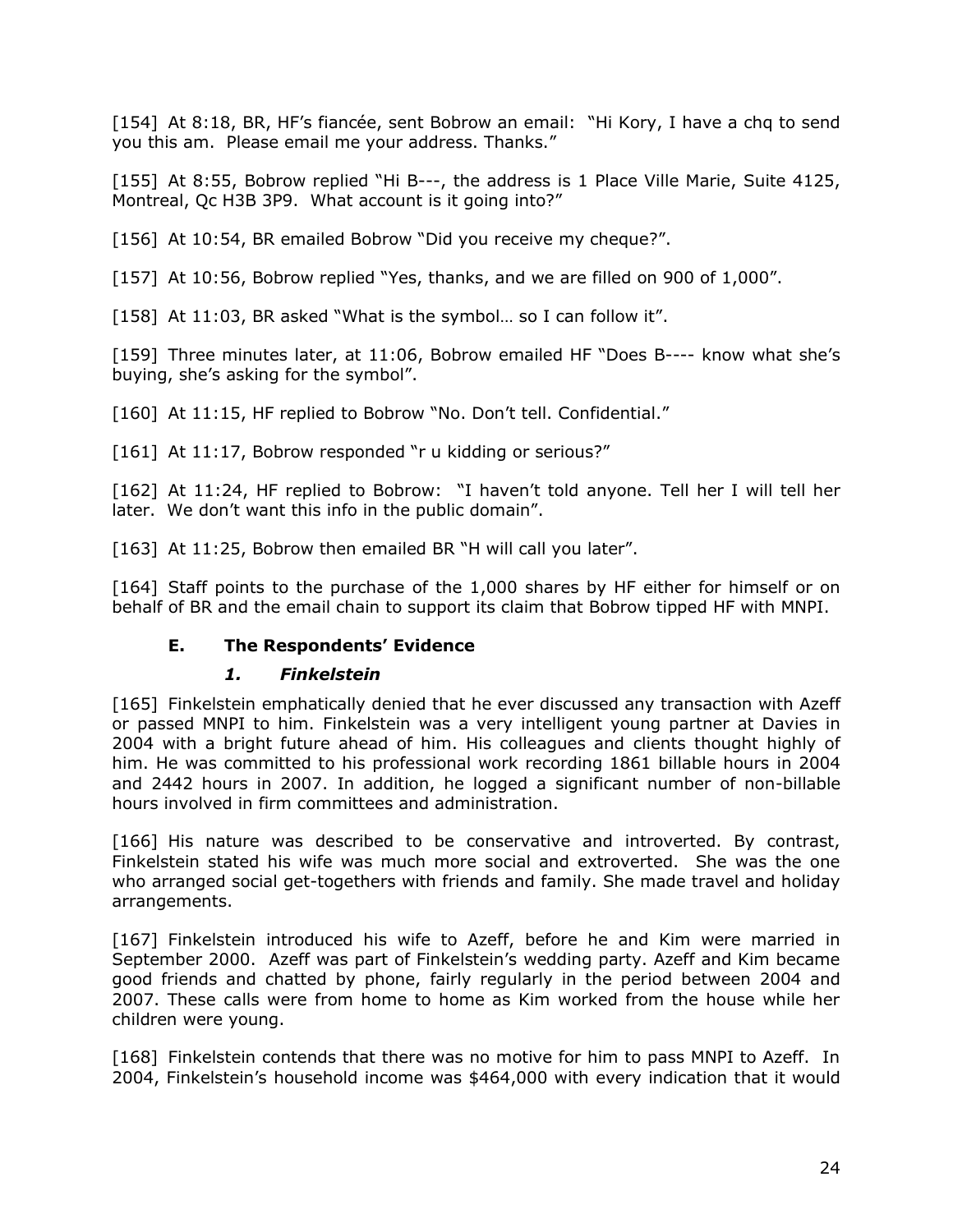continue to rise. And it did, year by year, reaching \$876,000 in 2007. He submits that he would not jeopardise a promising career.

#### *2. Azeff and Bobrow*

<span id="page-27-0"></span>[169] Azeff and Bobrow claim that they had decided to build a core position in a manufacturer-wholesaler and that is why MHM stock was bought for more than 100 accounts. They point to the content of their "reasonable basis file" to demonstrate their intention to build a core position, their assembly of analysts' reports and their due diligence on MHM. CIBC requires every broker to have a reasonable basis file containing evidence of research before recommending a stock, as a safeguard against a client claim based on an unfavourable outcome.

[170] Most of Azeff and Bobrow's reasonable basis file consists of analysts' reports of October 20 and 21, 2004 reviewing MHM's third quarter results and the forward prospect for the company itself. The file included reports by Merrill Lynch, CIBC and Motley Fool of October 20 and 21 and by National Bank Financial of November 15. The reports reflected the positive results of MHM particularly for the third quarter. They all rated the stock as a sector performer and noted that its stock price was better value than its peers. Some reports had a buy recommendation, others remained neutral. They gave a one year to 18 month target of a rise in the stock price of 10 to 20%.

[171] Azeff and Bobrow also pointed to a Bloomberg technical chart for MHM in U.S. dollars. The chart indicated that on November 4, 2004 there was a golden cross, whereby the 50 day moving average of MHM stock crossed the 200 day moving average. A golden cross is considered by technical analysts to be a strong buying signal. When asked why they waited to start buying MHM until November 19, they said that they were waiting, in part, for the Canadian golden cross, which the technical charts indicated was in progress, but which did not occur until after the buying on November 19, 22 and 25.

[172] Azeff also said that by November 15, there had been four significantly destructive hurricanes in the USA and he was waiting to see if there would be another hurricane before the end of the season. Hurricanes meant more need for doors and door assemblies; thus higher sales and revenue for MHM.

[173] Azeff flatly denied that they were told of any MNPI by Finkelstein including any information that KKR was going to acquire MHM, or the probable price, or the timing before Christmas. Bobrow also denied that Azeff told him, that he had received MNPI from Finkelstein.

[174] Bobrow pointed to the sale of 400 shares of MHM from his mother's account on November 29 as being inconsistent with knowledge of a takeover of MHM. If he knew a takeover was likely and imminent, why would he sell 400 shares, shares he had bought on margin ten days earlier?

[175] Bobrow also disputes that the email exchange he had with HF and his fiancée, BR, denotes knowledge of MNPI or that he tipped HF. He says that there is an innocent explanation: it being that HF is a private person and he feared that BR would discuss HF's purchase of MHM with others. Apparently BR was known to be quite open and expansive in her conversations with friends. HF corroborated Bobrow's testimony with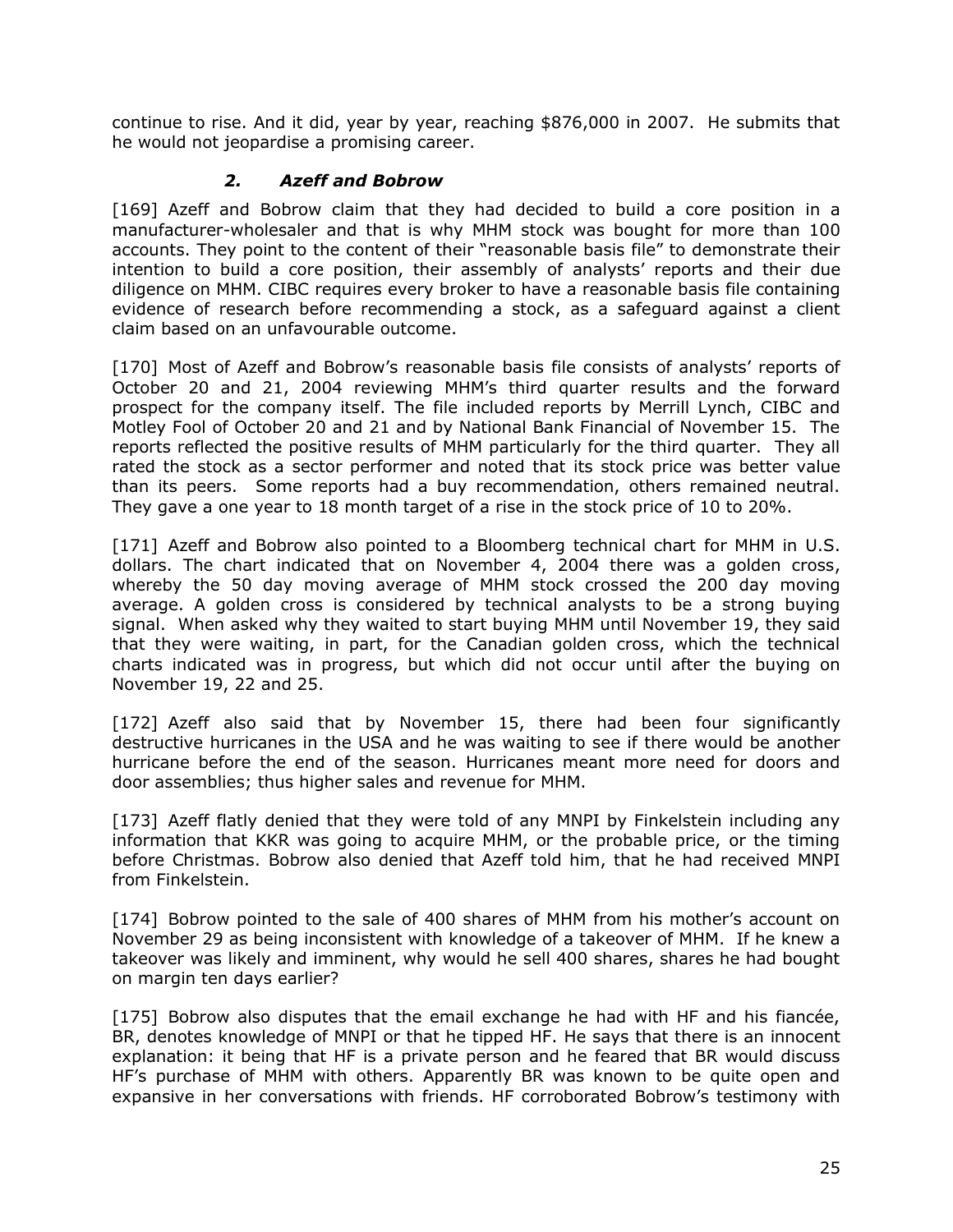the exception of one aspect, i.e. that Bobrow stated he believed he was buying the shares for HF. HF intended that the shares be bought for BR in his account.

[176] LK acknowledged that he was told of MHM by Azeff and bought shares online shortly thereafter. He said that, although they may have discussed that the company was "in play", that didn't necessarily mean a takeover. He also pointed to the fact that, although he bought 1,800 shares on November 22, he sold 1,000 shares on November 26, a sale he would not have made had he known that there was a takeover bid.

## *3. Miller*

<span id="page-28-0"></span>[177] Miller, who didn't testify at the hearing, said he bought MHM shares because LK told him there was a buzz about MHM in Montreal. He was certain that he did some research on MHM before buying, but could not remember any in particular or produce any. He says that he and LK speculated about the price and timing of the potential transaction and that he and LK valued Masonite at about \$40 per share. He says he didn't know LK's source for the information and didn't ask LK about his source.

[178] Miller submits that the magnitude of the Masonite positions was consistent with other positions held in his and his wife's accounts.

### *4. Cheng*

<span id="page-28-1"></span>[179] Cheng, who also didn't testify at the hearing, said that he bought on the information conveyed by Miller. He thought that Miller was passing on a rumour. There are always rumours in the marketplace of possible or even likely takeovers and their target price.

[180] Cheng states that there is no evidence that he knew that Miller was a person in a special relationship with Masonite.

[181] Cheng further contends that his trading was not uncharacteristic and cannot be used to support an inference of a special relationship.

### **F. Analysis and Conclusion**

<span id="page-28-2"></span>[182] We conclude that all the elements of subsections  $76(1)$ ,  $76(2)$ ,  $76(5)(b)$  and 76(5)(e) of the *Act* have been established and that the respondents, Azeff, Bobrow, Miller and Cheng breached subsection 76(1) of the *Act*, that Finkelstein, Azeff, Bobrow, Miller and Cheng breached section 76(2) of the *Act* and, thereby, all have also conducted themselves contrary to the public interest. Additionally, the four registrant respondents, by recommending the purchase of MHM shares to friends, family and/or clients have acted contrary to the animating principles of the *Act*, contrary to the public interest.

[183] Finkelstein, as the commercial lawyer engaged to assist MHM to prepare for, negotiate and implement its takeover by KKR was in a special relationship with MHM and, as we have previously determined, had relevant MNPI.

[184] Finkelstein and Azeff were good, long-term friends who kept in regular touch. Azeff attended Finkelstein's wedding in 2000. Finkelstein attended Azeff's wedding in Montreal as part of Azeff's wedding party in August 2004. There were regular phone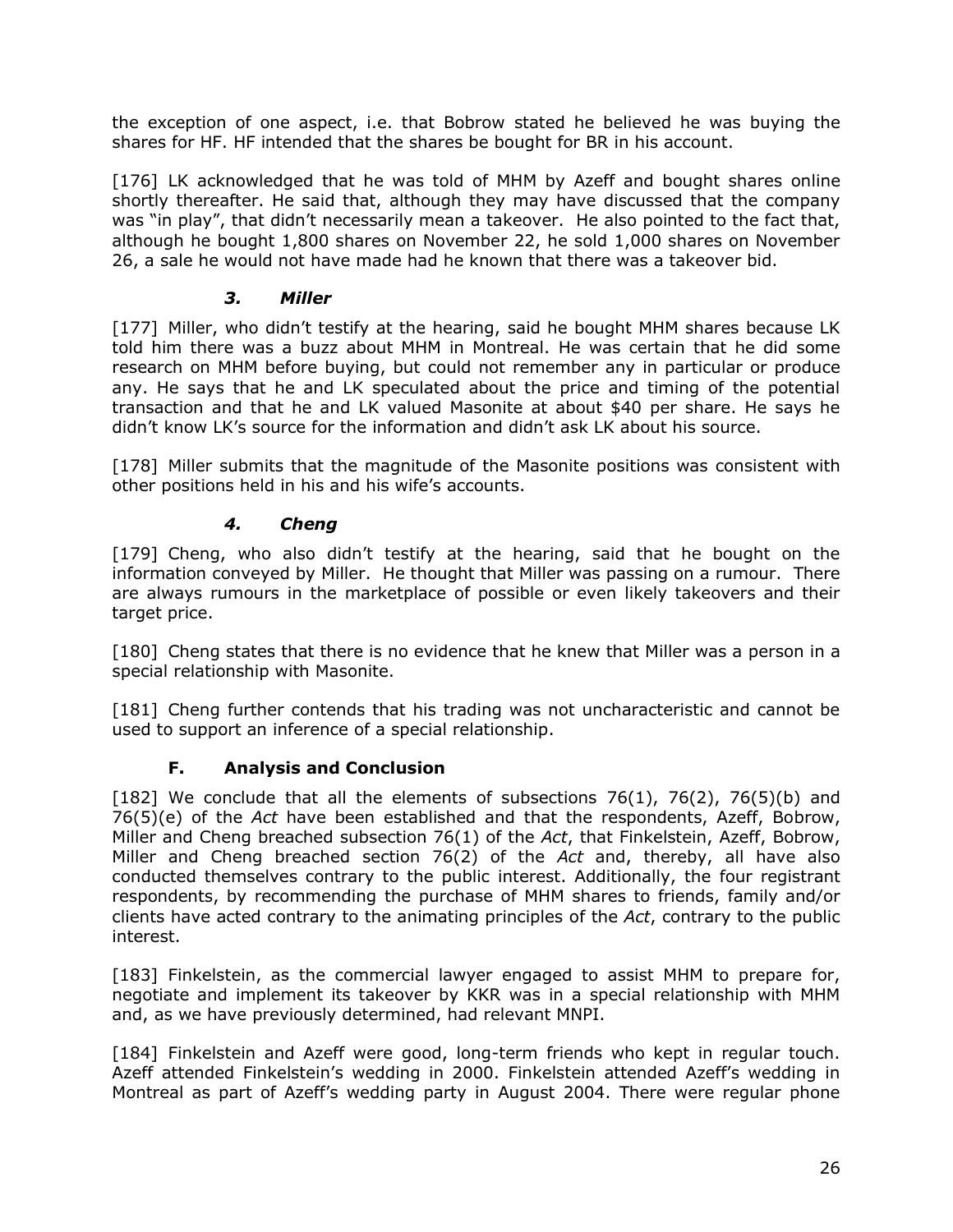calls between the two, but since the records of work-to-work calls are unavailable, no precise dates of work-to-work communications can be determined.

[185] Finkelstein's manner of giving evidence lacked spontaneity and was well rehearsed. Often he would answer questions from his own counsel by indicating that they would be coming to that evidence later. He left the impression that his evidence was tightly controlled. The substance of his testimony ignored or touched lightly upon important elements that needed explanation. He spoke very little of his relationship and communications with Azeff in the relevant period from 2004-2007. He did not elucidate why he spoke to Azeff dozens of times annually or why there were 190 calls placed between them in 2007. He made it clear that they were not talking about his small investment portfolio. We know that Finkelstein was a busy lawyer involved in a number of significant mergers and acquisition transactions in this period. Finkelstein's testimony did not illuminate for us the reasons for, nor the nature of, the work-to-work calls particularly at and around the days and weeks leading to the impugned transactions. Accordingly, we accorded less weight to Finkelstein's subjective testimony than to the objective facts.

[186] On Friday, November 19, before the market opening, Bobrow and Azeff placed orders to buy MHM shares in significant amounts for themselves and their family members. Within one hour and a half, 10,100 shares were acquired for \$346,450. By the end of that day, Azeff and Bobrow acquired 33,150 MHM shares through the DK4 code for \$1,134,578 representing 48% of the volume traded on the TSX, 32.5% of the combined volume of the TSX and NYSE that day and 97% of the purchases by CIBC.

[187] On Monday, November 22, Azeff and Bobrow bought a further 31,235 shares of MHM through the DK4 accounts for \$1,064,069 representing 19% of the MHM shares traded on the TSX. The buying continued until the public announcement on December 22, by which time, Azeff and Bobrow, through the DK4 code, had bought 293,360 shares for a value of \$9,950,520. Shares of MHM were bought for more than 100 DK4 accounts.

[188] We find the number of clients, volume of stock and the rapid accumulation of shares to be unusual and anomalous.

[189] MHM had not been bought by Azeff and Bobrow, or any of their accounts in the previous six month period. It had never been a core position.

[190] There was no evidence of rumours in the marketplace that MHM was a takeover target.

[191] The analyst reports constituting the reasonable basis file were dated, for the most part, on October 20 and 21. Although they were encouraging about MHM's prospects, they were not acted on by Azeff and Bobrow nor did they result in significant, sustained volume of purchases or price in the marketplace. The November 15 National Bank Financial report reflected a modest target increase of approximately 6 to 7%. The U.S. golden cross buying signal reached on November 4 did not prompt Azeff and Bobrow to promptly buy any shares of MHM. The justification for a delay in buying put forward by Azeff, that he was waiting for the end of the hurricane season and/or for the Canadian golden cross, is illogical. Four very significant hurricanes had already occurred and the season didn't end until the end of November. Further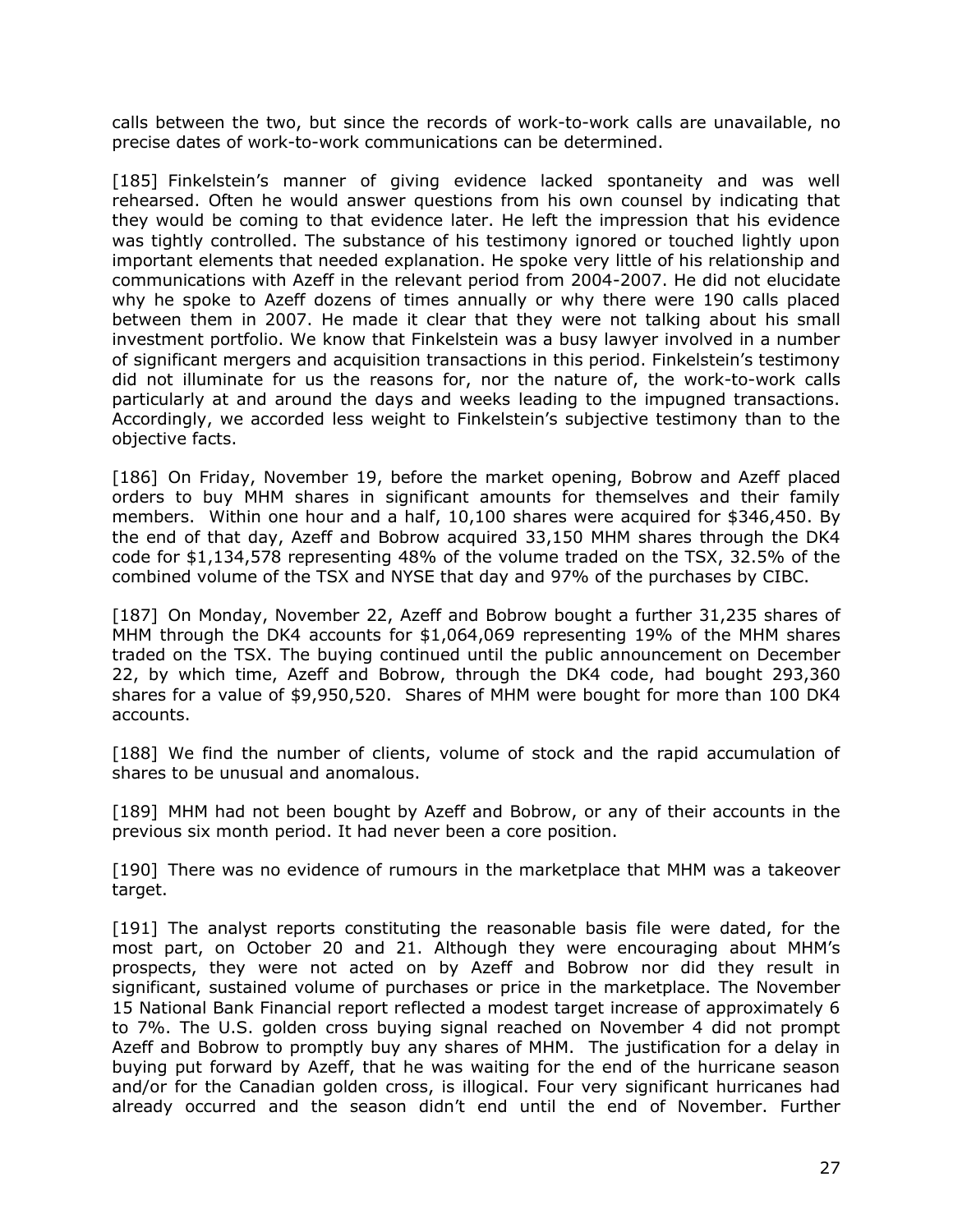hurricanes would have increased the market price of MHM. Azeff didn't wait for the Canadian golden cross to occur before he started buying MHM shares.

[192] On Monday, November 22, LK bought shares of MHM, online, based on information received from Azeff. LK is Azeff's accountant and a good friend. They are in constant, almost daily communication. LK admitted that Azeff probably told him MHM was "in play". Although much was made by the respondents that "in play" could mean a sale, an acquisition, a joint venture, etc., we interpret that "in play", in its ordinary meaning, meant that MHM was being taken over. Moreover, the use of the phrase "in play" between two sophisticated persons, followed shortly thereafter by LK's purchases of 6,200 shares for himself and his wife for a value of \$206,097, which represented the largest position he took in any company up to 2004 and a significant proportion of his and his wife's investment account supports the inference that "in play" meant a takeover to him.

[193] LK telephoned Miller and very shortly after LK's second purchase i.e. four minutes later, on November 22, Miller in Toronto started purchasing for himself and then for his clients. Miller acknowledged that the MHM shares he bought were his biggest equity position at the time.

[194] Miller also acknowledged that his knowledge of MHM came only from LK, that he had not owned the stock before, that he had not followed the company and that he did not have available any research that he conducted before buying the stock.

[195] Two days later, on November 24, Miller sent an email to DW, a lawyer, "Call me I have a tip". DW replies "i'll take your tip. you've steered me right in the past." Miller then writes: "Stock trades on TSX at around \$34 – cash takeover at \$40 Timing should be before xmas". Miller acknowledged that he discussed and received the details for this email from LK.

[196] The details of the email are further corroborated by the email Miller's associate Cheng sends to SK on December 7: "I'm buying MHM on Toronto Exchange for clients and 20% return is expected before Christmas".

[197] We conclude that Finkelstein informed Azeff, between November 16 and 19, at least, that KKR had agreed to proceed quickly with a takeover transaction to which MHM acquiesced. Although it is not necessary to establish tipping, we also find that Finkelstein told Azeff of the pricing and structure of the transaction. The ability and opportunity for Finkelstein to communicate with Azeff was readily available and thus, we infer that there was communication between them either in the telephone call of November 17, or in a work-to-work call between November 17 and 19 or in text messages. We come to this conclusion from the sudden, voluminous buying of MHM shares by Azeff and Bobrow for themselves, their families, friends and clients, from the buying of MHM shares by Miller and Cheng with no pretence of underlying research, from the precise details of the Miller and Cheng emails, details which are borne out in the public announcement of December 22, 2004 and from the chain of admitted communication between Azeff to Bobrow and from Azeff to LK to Miller to Cheng, from Montreal to Toronto, all occurring within a few days. We infer that Finkelstein informed (tipped) Azeff with MNPI contrary to subsection 76(2) of the *Act*. On a balance of probabilities, there is no other reasonable explanation for this sequence of events.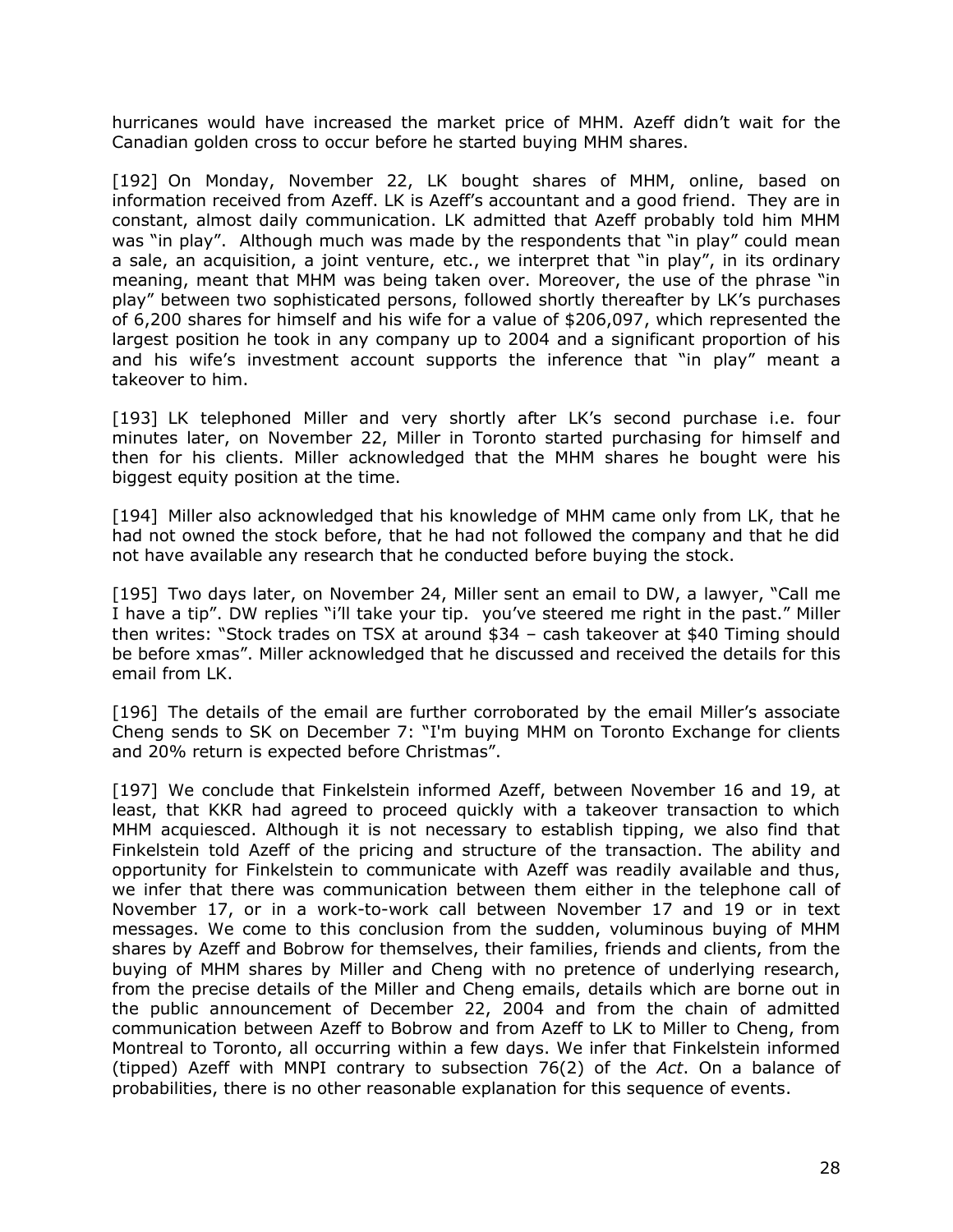[198] On a balance of probabilities, we find that the purchase of MHM shares by Azeff and Bobrow, Miller and Cheng, was timely trading motivated by the MNPI each of them received. We have carefully considered the evidence given by Azeff and Bobrow explaining their purchases of MHM shares but determine that it is more probable that the purchases resulted from the knowledge of undisclosed material facts they received rather than by their own research efforts. The gap in time between the analysts' reports, the U.S. golden cross and the start of purchasing is overwhelmed by the close proximity between Finkelstein's knowledge of the go-ahead of the transaction by KKR and MHM, the volume of trading and the specific information that Azeff passed on to Bobrow and LK. Azeff was in a special relationship because Azeff knew or ought to have known that Finkelstein was in a special relationship with MHM. Azeff knew that Finkelstein was a mergers and acquisitions lawyer at Davies and, from the information imparted, he knew or ought to have known that Finkelstein was in a special relationship with MHM.

[199] Bobrow, as a long-time partner of Azeff, had all the same knowledge and information as Azeff. Both acknowledged in their testimony that they shared information and clients. From Bobrow's trading of MHM beginning early November 19 we infer that Azeff informed Bobrow the MHM Material Facts that came from Finkelstein. We find that Bobrow knew or ought to have known that Azeff was in a special relationship with MHM.

[200] We find that Miller and Cheng both traded on MNPI. They gave no explanations for their purchases. They produced no research to underpin reasons why they bought MHM. These purchases were their first purchases of MHM and were the largest positions in each of their portfolios.

[201] The fact that Cheng, on behalf of his wife, purchased MHM shares constituting 98% of the value of her portfolio, in the circumstances in which these purchases were made, represents unusual trading and therefore no further analysis of prior trading is necessary. We are of the view that, given the combination of MHM being Miller's largest position at the time and the specific information he passed on to DW, an analysis of prior trading was not required to infer insider trading.

[202] The more difficult assessment of special relationship is with respect to Miller and Cheng. For a finding of breach of subsection 76(1) of the *Act* to be made against them, it must be determined that LK knew or ought to have known that the material facts he received from Azeff came from a person, namely Azeff, who himself was in a special relationship with the issuer, i.e. that Azeff knew or ought to have known that his information came from a knowledgeable person and additionally that Miller, when he received the material facts from LK, knew or ought to have known that LK was in a special relationship, i.e. that he ought to have known that the information came from a knowledgeable person.

[203] In addressing the allegation that Miller and Cheng breached subsections 76(1) and (2) of the *Act*, we must determine whether each of them was in a special relationship with MHM. We find that neither Miller nor Cheng knew that the MNPI Miller received from LK and that Cheng received from Miller came from a knowledgeable person. In determining whether each of Miller and Cheng ought reasonably to have known that the MNPI they received came from a knowledgeable person we applied the factors enumerated earlier and find as facts: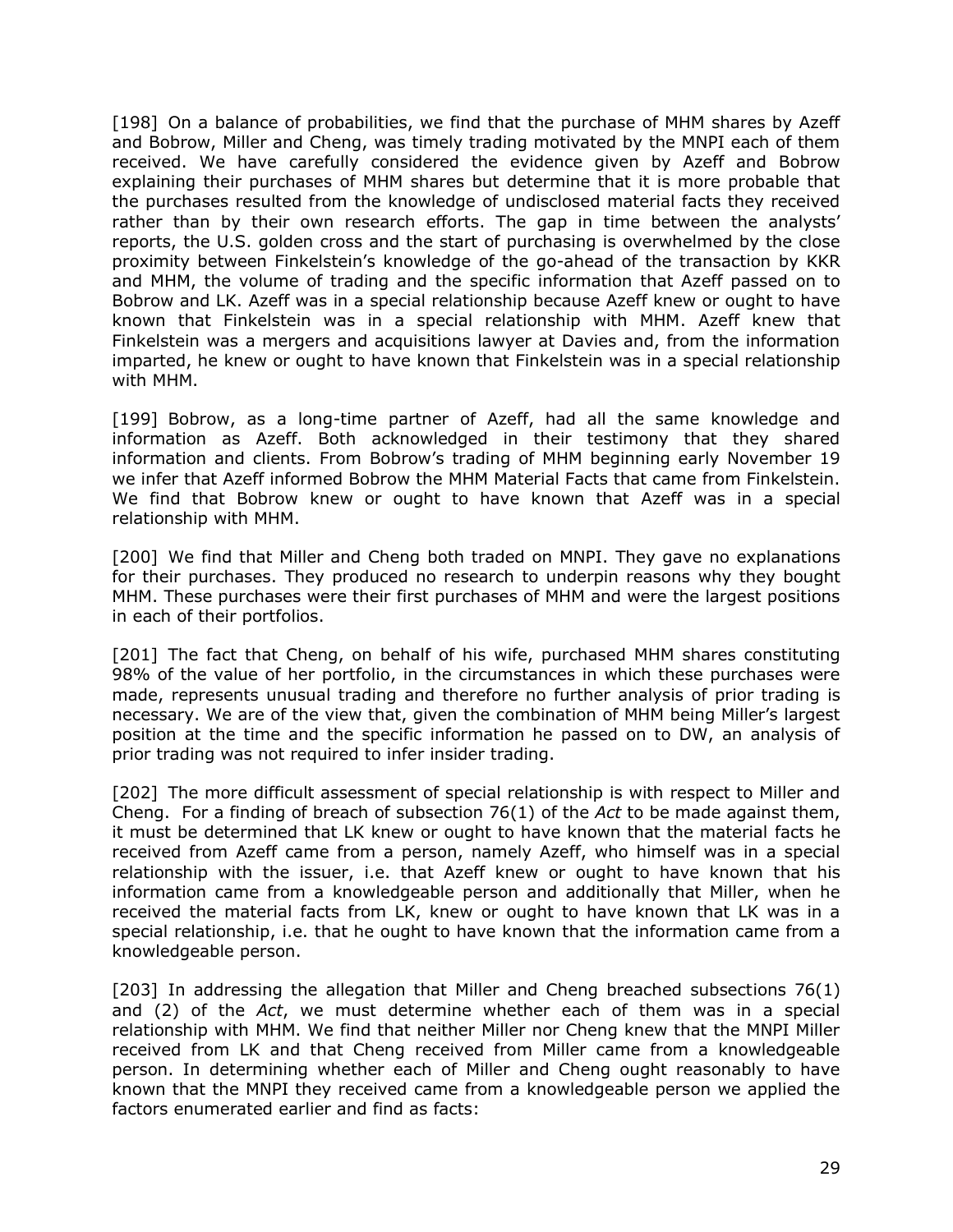- (a) LK and Miller knew each other well in 2004. They had re-established an earlier friendship in 2002 or 2003 and from then on LK and Miller spoke often by phone. Their conversations revolved around their professional activities, LK speaking and asking Miller about stocks and the market, and Miller asking for tax and accounting advice. They each respected the other's positions and expertise in their respective disciplines. They each had confidence in the information and advice given from one to the other;
- (b) LK was a partner in a prominent Montreal accounting and auditing firm, a fact known to Miller. Miller would understand that LK had clients, business relationships and friends involved in transactional activities in Montreal;
- (c) Miller was a senior investment adviser, with a big book of business at TD. He knew or is deemed to know the provisions of the *Act* and the prohibition on trading on MNPI. A higher standard of vigilance and inquiry must be expected from a registrant than from someone who is a retail investor;
- (d) The information that Miller received from LK was detailed and very specific. It was not just that MHM was "in play". That information alone could result from a rumour. Even in that event, a licensed registrant should inquire of his tipper the source of the information. Failure to inquire is not a defence. But, in this case, LK provided Miller with details of the "in play" i.e. a takeover: that it was for \$40, in cash and by X-mas. That this information was reliable is exemplified by Miller's emails to DW "Call me I have a tip" and "Stock trades on TSX at around \$34 – cash takeover at \$40 Timing should be before xmas"."
- (e) Within a very short time, Miller bought, for himself, a significant number of shares of MHM and then for his family and for 22 accounts of clients. There is no evidence that he did any research into the company. He acted on the MNPI provided; and
- (f) Cheng learned of the MHM Material Facts from Miller and subsequently purchased MHM shares.

[204] From these established facts, we conclude that Miller ought to have known that the MNPI LK gave him derived from a knowledgeable person. The relationship between the tipper and tippee, the essential details of the MHM takeover bid, the precipitous, anomalous, significant trading by Miller, the registrant, make it more probable than not that he ought reasonably to have known that LK was in a special relationship with MHM and the MHM Material Facts originated from a person in a special relationship.

[205] Cheng, too, relied on the same factual basis tipped to him by Miller, his mentor and supervisor. Cheng's email to SK underscores his reliance on the reliability of the MNPI that Miller gave him. He would not have risked passing speculative information, which may prove wrong, to an already complaining client. Cheng, too, as a registrant, failed to inquire of Miller the source of Miller's information. Cheng too did no due diligence on MHM and undertook no research. He relied entirely on the MNPI given to him by Miller and precipitously bought a large position for himself and family members of MHM, a stock neither he nor they had owned previously. On the basis of all the facts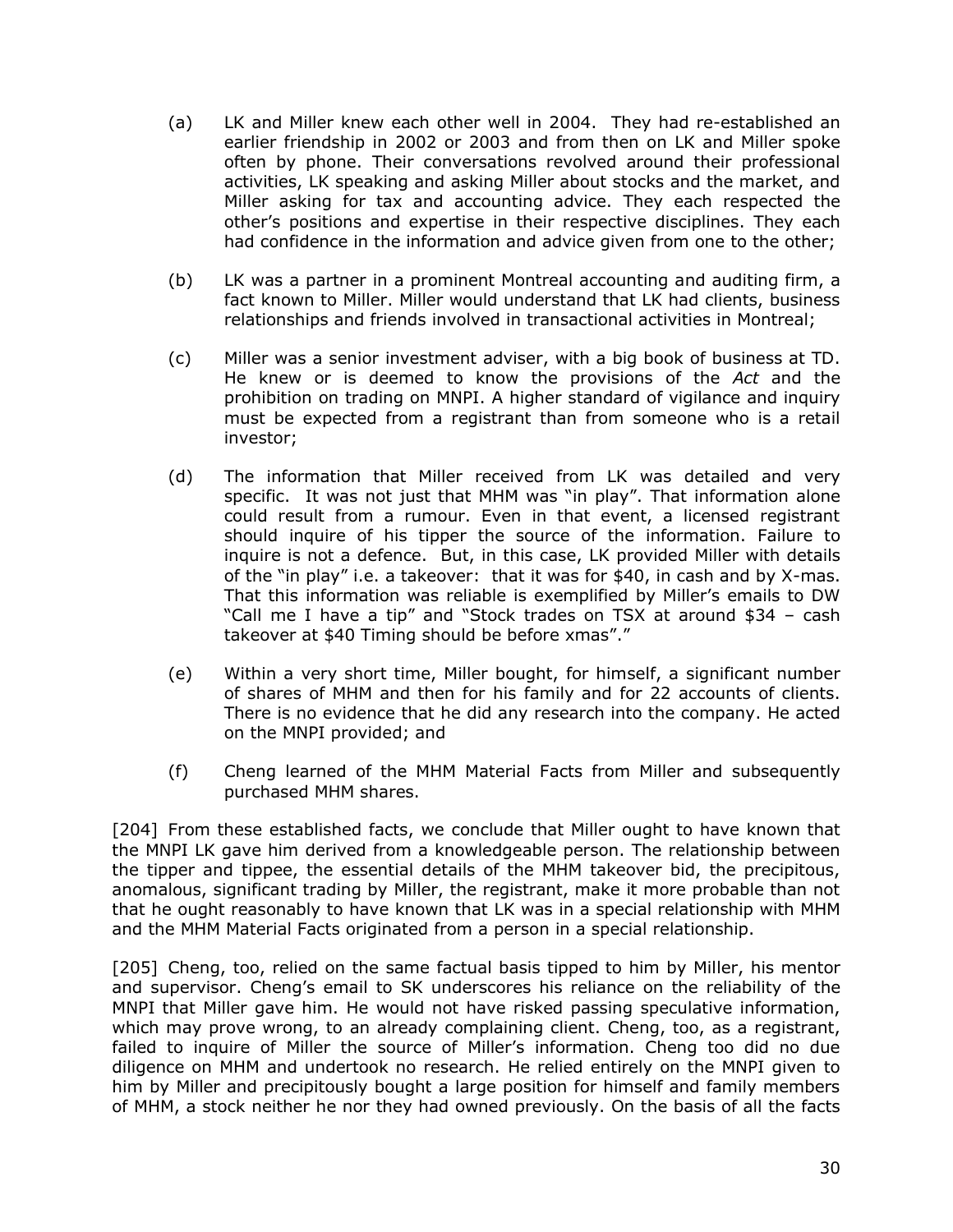regarding Cheng, we conclude, on a balance of probabilities that he ought reasonably to have known that Miller was in a special relationship with MHM and the MHM Material Facts originated from a knowledgeable person.

[206] On November 29, Bobrow sold 400 shares he had bought for his mother. We note that the purchase of these shares on November 22 and their sale on November 29 were in a margin account which may be the explanation. In any event, Bobrow bought a further 800 shares in his mother's account after that. We do not accept that this isolated sale establishes, in light of all the other evidence, that Bobrow did not have MNPI, that he did not trade on it or tip HF with regard to it. The email exchanges with HF, his contemporaneous purchase of MHM shares and particularly the words "[w]e don't want this info in the public domain" are persuasive evidence of Bobrow tipping HF.

[207] We address the fact that LK sold 1,000 shares of the 1,800 he bought on November 22. He then resumed buying shares resulting in a final position of 6,200 shares in his own and his wife's accounts. Stacked against the specific details of the transaction which he passed on to Miller, this fact does not undermine his knowledge. We also note that in subsequent transactions alleged in the Fresh as Amended Statement of Allegations, he acted consistently, buying a lot of shares, then selling a few and resuming purchases. He was a very active trader, in his words he would "buy and sell a stock in the same day".

[208] Finally, we address the lack of motive for Finkelstein to tip his good friend Azeff with MNPI. We considered this submission by his counsel very seriously. Motive, in the form of consideration received by a tipper can form an important factor in concluding that tipping occurred. Absence of motive is not a determinative factor in favour of no tipping having occurred. The language of subsection 76(2) of the *Act* does not require that there be a motive. Weighing all the facts established, those that point to tipping, and those that point to no tipping, we are satisfied on the balance of probabilities that Finkelstein tipped Azeff.

[209] With respect to allegations relating to Masonite, we find that from November 16, 2004 to December 22, 2004:

- (a) Masonite was a "reporting issuer" within the meaning of the *Act*;
- (b) Finkelstein was a person in a special relationship with Masonite within the meaning of subsection 76(5)(b) of the *Act*;
- (c) the MHM Material Facts were facts that would reasonably be expected to have a significant effect on the market price or value of the Masonite securities and were therefore "material facts" with respect to Masonite, within the meaning of the *Act*;
- (d) Finkelstein informed Azeff, Azeff informed Bobrow and LK, Bobrow informed HF, Miller informed Cheng and DW, and Cheng informed SK, other than in the necessary course of business, of the MHM Material Facts before they had been generally disclosed, contrary to subsection 76(2) of the *Act* and contrary to the public interest;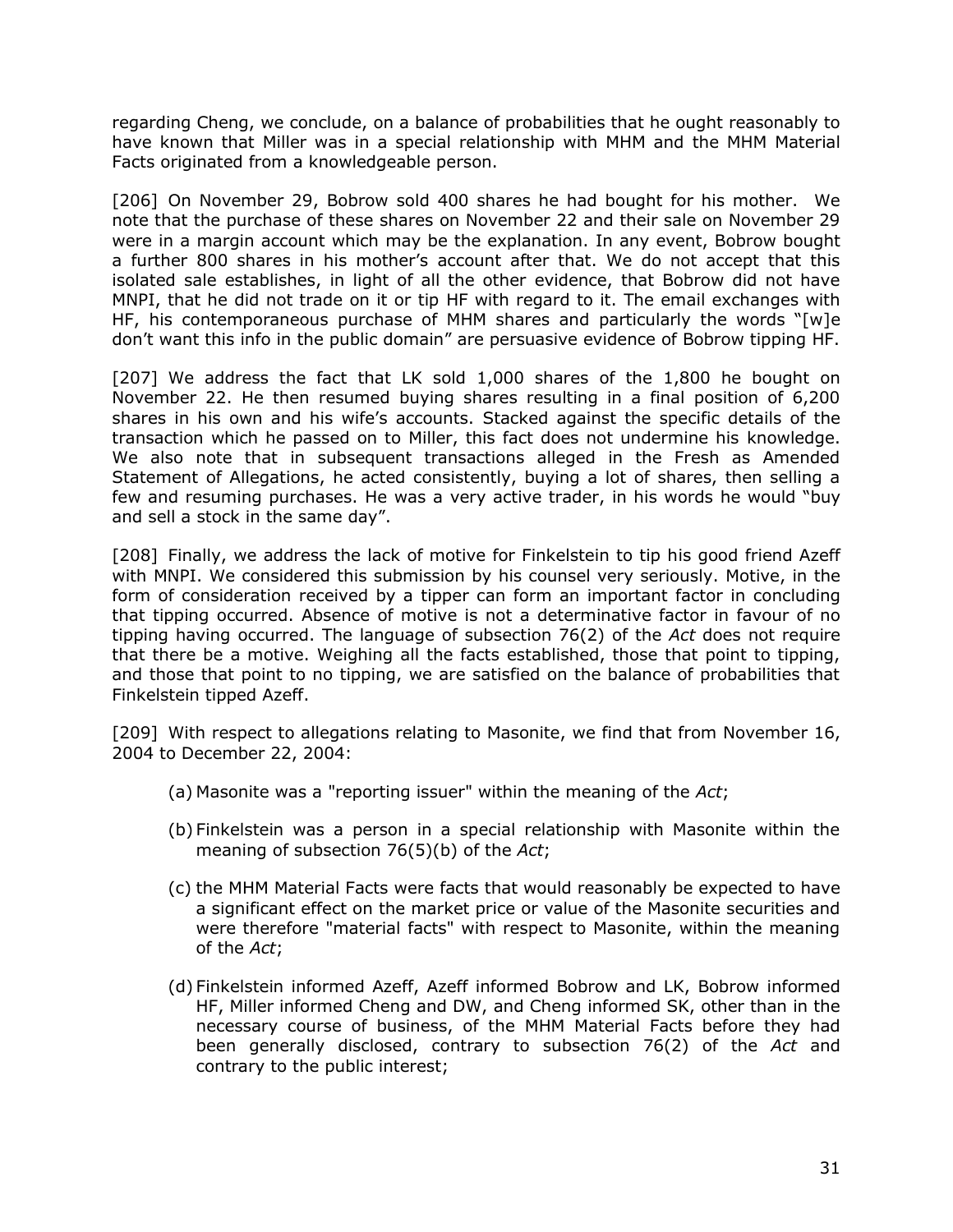- (e) each of Azeff, Bobrow, Miller and Cheng learned of the MHM Material Facts from a person whom he knew or ought reasonably to have known was a person in a special relationship with Masonite and, as a result, were persons in a special relationship with Masonite within the meaning of subsection 76(5)(e) of the *Act*;
- (f) based on the foregoing, Azeff, Bobrow, Miller and Cheng each purchased Masonite securities with knowledge of the MHM Material Facts that had not been generally disclosed, contrary to subsection 76(1) of the *Act* and contrary to the public interest; and
- (g) each of Azeff, Bobrow, Miller and Cheng acted contrary to the public interest by recommending, with knowledge of the MHM Material Facts, that a client or clients purchase Masonite securities.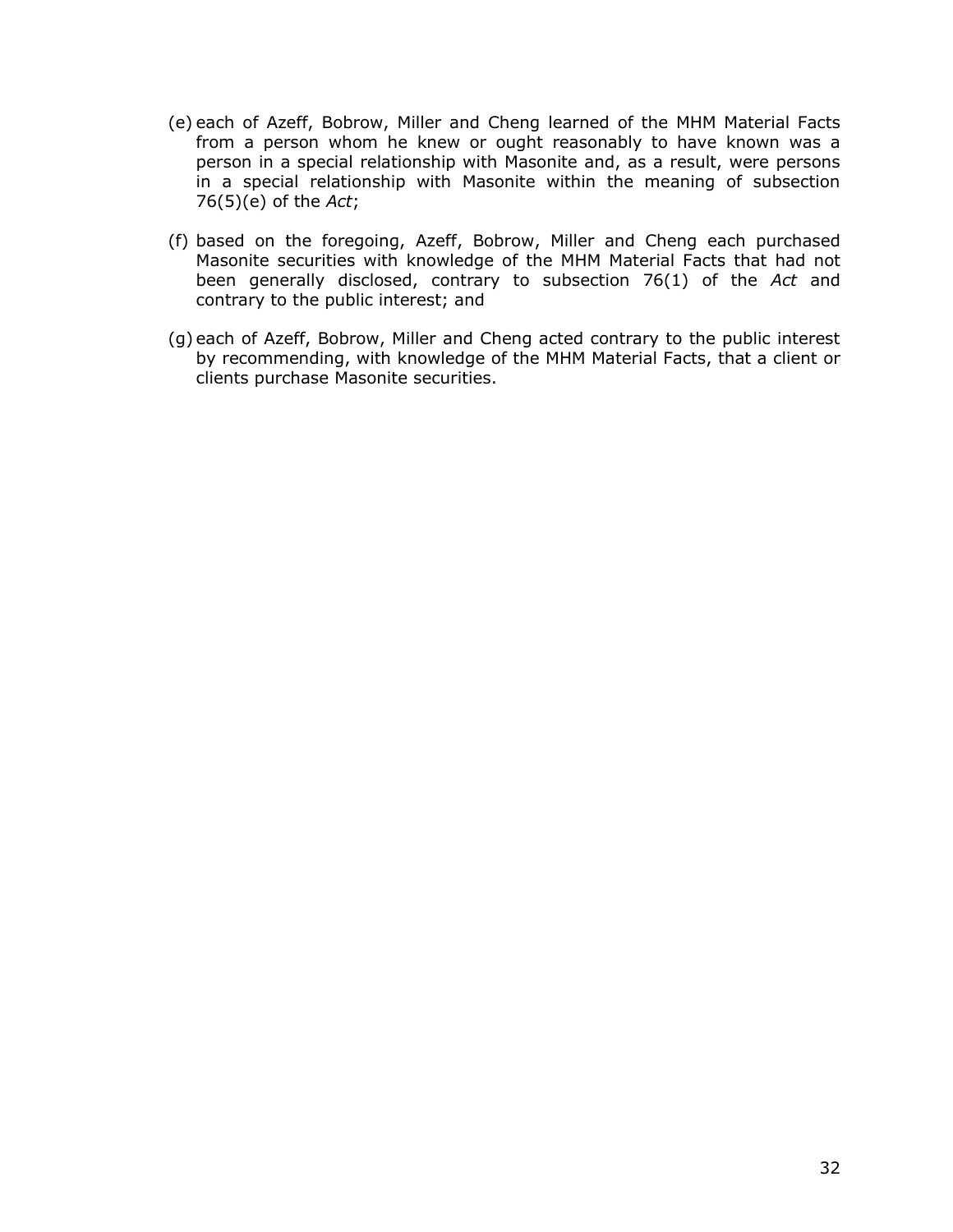## <span id="page-35-0"></span>**IX. MDSI**

### **A. Overview of the Transaction**

<span id="page-35-1"></span>[210] MDSI was a reporting issuer in Ontario and a mobile software company, with operations in North America, Europe and Australia during the period of June to August 2005. Its shares traded on the TSX and NASDAQ.

[211] On May 25, 2005, a letter of intent was signed between MDSI and Vista Equity Fund LLP ("**Vista**") for acquisition of all outstanding shares of MDSI at \$8.15 per share. Davies had been retained in April by Vista to act on its behalf in the acquisition of the shares of MDSI.

[212] In June 2005, the MDSI Board retained Torys LLP as independent counsel and CIBC World markets as financial advisor to prepare a fairness opinion.

[213] On July 29, 2005, the MDSI Board met, received the fairness opinion, and approved the Arrangement Agreement.

[214] The public announcement of the takeover occurred at 13:59 on July 29, 2005 in a press release announcing that MDSI had entered into an agreement to be acquired by Vista for US\$8.00 per share (cash), a premium of approximately 60% to the 10-day average closing price for MDSI on NASDAQ.

#### **B. The Allegations**

<span id="page-35-2"></span>[215] Staff alleges that Finkelstein, while in a special relationship with MDSI, informed Azeff of the material undisclosed facts of the Vista/MDSI transaction. Staff also alleges that, while in possession of the material undisclosed facts, Azeff recommended investment in shares of MDSI to several friends.

### **C. Material Facts and Finkelstein's Knowledge**

<span id="page-35-3"></span>[216] Davies had been retained by Vista in April 2005 but Finkelstein was not one of the lawyers involved in the transaction.

[217] Disclosure of the MDSI transaction would reasonably be expected to have had a significant effect on the price of MDSI's shares. The material facts related to this transaction included the fact that Vista and MDSI had signed a letter of agreement for Vista to acquire all outstanding shares of MDSI at US\$8.15 per share.

[218] On June 6, Finkelstein accessed the Vista – MDSI letter of intent through Davies' Document Management System ("**DMS**"). From the content of the letter of intent, Finkelstein came into possession of MNPI, being knowledge of a takeover, and was under a duty and prohibition not to disclose this information to anyone. From June 6 onward, Finkelstein was in a special relationship with the issuer.

[219] On July 18, Finkelstein accessed six documents from the Vista file code named Project Canada and on July 27, he accessed, through DMS, three documents. The documents accessed included a Timetable, an MDSI fact sheet, a Draft Agreement and a Draft Press Release announcing the proposed transaction. The documents indicated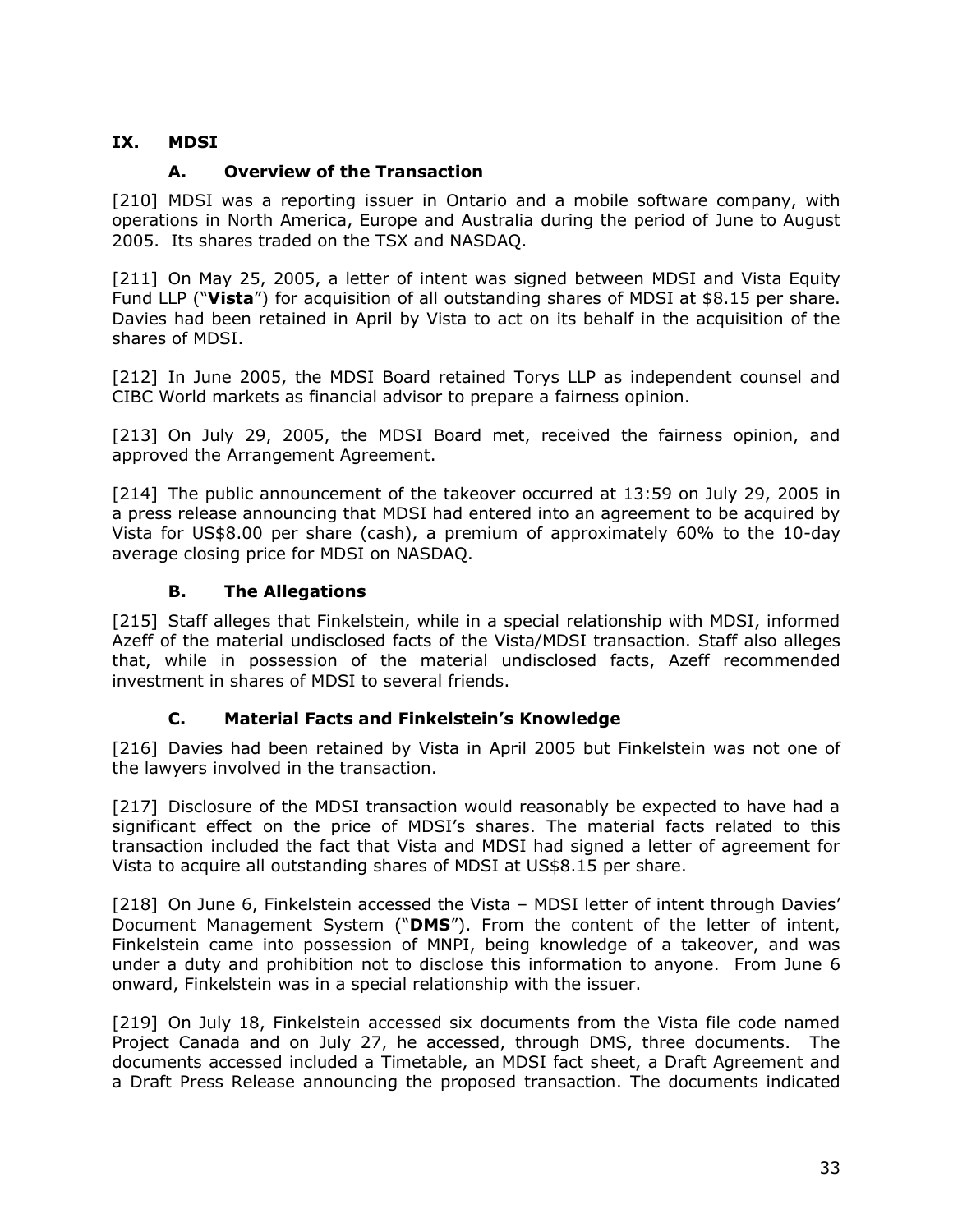that the price to be paid by Vista for MDSI shares was 60% over the then market price and the estimated announcement date of July 27.

## **D. The Evidence**

<span id="page-36-0"></span>[220] There were a number of phone calls between Finkelstein's and Azeff's homes beginning on June 16 and culminating on July 27, two days before the public announcement of the takeover. The calls were of long duration, 22 minutes on June 16, 9 minutes on July 11, 24 minutes on July 12 and 22 minutes from 21:25 on July 27.

[221] On the following day, July 28, 2005, several friends/clients of Azeff, who had not previously owned shares of MDSI between January 2, 2004 and July 27, 2005, began purchasing shares of MDSI, although not through accounts with Azeff at CIBC under the DK4 code.

[222] On July 28, HG, a friend of Azeff, bought 16,000 shares of MDSI for a value of \$80,352 through his HSBC account. HG had not owned any shares of MDSI in the six months prior to July 28.

[223] HG and Azeff have been extremely close friends since birth. HG was a client, as were a number of his family members and friends. In the relevant period 2004 to 2007, they were in frequent contact. For 2007, HG and Azeff are recorded, on the CIBC work line, as having contacted each other 409 times. That number does not include home or cell phone calls. Azeff viewed HG as being very smart, very wealthy and an expert in real estate. HG is a lawyer who, although he did not represent Azeff and Bobrow personally in this matter, oversaw their file and representation.

[224] That same day, LK bought 6,000 shares for his and his wife's account for a value of \$33,952 through his TD account. He, too, had not owned MDSI shares in the previous six months.

[225] Also, on that day, DC, a friend of Azeff, bought 2,000 shares of MDSI through a non DK4 account at CIBC for \$12,685.

[226] All three individuals sold their entire holdings on July 29, after the public announcement, each reaping a profit between 49.9% and 55.8%.

[227] Neither Azeff nor Bobrow bought any shares for themselves, their family members or their clients through the DK4 account.

[228] The record is replete with cell phone calls from July 20 to July 28 between Azeff and HG, Azeff and LK and LK and HG.

[229] Staff alleges that Azeff recommended to these three individuals investing in the shares of MDSI contrary to the public interest. The origin of the recommendation allegation is founded on the alleged fact that Finkelstein tipped Azeff, who in turn recommended MDSI shares to ingratiate himself with friends and clients.

### **E. Analysis and Conclusion**

<span id="page-36-1"></span>[230] The fact that neither Azeff nor Bobrow bought any shares through their DK4 accounts for themselves, their family, friends or clients, significantly undermines the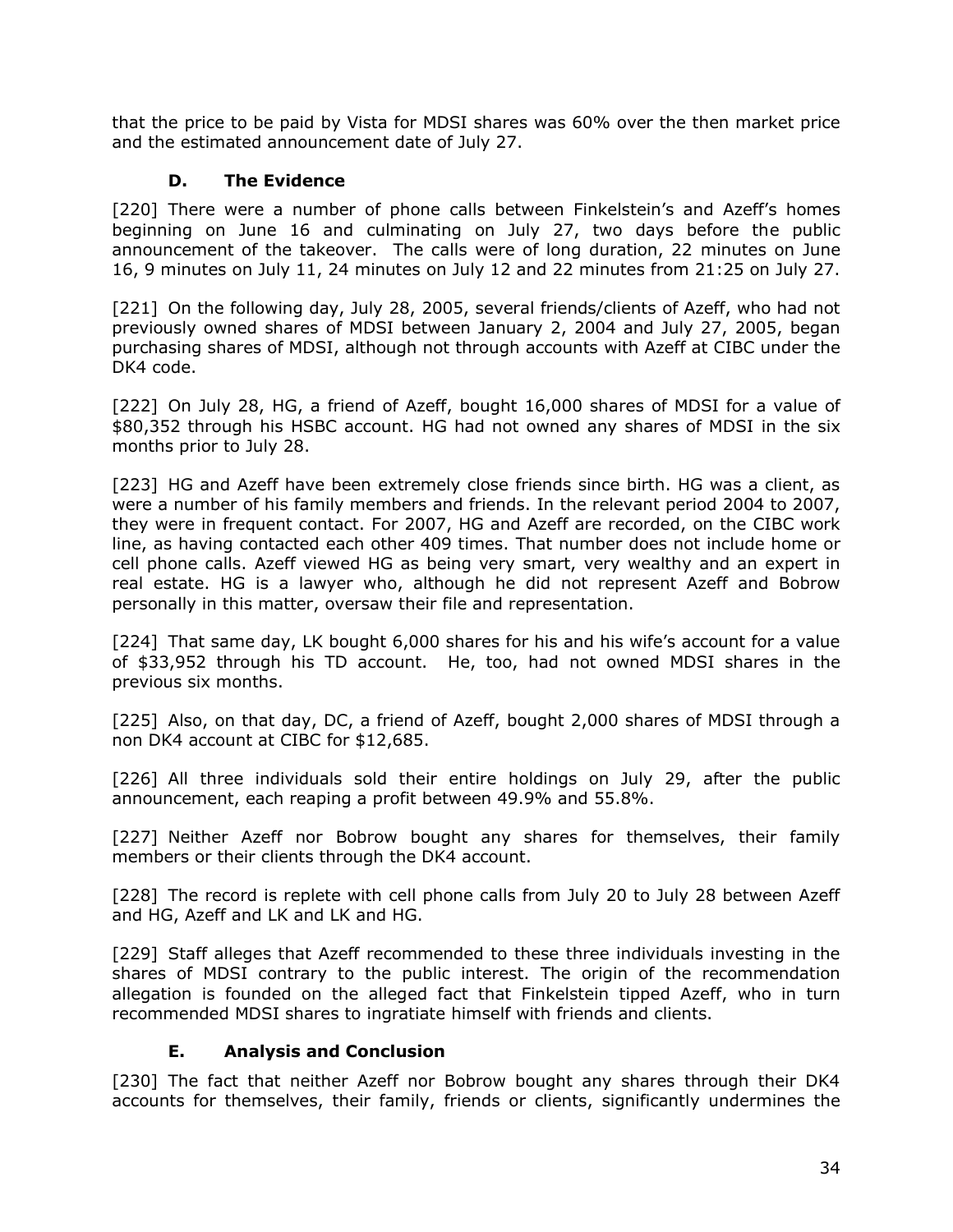receipt by them and use of MNPI. When contrasted with the buying of MHM for more than 100 accounts, the difference is stark.

[231] Further, both Connelly, a senior partner at Davies, and Finkelstein testified and demonstrated that many corporate commercial lawyers at Davies accessed documents from files in ongoing transactions for precedential value. Indeed, Finkelstein submits that in the years 2004-2007, he accessed some 8,000 documents on files he was not working on through DMS. It appears that the practice was general and not in the least restricted to Finkelstein. We are troubled by the nature and category of some of the documents accessed – Timetable and Press Release – but are not prepared to speculate.

[232] Although there are suspicious circumstances that arise from the types of documents accessed by Finkelstein, his calls with Azeff and the buying of shares by friends of Azeff, we do not find that we have clear, convincing and cogent evidence of facts from which to draw the necessary inferences that Finkelstein tipped Azeff, who used MNPI to recommend MDSI shares contrary to the public interest. We dismiss the allegation that Finkelstein tipped Azeff.

[233] The evidence of HG and LK regarding the reasons they bought MDSI is vague. We cannot and will not draw an inference unless the evidence is convincing and the inference natural and logical. The allegation that Azeff recommended the purchase of MDSI contrary to the public interest is dismissed.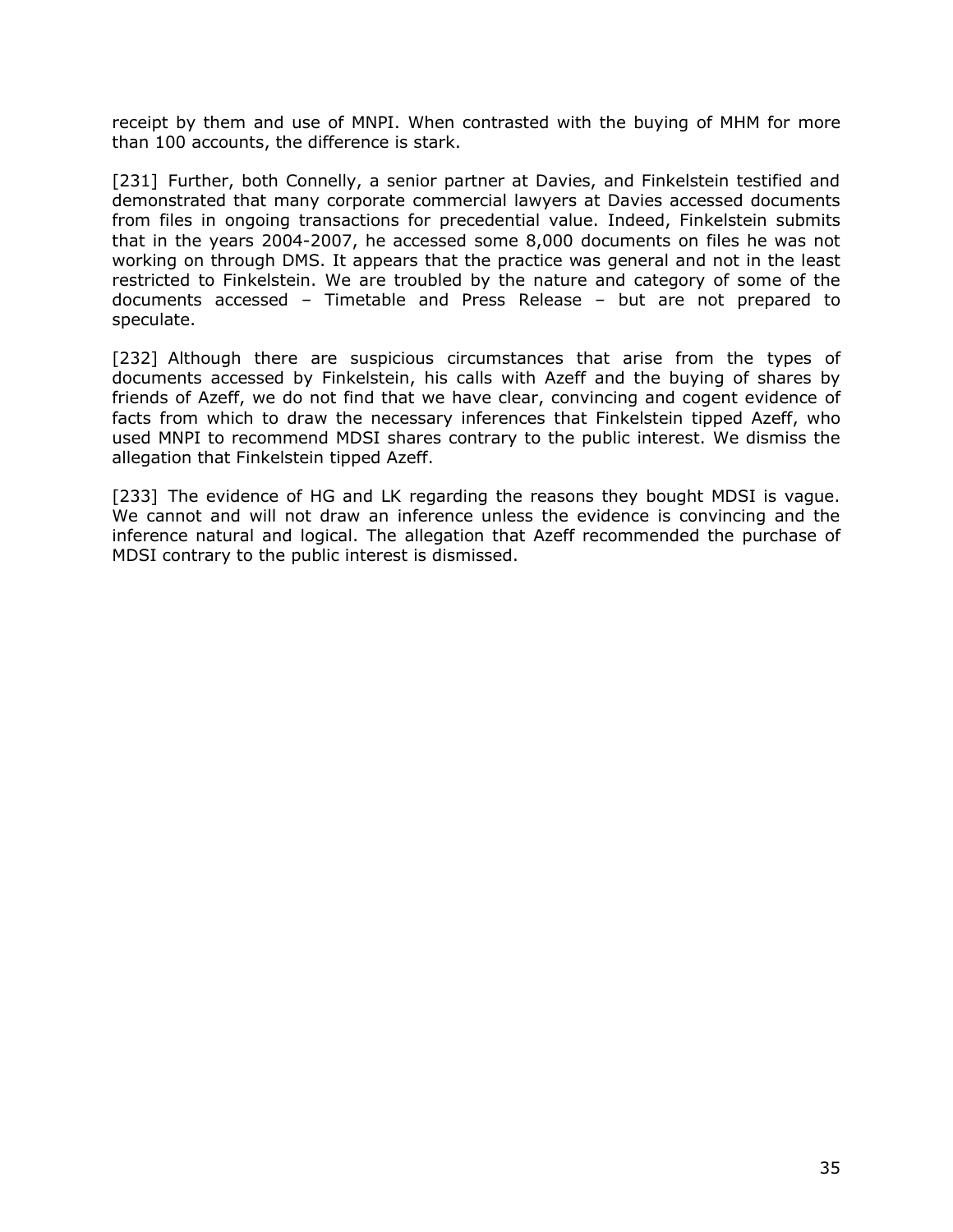### <span id="page-38-0"></span>**X. PLACER**

### **A. Overview of the Transaction**

<span id="page-38-1"></span>[234] In the fall of 2005, Placer was a reporting issuer in Ontario and a gold producer with mines around the world. Its shares were listed on the TSX and NYSE.

[235] Barrick and Goldcorp were large gold producing companies, intent on growing by acquisition. This fact was widely known. Indeed, in the years leading to the fall of 2005, there had been much consolidation in the industry. Barrick was known to be an aggressive acquirer.

[236] On Aug. 22, 2005, executives of Barrick and Goldcorp began discussions concerning a potential joint acquisition of Placer. Between Aug. 24 and mid-Sept., Barrick continued to analyze several strategic options, including the possible purchase of Placer.

[237] Davies had acted for Barrick for many years. On September 7, 2005, it opened a file, code named Project Domestic, relating to a possible acquisition of Placer. Finkelstein was not one of the lawyers assigned to this acquisition.

[238] On Sept. 14, Barrick's Board of directors instructed management to continue to evaluate Placer, among a number of strategic initiatives, but to place a greater emphasis on other strategic initiatives. Following that meeting, Barrick advised Goldcorp that it did not make sense to continue active discussions regarding a potential acquisition of Placer at that time.

[239] On Oct. 3, 2005, Barrick's joint committee of management and directors once again considered the Placer acquisition and determined that it should be explored. On Oct. 6, executives of Barrick and Goldcorp agreed to thoroughly investigate the potential of making a joint bid to acquire Placer.

[240] On Oct. 7, Barrick and Goldcorp signed a confidentiality agreement and Barrick provided Goldcorp with a draft term sheet for the transaction.

[241] Between October 13 and October 27, Barrick and Goldcorp re-engaged with their counsel, Davies and Cassels Brock and their advisers Merrill Lynch to discuss the terms of an agreement whereby Goldcorp would acquire some of the Placer assets. That agreement, the Goldcorp Agreement, was not finalized until October 29. On October 30, the Barrick Board approved the making of an offer to acquire the shares of Placer.

[242] On October 31, the offer to acquire Placer was announced whereby shareholders tendering to the offer would receive US\$20.50 per share: 87% of the purchase price in Barrick shares and 13% in cash. The offer represented a premium of approximately 27% over the market price of Placer shares.

### **B. The Allegations**

<span id="page-38-2"></span>[243] Staff alleges that Finkelstein, while in a special relationship with Placer, informed Azeff of the material undisclosed facts of the transaction, contrary to subsection 76(2) of the *Act*.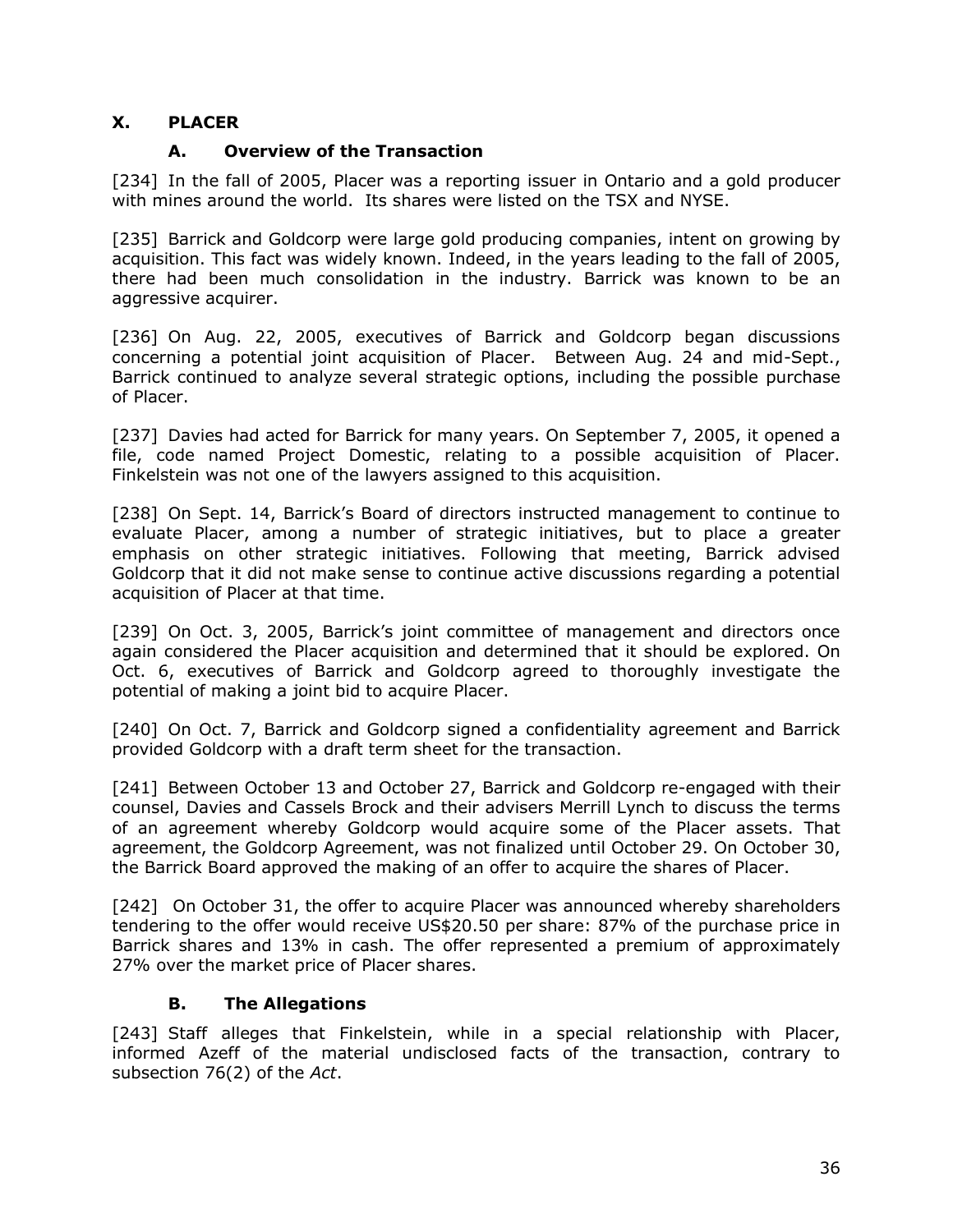[244] Staff further alleges that Azeff tipped Bobrow and both, while in a special relationship with Placer, and in possession of material undisclosed facts:

- (a) traded in Placer shares, contrary to subsection 76(1) of the *Act*; and
- (b) recommended the purchase of Placer shares to family members, clients and friends contrary to the public interest.

#### **C. Analysis and Conclusion**

<span id="page-39-0"></span>[245] On September 14, 2005, Finkelstein accessed three documents: Joint Bid Precedent Agreements Binder Index; Binder Index Project Domestic; and a Summary of the Value of a Change of Control Under Executive Compensation Arrangements. On September 15, Finkelstein accessed a document entitled "Market Share Analysis".

[246] On October 18, Finkelstein accessed the Target 2004 AIF which is a Placer Annual Information form for the year 2004.

[247] We have reviewed these documents and do not find in their content the key terms of a transaction, the pricing or the timing.

[248] What Finkelstein could not have known from his access of the documents on September 14 and 15, was that Barrick had ceased discussions regarding a joint bid with Goldcorp for Placer and was evaluating other acquisitions. Staff placed weight on Finkelstein's access of documents on September 14 and 15 as the time when he gained MNPI and was obliged not to disclose that information. Staff then pointed to Finkelstein contacting Azeff at 21:11 at home for 1 minute and Azeff's home calling Finkelstein's home at 21:14 for 8 minutes and 42 seconds. Staff submits that MNPI was then conveyed to Azeff, who together with Bobrow on September 15 and 16, solicited sales of 25,500 shares of Placer for a value of approximately \$500,000.

[249] If the accessed documents pointed to a takeover of Placer, the logical trading by Azeff and Bobrow would have been to buy Placer shares.

[250] Not only do we find that there was no pertinent information in the documents accessed, but also, that the sale of Placer shares by Azeff clients is illogical and negates any suggestion that Finkelstein passed on MNPI to Azeff.

[251] The access of the historical 2004 AIF of Placer on October 18 would only allow Finkelstein to know that the target was Placer. Nothing else in the document is relevant to a transaction in October 2005. It is unusual that Finkelstein would access a gold company AIF when he was looking for precedents for a U.S. REIT that he was working on. The 2004 AIFs for hundreds of companies were available on SEDAR by October 2005. Nevertheless, according to Staff's theory, Finkelstein knew Placer was the target on September 14. This document did not enhance his knowledge.

[252] There is insufficient evidence that Finkelstein knew in the last four days of October that an offer for Placer was about to be made. We are not satisfied that there is a clear, cogent and convincing evidentiary base to permit us to draw an inference that Finkelstein was in possession of the material undisclosed facts regarding the proposed takeover by Barrick of Placer or that he subsequently tipped Azeff.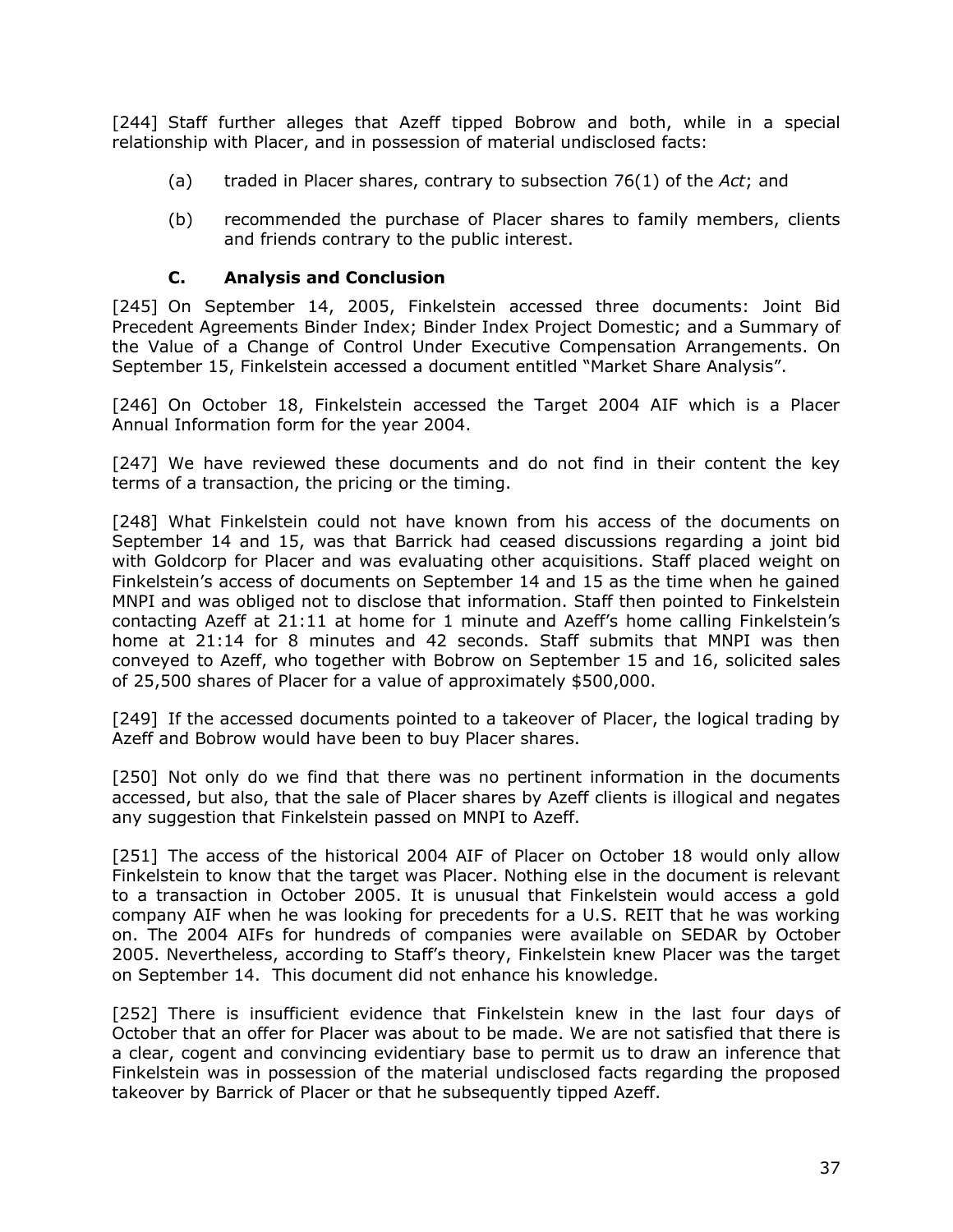[253] There were a number of contacts between Azeff and Finkelstein from October 25 to October 30 and we note that there was substantial buying of Placer by family, clients and friends of Azeff and Bobrow from October 26 to 28, resulting in purchases of 72,300 shares of Placer for a value of \$1,388,280 in the DK4 accounts.

[254] While, it is possible that Finkelstein learned of the imminent offer from heightened office activity and the notoriety of Barrick as a longstanding client, we are not prepared to enter into that speculation.

[255] Azeff and Bobrow testified that they always held shares of prominent gold companies, including Barrick and Placer, in their own accounts and their clients' portfolios. They were aware of the consolidation in the market and traded to take advantage of it. Their evidence is consistent with the context of the times and the events. We accept their evidence regarding this transaction.

<span id="page-40-0"></span>[256] The allegations against Finkelstein of tipping, against Azeff of trading and tipping and against Bobrow of trading are dismissed. For the same reasons, we dismiss the allegations that Azeff and Bobrow recommended Placer contrary to the public interest.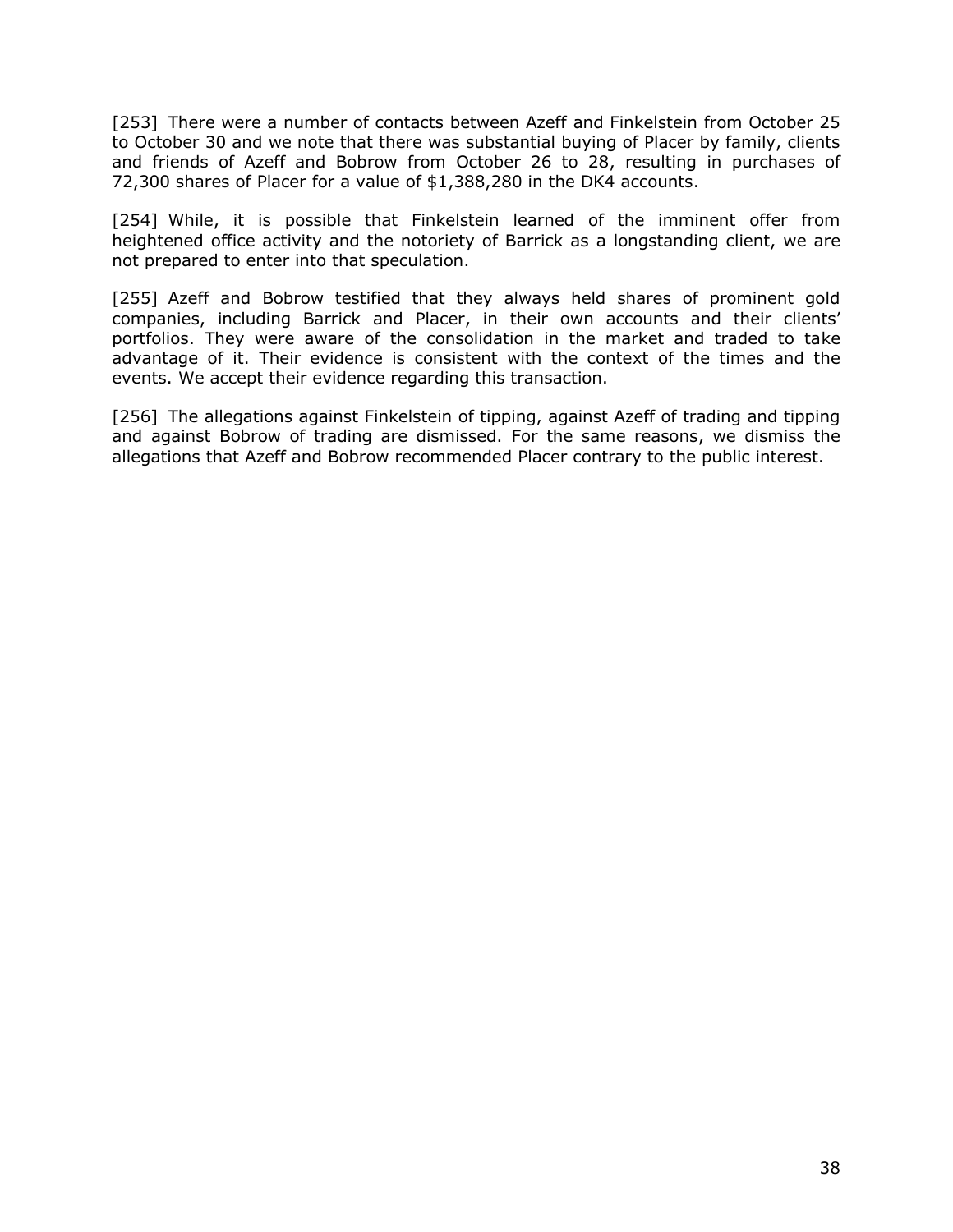### **XI. DYNATEC**

### **A. Overview of Transaction**

<span id="page-41-0"></span>[257] Dynatec was a service provider to the mining industry. It also owned the Ambatovy Project, a developable gold and base metal property in Madagascar. As well, its assets included a 24.5% interest in FNX Mining Company. Dynatec was a reporting issuer in Ontario during the period January 1, 2007 to May 31, 2007.

[258] On February 14, 2007 Sherritt International Company ("**Sherritt**") and Dynatec signed a Confidentiality Agreement. On February 27, the Dynatec Board of Directors established a Special Committee to analyze any proposal received from Sherritt.

[259] On March 11, the Special Committee met to discuss a letter from Sherritt which stated that, subject to due diligence, Sherritt was prepared to offer Dynatec shareholders a price of up to Cdn. \$3.65 per share (a 36% premium based on Dynatec's 20-day average trading price) which would include consideration in Sherritt and FNX shares, as well as cash.

[260] On April 3, 2007, the Dynatec Special Committee, to whom Davies was counsel, recommended that Dynatec should proceed with Sherritt's takeover proposal that, for each Dynatec share, a Dynatec shareholder would receive 0.64 FNX shares and 0.19 Sherritt shares.

[261] On April 17, the Special Committee met, noted that the financial advisers were then ready to deliver a fairness opinion and that negotiations with Sherritt were substantially complete.

[262] On April 19, the Special Committee met twice, at 16:00 and at 21:30 and recommended the transaction to the Board of Dynatec. The Board then met at 22:00 and approved the agreement. The next morning, April 20 at 8:20, the public announcement was made that Sherritt would acquire Dynatec. Dynatec shareholders were to receive 0.19 of a Sherritt share and 0.635 of a FNX share. Based on Dynatec's TSX closing price on April 19, the consideration represented a 29% premium.

### **B. The Allegations**

<span id="page-41-1"></span>[263] Staff alleges that Finkelstein, while in a special relationship to Dynatec, acquired material undisclosed facts relating to the Dynatec transaction by April 18, 2007 and passed on those material facts to his friend Azeff who, in turn, then tipped Bobrow and at least one client, LK, of the material facts contrary to subsection 76(2) of the *Act*. Staff also alleges that Azeff and Bobrow, while in possession of the material facts, recommended investing in Dynatec shares to clients/friends contrary to the public interest. Finally, Staff alleges that Miller tipped Cheng and that Miller and Cheng, while in possession of material undisclosed facts, illegally traded in shares of Dynatec contrary to subsection 76(1) of the *Act* and that Cheng recommended purchasing Dynatec to family members contrary to the public interest.

## **C. Material Facts and Finkelstein's Knowledge**

<span id="page-41-2"></span>[264] The intended purchase of Dynatec by Sherritt at a premium of approximately 30% is a material fact that would reasonably be expected to have had a significant effect on the market value of shares of Dynatec. This fact was not generally disclosed to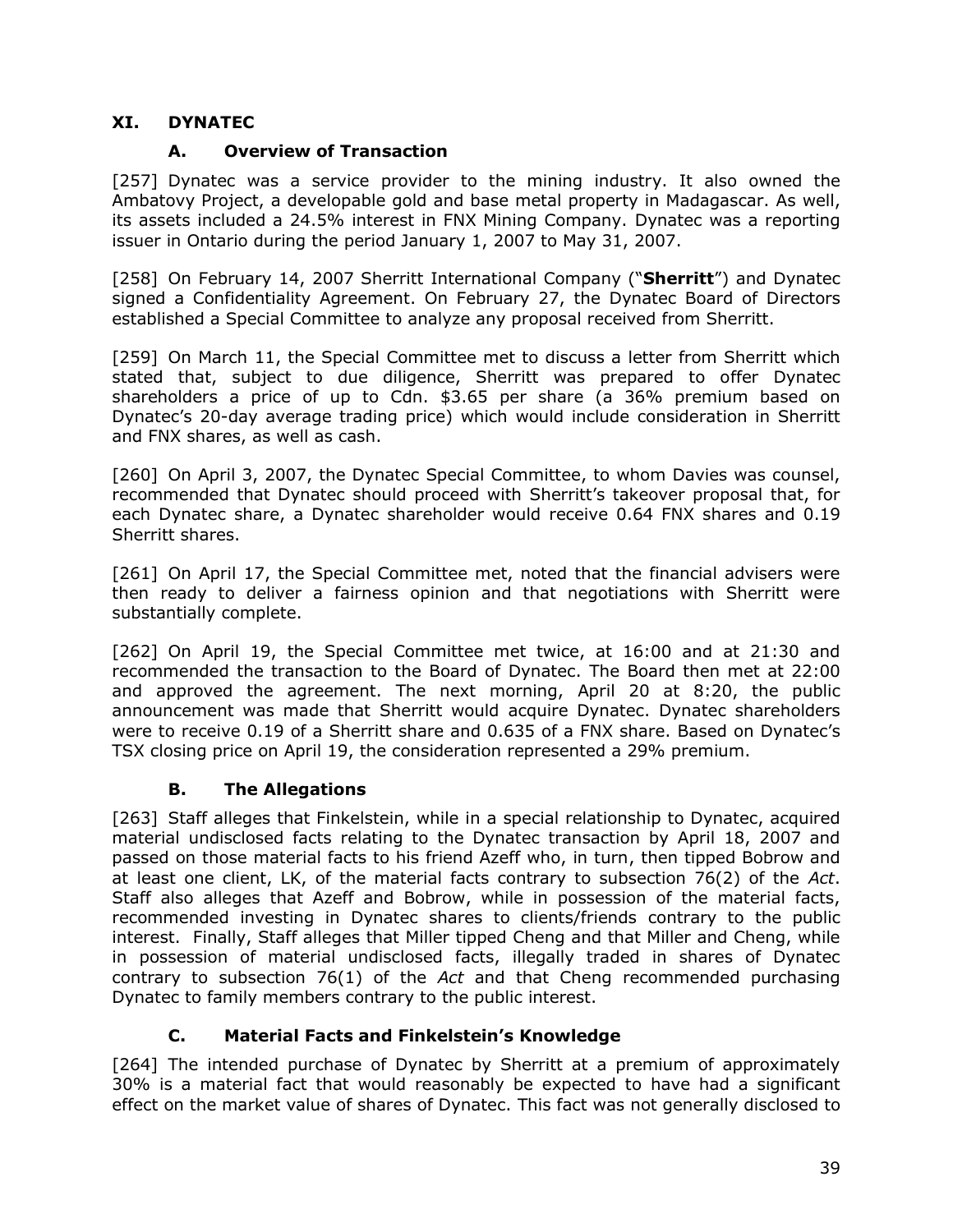the market during the period from February to April prior to the public announcement on April 20 that Sherritt was going to acquire Dynatec.

[265] Finkelstein was not one of the Davies' lawyers involved in this transaction. He accessed transaction documents on April 18 beginning at 12:48. The first document accessed was the Voting Agreement found in the Dynatec file under the code name Project Champion.

[266] Between 14:07 and 14:10, Finkelstein accessed a number of other documents related to the transaction including the Indicative Timetable, which showed the timing for the press release, and the Combination Agreement.

[267] We find that Sherritt's takeover proposal of Dynatec was a material fact from April 3, 2007 (the "**Dynatec Material Fact**"). Finkelstein had knowledge of the material fact from April 18. The material fact was not generally disclosed until the public announcement on April 20.

#### **D. The Evidence**

<span id="page-42-0"></span>[268] Between January and April 15, 2007, there were approximately 30 phone calls between Finkelstein and Azeff.

[269] On April 18, while Finkelstein was accessing the Voting Agreement, he called from his work to Azeff's work for 2 minutes and 12 seconds. Then six minutes later, at 12:54, Finkelstein called Azeff again, this time from cell to cell. This call is only of one minute duration, the minimum billing, which means there may or may not have been any direct contact. At 14:49, Azeff called Finkelstein at work for 2 minutes and 36 seconds. At 21:10, there was another call from Finkelstein's home to Azeff for 16 minutes.

[270] At 13:01, on April 18, shortly after the calls with Finkelstein, Azeff called his very good friend HG and beginning nine minutes later, HG purchased 40,000 shares of Dynatec. HG had not owned Dynatec in the six months prior and there is no evidence of contact, from or to Azeff's CIBC work line, between Azeff and HG in the weeks before April 18. The absence of prior work-to-work calls is unusual since there were 409 work calls between the two friends in 2007. The April 18 call from Azeff to HG and his immediate purchases stand out. These share purchases were made in nine minutes, by 13:10.

[271] At 13:24 and 13:25, Azeff placed an additional two calls of one minute each to HG, and beginning three minutes later, at 13:28, HG purchased 15,000 additional Dynatec shares. On the following day, HG purchased a further 7,000 shares to make his two day total investment 62,000 shares valued at \$235,893.

[272] LK admitted he invested in Dynatec based on discussions he had with Azeff. He purchased 3,000 shares on April 18, but not through Azeff. He made his purchases online. He and his wife, for whom he had trading authority, purchased a total of 10,000 shares of Dynatec that day and a further net amount of 10,000 shares on April 19 to hold, in aggregate, 20,000 shares valued at \$75,705. This represented approximately 15% of their investment portfolio.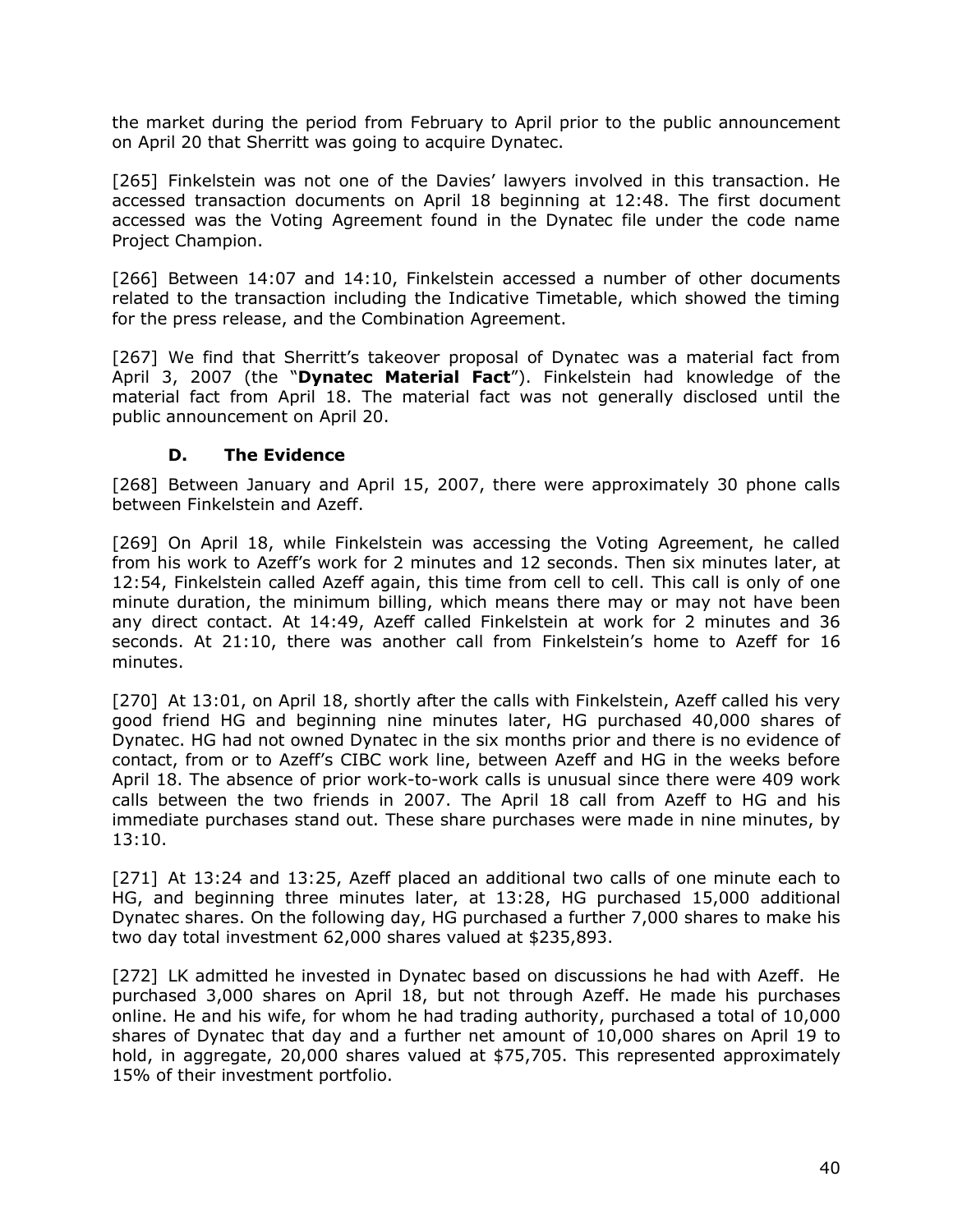[273] LK called Miller in Toronto four times on April 18, commencing at 11:58 and at 14:40, 15:09 and at 15:45. At 15:12, Miller bought 8,000 shares for his wife and by the end of the day on April 19, he had bought 20,000 shares in that account valued at \$76,160. These purchases represented 10% of their investment account.

[274] Cheng also bought 22,600 shares for his family members on April 18 and 19 at a value of \$85,804.

[275] On April 18 at 15:38, Bobrow called HF, but may not have reached him as the call duration was only 30 seconds. They definitely did speak on April 19 at 9:37, when the call lasted for four minutes and 24 seconds. Within an hour, HF bought 20,000 shares of Dynatec for \$75,800.

[276] Irene S., Azeff and Bobrow's assistant, also bought 5,000 shares as did her husband, MM, an investment adviser with a different branch of CIBC in Montreal. Their purchases of 10,000 shares for \$38,750 were made on April 18 shortly after a call that Irene S. made to her husband at 14:41. Although Irene S. gave evidence at the hearing, she did not suggest that these purchases or any of her and her husband's purchases of the target shares in the other impugned transactions, emanated from anywhere other than information passed on by Azeff or Bobrow. It was not suggested that their timely trading was initiated by independent research by Irene S. or her investment adviser husband, MM.

### **E. The Respondents' Evidence**

<span id="page-43-0"></span>[277] Finkelstein vigorously denied that he passed MNPI to Azeff. He explained that he accessed the Voting Agreement because he was directed to these documents by Gula as a result of the Court of Appeal decision in *Sunrise REIT*. That decision was the subject of discussion and written commentary and was of interest to all corporate commercial lawyers. The decision, dated March 6, 2007, addressed the interaction between Standstill Agreements and fiduciary outs. Finkelstein was working on transactions for two other clients at the time and thought that the Voting Agreement might provide guidance. With respect to the other accessed document, he provided only general and not specific evidence.

[278] Finkelstein could not remember the purpose of, and the content of, the four calls on April 18.

[279] Azeff and Bobrow both pointed to the fact that the C family placed an unsolicited order for 225,000 Dynatec shares through Irene S., while Azeff and Bobrow were on a lunch break. They stated this purchase, which was partially filled through a cross by the CIBC trade desk on the TSX at 13:33, indicated that there was already information in the marketplace prompting buying of Dynatec shares.

[280] Azeff and Bobrow vehemently denied that they passed on MNPI to LK, HG and HF since they themselves had none. Azeff, however did acknowledge that he told HG that a sophisticated client had placed a large order for Dynatec shares. HG did not know the C family personally, but knew them by reputation to be clever and astute. He would press Azeff to tell him what that family was buying and Azeff would, on occasion, do so. This was one of those occasions.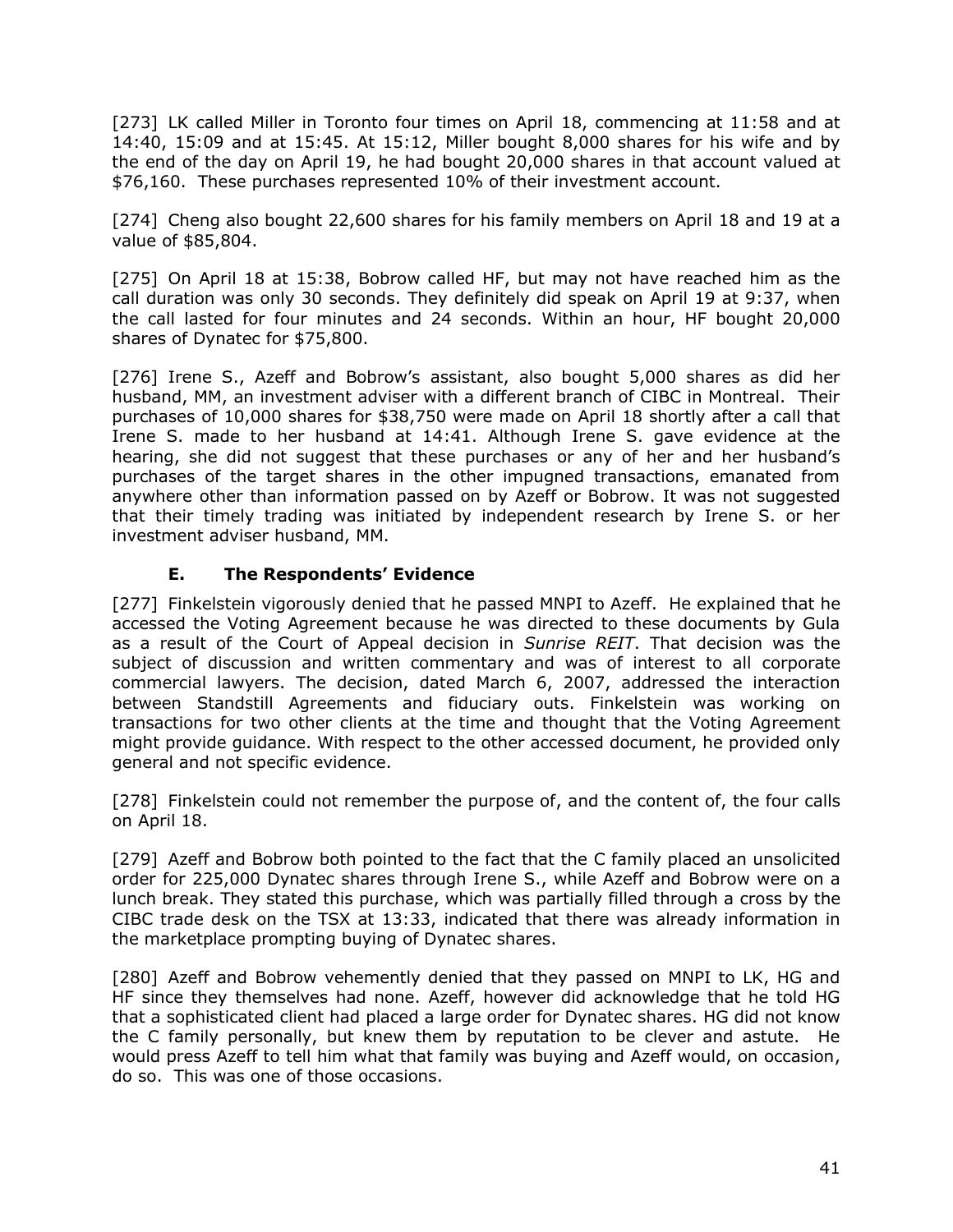[281] Azeff and Bobrow also testified to the fact that the C family placed two orders on April 18, one for a block trade of Transalta shares and one for a block trade of 225,000 Dynatec shares. Azeff and Bobrow said that the Dynatec order was placed with Irene S. at 12:38 and that she called the order desk in Toronto for a block trade which was crossed internally. Azeff and Bobrow say they were at lunch when the order was placed and could not have recommended Dynatec to the C family.

[282] LK acknowledged that he learned of Dynatec from Azeff and may have heard that it was "in play" from Azeff. He said that he did discuss it with Miller.

[283] Miller had no records or research regarding Dynatec. He was sure that he discussed it with LK. There is no evidence that Miller owned Dynatec previously.

### **F. Analysis and Conclusion**

<span id="page-44-0"></span>[284] In this instance, the established facts are of such a nature as to make inferences therefrom reasonable: Finkelstein's first access of the Voting Agreement containing MNPI on April 18 at 12:48 and a contemporaneous call to Azeff; the further access to four more documents containing MNPI between 14:07 and 14:10, which include timing for a press release and the identity of the parties to the transaction, including the distribution of FNX shares as part of the purchase transaction; several more calls with Azeff that day; the initiation of the purchases of Dynatec shares by LK, HG, Irene S., Miller and Cheng. The timing of all these events within a two day span, the purchases of Dynatec shares in Montreal and Toronto in one afternoon by friends and clients of Azeff and Bobrow and the volume of shares purchased, a significant 595,000 shares, supports the inference that Finkelstein tipped Azeff with MNPI, Azeff passed on the tip to Bobrow and both Azeff and Bobrow recommended to their close friends and clients the purchase of shares of Dynatec. This inference is more probable than any innocent explanation.

[285] We have reviewed the Voting Agreement that Finkelstein accessed on April 18 and observe nothing in it that addresses the concerns that the Court of Appeal raised in its March 6 decision. Usually, as was the case in this instance, law firms circulate commentary on ground-breaking law and provide drafting guidance. It thus seems strange that Gula would have directed Finkelstein to a document six weeks after the March 6 decision. Gula did not give evidence. There is no reasonable explanation for the access to the other documents one hour and 20 minutes later. The very title of these documents would indicate no relevance to the issue of interaction between a Standstill Agreement and fiduciary out.

[286] Four to five calls between Azeff and Finkelstein in one afternoon and evening is notable. Finkelstein was extremely busy, docketing on average, 200 hours a month in 2007. He very seldom spoke to Azeff about his modest investment account. He was not a social conversationalist. We are particularly troubled by the contemporaneous timing of the access to the Voting Agreement and the initial call to Azeff.

[287] The essence of Azeff's and Bobrow's submissions regarding the sudden buying of Dynatec shares by HG, LK and HF was that there was information in the market that Dynatec was being taken over, that the C family placed unsolicited orders to buy 225,000 shares with their assistant Irene S. while they were at lunch on April 18 and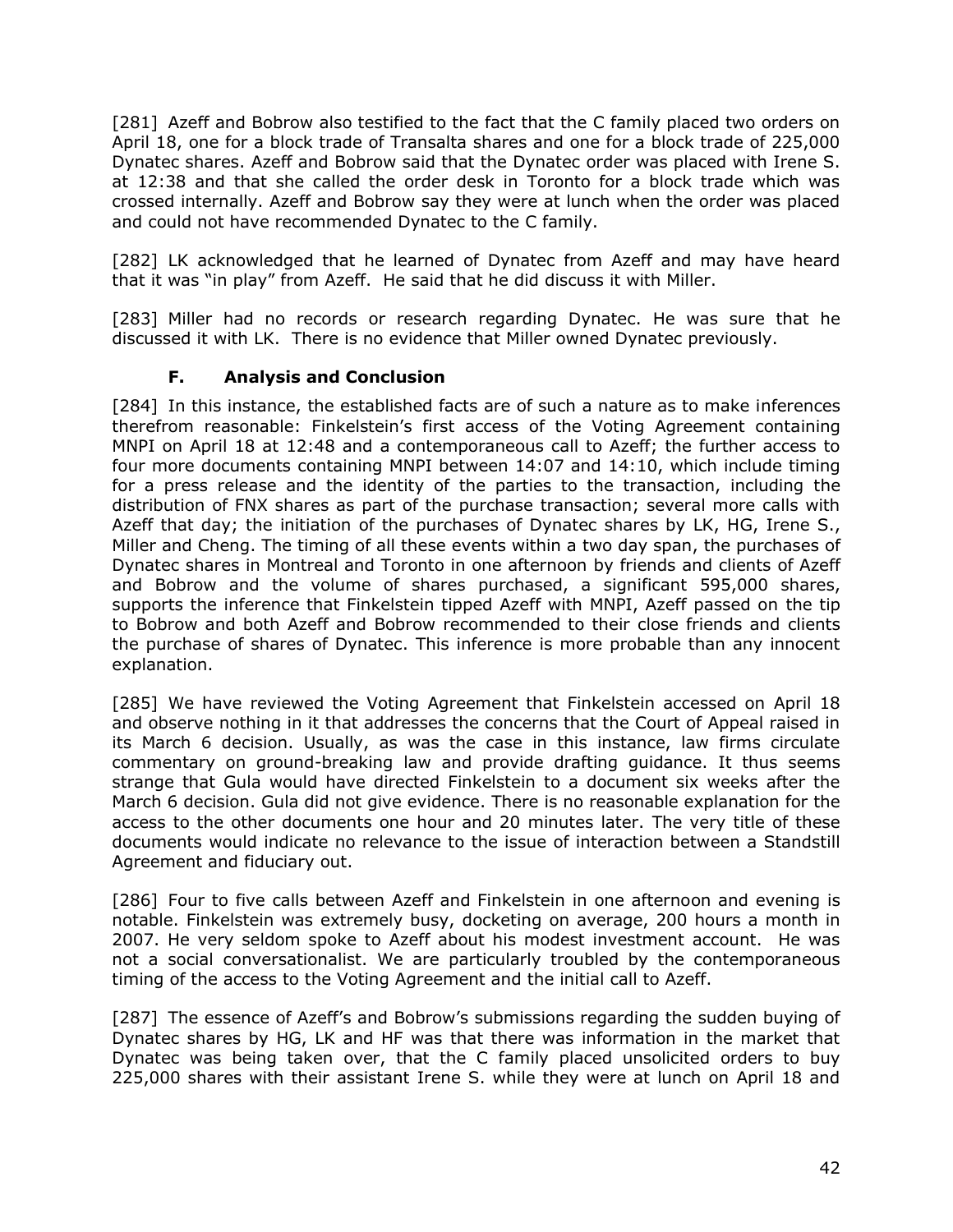that the subsequent purchases of Dynatec shares by HG, LK and HF were not as a result of MNPI that they passed to these persons.

[288] Bobrow explained that he had been trying, unsuccessfully, to interest the C family in buying shares of Dynatec in the previous year, 2006. Bobrow believed that the Dynatec share price failed to consider the value of the Ambatovy development capability which had been greenlighted to proceed by the Government of Madagascar. Bobrow also felt that the market price did not reflect the proper value of the 24% of FNX that Dynatec owned. He was frustrated that the C family were resistant to his entreaties.

[289] A lot of evidence was adduced regarding the timing of the C family's purchases of shares of Transalta and of Dynatec on April 18. The evidence regarding timing of the orders and the lunch time presence or absence of Azeff and Bobrow was contradictory and unclear. We are not prepared to make a finding on the balance of probabilities that Azeff or Bobrow recommended Dynatec shares to the C family.

[290] We also find that the C family's unsolicited purchases of Dynatec shares does not, of necessity, negate a finding that Azeff and Bobrow recommended Dynatec shares to others based on their knowledge of MNPI. The number of phone calls between Finkelstein and Azeff on April 18, the subsequent calls between Azeff and HG, the calls by Bobrow to HF on April 18 and 19, the four calls by LK to Miller on April 18 and the voluminous buying of shares of Dynatec by HG, HF, LK, Miller and Cheng on April 18 and 19, in the 48 hours before the public announcement, when none of these persons had bought any Dynatec shares in the previous six months, gives rise to the strong inference, and we so find, that Azeff and Bobrow passed on MNPI.

[291] LK admitted receiving a recommendation to buy Dynatec from Azeff and acting on it by purchasing shares online. He then spoke to Miller. Miller acknowledged that he heard of Dynatec from LK and bought shares of Dynatec for family and clients and passed on a recommendation to Cheng to also consider doing so.

[292] The evidence regarding the conversations between LK and Miller and Miller and Cheng was very general and extremely minimal. It amounted to little more than that LK told Miller about Dynatec. There is no evidence that LK told Miller he was buying Dynatec, that the company was being taken over, at what price, or when. While it is true that both Miller and Cheng made rapid purchases, without further due diligence, shortly after receiving LK's call, we are not satisfied that the evidence establishes, on a balance of probabilities, that Miller and Cheng received any MNPI.

[293] We find that Azeff learned of the MNPI from Finkelstein. Finkelstein accessed documents related to the transaction, which contained the MNPI. Azeff knew or ought to have known that Finkelstein was in a special relationship with Dynatec. Azeff knew that Finkelstein was a mergers and acquisitions lawyer at Davies, the law firm involved in the acquisition transaction, and, from the information imparted, he knew or ought to have known that Finkelstein was in a special relationship with Dynatec.

[294] Bobrow, as a long-time partner of Azeff, had all the same knowledge and information as Azeff. Both acknowledged in their testimony that they shared information and clients. We find that Azeff tipped Bobrow with the MNPI and its source at about 12:50 on April 18. Bobrow telephoned a high net worth client, HF, who made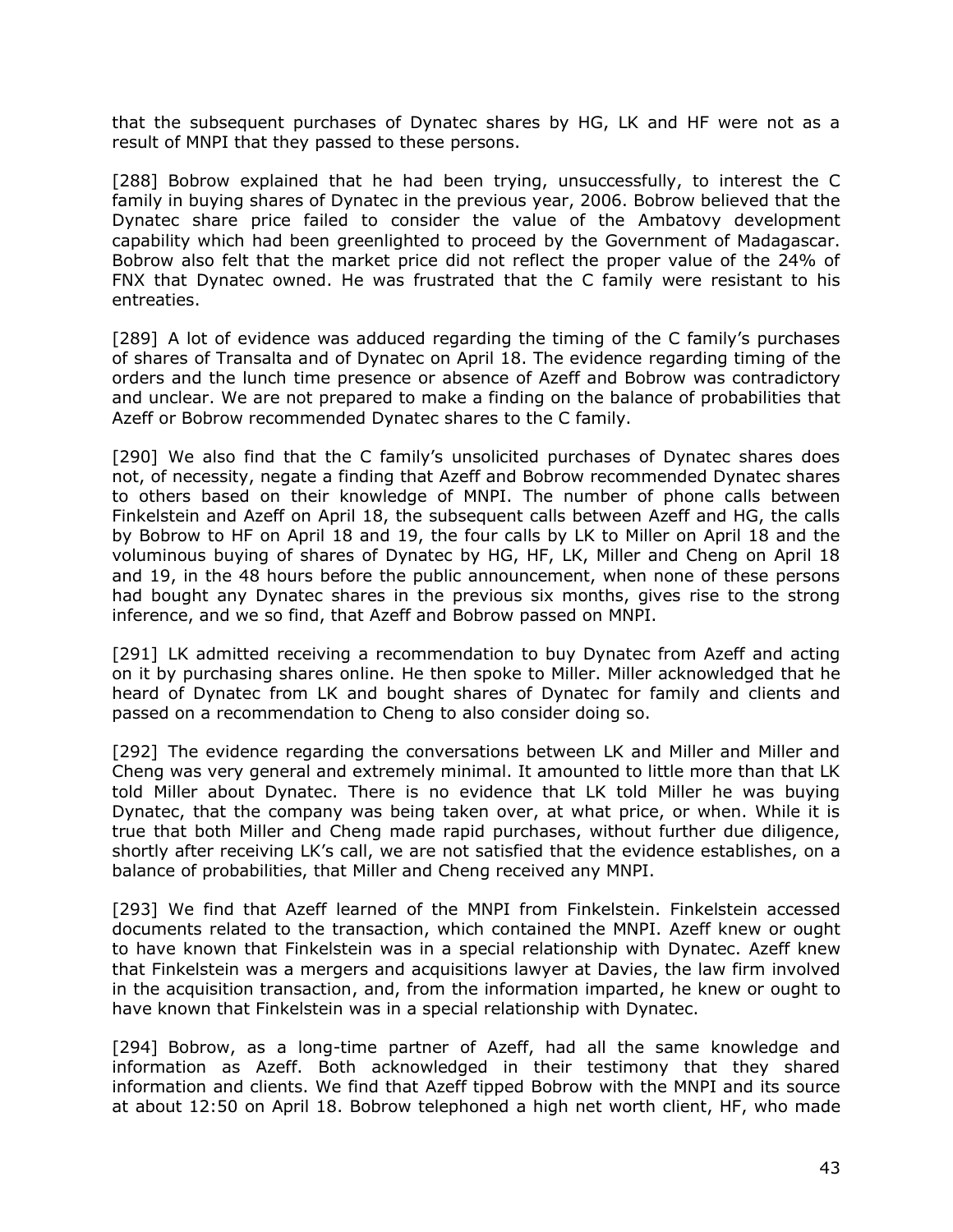initial purchases of Dynatec shares the next day. We also find that Bobrow knew or ought to have known that Azeff was in a special relationship with Dynatec.

[295] Azeff called HG at 13:01 on April 18. Nine minutes later, HG started purchasing Dynatec shares for himself and not through CIBC. Within approximately ten minutes, he had bought an initial 40,000 shares. There were further calls between Azeff and HG that afternoon. HG bought another 15,000 shares of Dynatec that day and 7,000 more the next day, for an aggregate of 62,000 shares with a value of \$236,000. HG had no recollection why he purchased shares that day. He had an uncertain theory that Azeff may have told him that another client was accumulating a position, but it was only a theory based on hindsight. We reject this explanation as speculative.

[296] We find that Azeff and Bobrow, on learning of MNPI from Finkelstein, recommended the purchase of Dynatec shares to a number of clients, including HG, HF and LK, contrary to the public interest. Both Azeff and Bobrow knew they were in possession of MNPI, were prudent enough not to purchase shares for themselves or their family members, but nevertheless wanted to benefit their friends and clients to the disadvantage of the general investing public.

[297] With respect to allegations relating to Dynatec, we find that from April 18, 2007 to April 20, 2007:

- (a) Dynatec was a "reporting issuer" within the meaning of the *Act*;
- (b) Finkelstein was a person in a special relationship with Dynatec within the meaning of subsection 76(5)(c) or (e) of the *Act*;
- (c) the Dynatec Material Fact was a fact that would reasonably be expected to have a significant effect on the market price or value of the Dynatec securities and is therefore a "material fact" with respect to Dynatec, within the meaning of the *Act*;
- (d) Finkelstein informed Azeff and Azeff informed Bobrow, other than in the necessary course of business, of the Dynatec Material Fact before it had been generally disclosed, contrary to subsection 76(2) of the *Act* and contrary to the public interest;
- (e) each of Azeff and Bobrow learned of the Dynatec Material Fact from a person whom he knew or ought reasonably to have known was a person in a special relationship with Dynatec and, as a result, were persons in a special relationship with Dynatec within the meaning of subsection 76(5)(e) of the *Act*; and
- (f) each of Azeff and Bobrow acted contrary to the public interest by recommending, with knowledge of the Dynatec Material Fact, that a client or clients purchase Dynatec securities.

<span id="page-46-0"></span>[298] We do not find that the allegations of illegal trading, tipping and recommending against Miller and Cheng have been established in respect of Dynatec.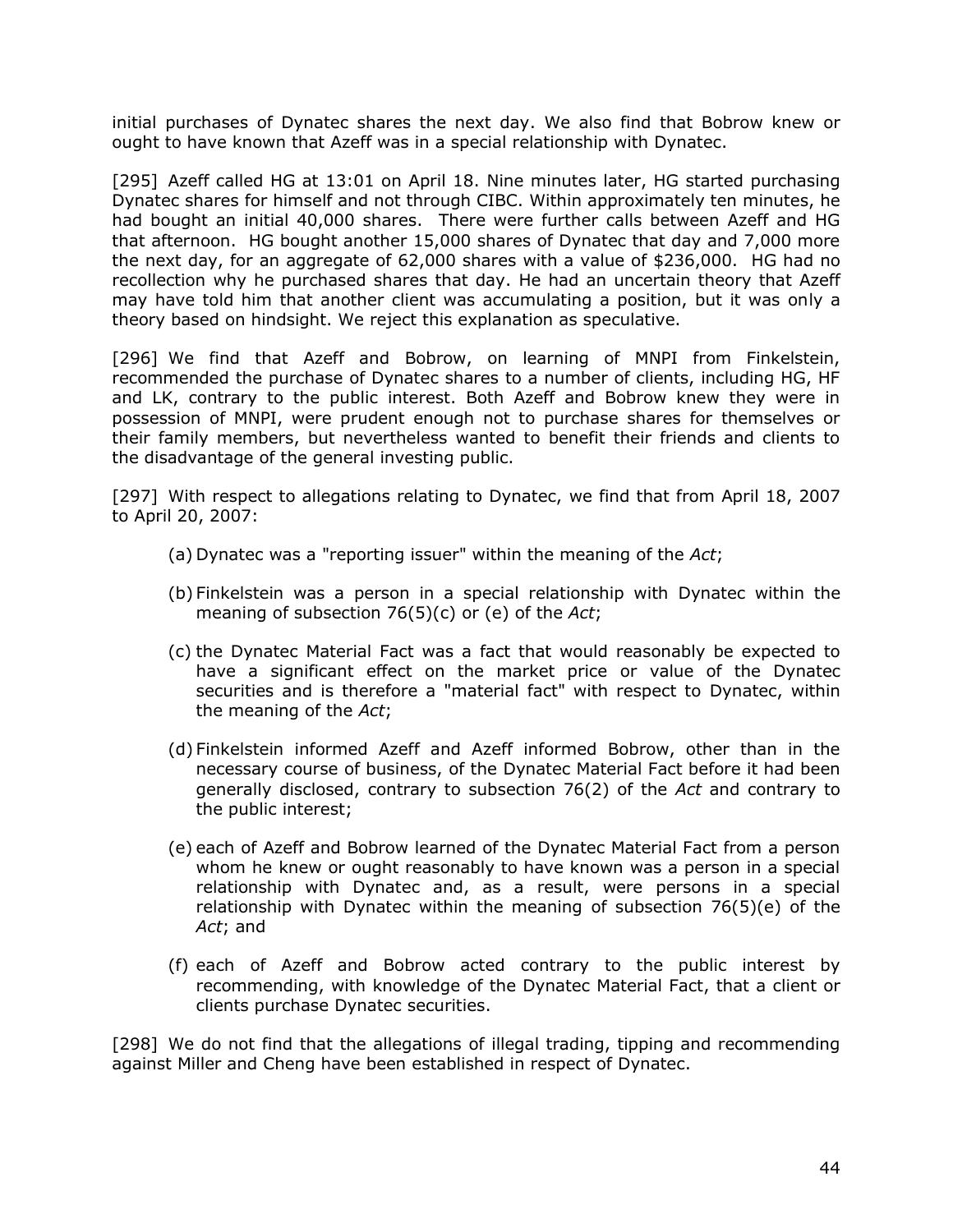### <span id="page-47-0"></span>**XII. LEGACY HOTELS REIT**

### **A. Overview of the Transaction**

[299] Legacy was a Canadian REIT that owned landmark hotel properties including the Fairmont Royal York. It was a reporting issuer in Ontario during the period June 1 to August 31, 2007.

[300] On April 12, 2007, Davies was retained to represent a joint venture between Cadbridge Investors LP ("**Cadbridge**") and InnVest REIT ("**InnVest**") to purchase Legacy. The file was given the code name Project Diamond. Finkelstein was the primary lawyer assigned to the file and carried the process to its completion including through the public announcement of the transaction on July 12.

[301] The expected sale of the Legacy hotels was prominently reported in the public press in November 2006 and again in January 2007. On March 1, Legacy issued a press release indicating that it was exploring strategic alternatives. The analysts reported that this meant the REIT would be sold or restructured, but then no further announcement was made.

[302] On June 18, Legacy issued a press release providing an update concerning its review of strategic alternatives and stated that it had received non-binding offers in the range of \$12.60 per unit, which represented a 14% premium over the trading price immediately prior to the March 1 announcement. The press release noted that there could be no assurances that negotiations would result in a binding offer.

[303] The market was skeptical, questioned whether any of the non-binding offers would become firm and the price of a unit on the TSX started declining to \$12 after the June 18 press release. Clearly, there were more sellers than buyers.

[304] On June 29, the Special Committee reviewed issues relating to the Support Agreement and Lock-Up Agreement between Legacy and the Offeror Consortium, Cadbridge and InnVest. Between June 29 and July 1, the probability of the deal occurring became more likely.

[305] By July 4, the deal had progressed to the point that it was going to close and would likely be announced on July 12. During the following week from July 5 to 12, continued meetings and email correspondence show that the details of the deal were being finalized.

[306] The press release announcing the takeover of Legacy by the Offeror Consortium, Cadbridge and InnVest was issued at 17:36 on July 12, 2007.

### **B. The Allegations**

<span id="page-47-1"></span>[307] Staff alleges that Finkelstein, while in a special relationship to Legacy, tipped Azeff of the material undisclosed facts regarding the Legacy transaction on or before July 5 and that Azeff then tipped Bobrow of the undisclosed material facts; in so doing, Staff alleges that Finkelstein and Azeff acted contrary to subsection 76(2) of the *Act*  and the public interest. They further allege that Azeff and Bobrow then recommended investing in Legacy units to family members, clients and friends, contrary to the public interest.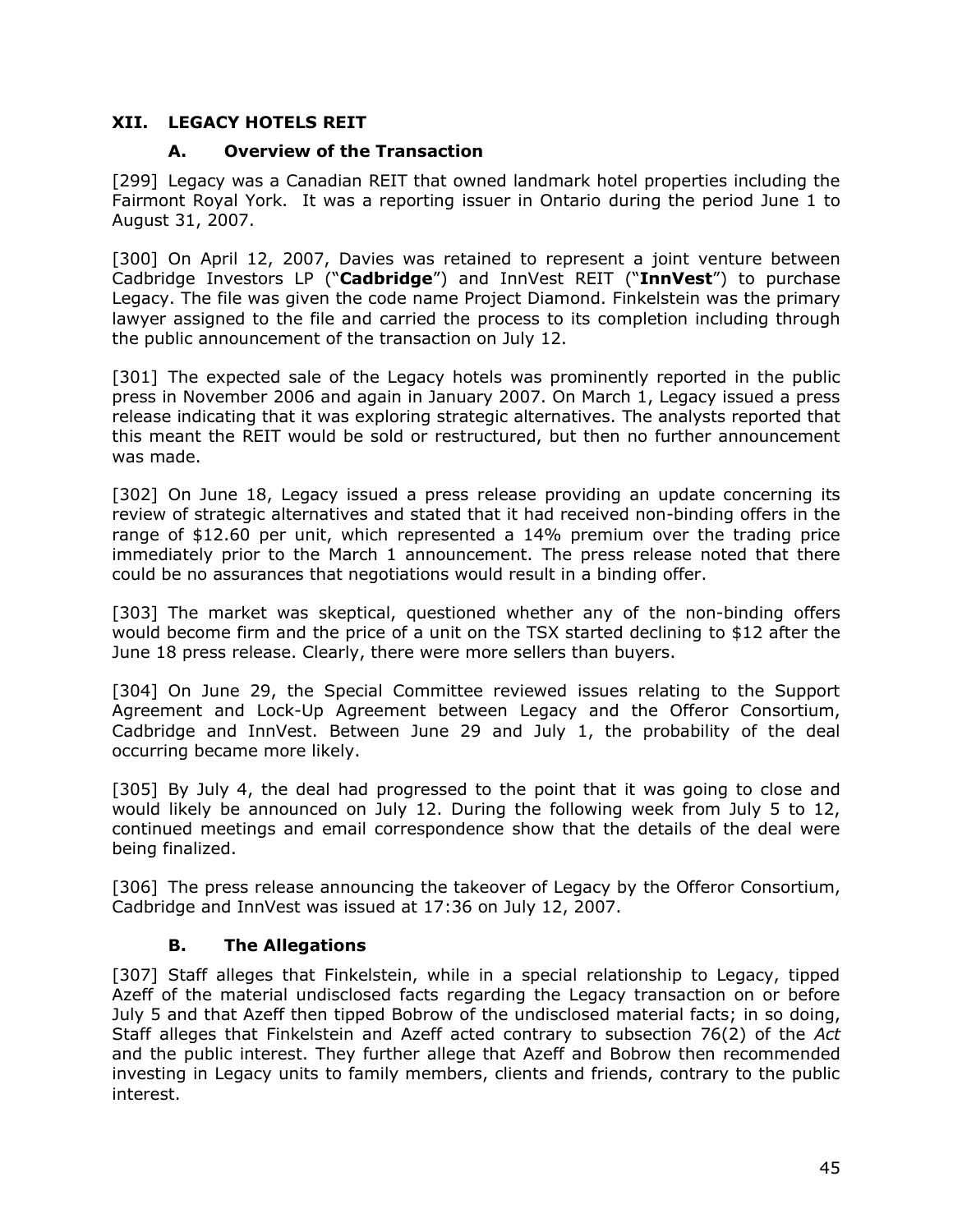### **C. The Material Facts and Finkelstein's Knowledge**

<span id="page-48-0"></span>[308] As the principal Davies lawyer on the transaction, Finkelstein was in a special relationship with Legacy. As of April 2007, he became aware of the potential of a transaction involving Legacy.

[309] By June 11, Finkelstein was aware that the Offeror Consortium had submitted a bid for all of the outstanding units of Legacy. Between June 29 and July 4, Finkelstein knew that the deal had progressed and was likely to close. He also knew that the target announcement date was approximately July 12. These were material facts, which, if disclosed, would reasonably be expected to have a significant effect on the market price or value of Legacy units (the "**Legacy Material Facts**").

[310] During the period June 29 and up until the press release on July 12, only the lawyers, including Finkelstein, other advisors and the parties knew these facts. The market certainly did not, as the price continued to decline. The Legacy Material Facts were generally undisclosed to the public until the press release of July 12.

### **D. The Evidence**

<span id="page-48-1"></span>[311] Although there are phone records of calls between Finkelstein and Azeff in the period from January to early April 2007, the frequency increased noticeably from April 9, which continued to mid-June.

[312] In April and May, clients of Azeff and Bobrow purchased 5,000 units in the expectation that there would be positive developments toward a sale. When nothing occurred, those units were sold in May and early June.

[313] In July 2007, Finkelstein was engaged in two takeover transactions, Legacy, announced July 12 and IPC REIT announced August 14, 2007. In that month he docketed 258 hours.

[314] A flurry of phone calls occurred on July 4 and 5 between Finkelstein and Azeff. Of particular note is a call at 7:39 on July 5, which lasted almost four minutes. Then, at 8:29, Azeff called HG for a call duration of over 3 minutes, and 38 minutes later, prior to the opening of the markets, HG entered an order to purchase 5,000 Legacy units. He said he could not recall how he first became interested in Legacy. On Friday, July 6, HG bought a further 5,000 units.

[315] On July 10, Finkelstein called Azeff from his office at 7:47 for two minutes. Azeff then called HG at 8:52. They spoke again at 9:02 and at 9:49 HG bought 5,000 units and at 9:53 he bought another 15,000 units for a combined investment of \$240,420 that day.

[316] On July 10, Bobrow emailed HF, who was in Germany, "I also think we should buy some Legacy, bought some for my mom this morning at 12:02". Within 26 minutes HF gave Bobrow the order to buy 10,000 shares.

[317] On July 12, the day of the announcement, there was a further call between Finkelstein and Azeff and immediately thereafter, two calls between Azeff and HG. Eleven minutes after the last call, HG entered an order to purchase 3,000 more units of Legacy and then, after further phone calls between Azeff and HG, another 5,000 units.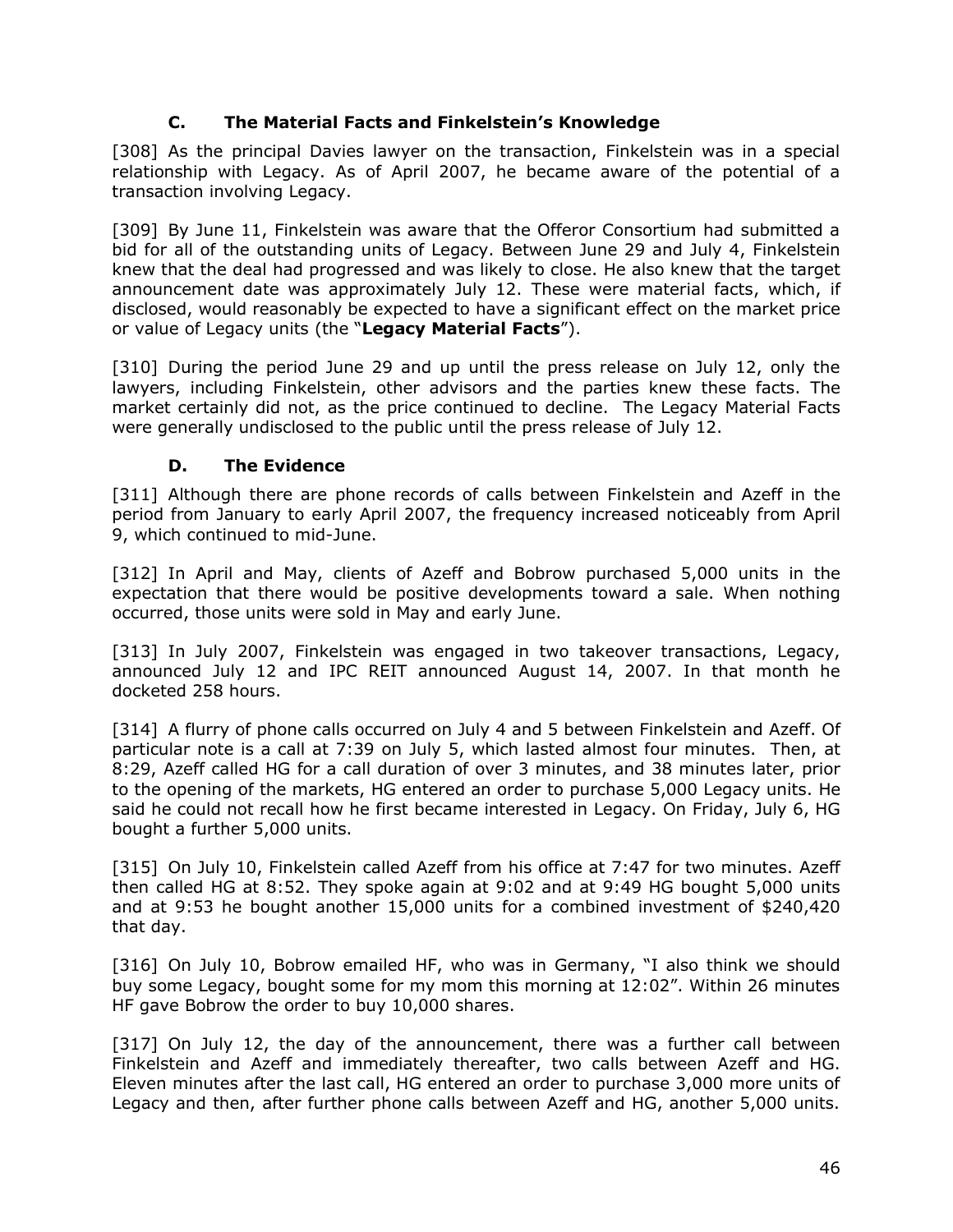In total, HG bought 38,000 units for \$456,978. At 14:35, HG sent Azeff a blank email with the subject line "2 hours!". At 17:36, the Legacy takeover was announced.

[318] LK testified that he had discussions with Azeff, initiated by Azeff, regarding Legacy. He passed on the information received from Azeff to Miller. LK did not testify that he had owned Legacy previously. On July 9, 10 and 12, he and his wife purchased 6,500 units for a total value of \$78,120, a sizeable amount for his portfolio. During these few days, there were, at least, a half dozen calls between Azeff and LK.

[319] Commencing on July 5, Azeff, on behalf of his family members, bought 8,300 units for \$100,395 and Bobrow, on behalf of his mother, bought 6,500 units for \$78,910. Mrs. Bobrow had previously sold her holdings of Legacy on May 22 and 24, 2007. Azeff's family had not owned any Legacy units in the prior six months.

[320] Irene S. and her family members bought 17,000 units on July 5, 6, 10, 11 and 12 for \$205,221. They had previously sold 4,000 units on May 25, 2007.

[321] Between July 5 and July 12, family and clients under the DK4 code invested \$3,058,387 in 254,200 Legacy units.

[322] The evidence given by the witnesses, other than the respondents, was that the initiation of their purchases of Legacy flowed from the recommendations of either Azeff or Bobrow.

#### **E. Analysis and Conclusion**

<span id="page-49-0"></span>[323] Finkelstein argued that he was not aware of the internal Legacy management discussions. However, between June 29 and July 4, Finkelstein learned that the Legacy deal had progressed and had become a firm deal that would be announced on or about July 12.

[324] Azeff's and Bobrow's submissions were principally that they followed the REIT market closely, their prior trading in Legacy aligns with publicly available information, their trading does not fit with Finkelstein's knowledge and phone contact and that there were published rumours that Legacy was a takeover target. Azeff and Bobrow sought to justify the purchases by their family members, clients and friends on the basis that the June 18 press release from Legacy, stating that it had received non-binding offers, was very positive news. Azeff also viewed a June 19 report from CIBC as an indication that a higher bid or bids might surface. If that was his belief, he would have bought then and not waited. But wait he did and the subsequent decline in late June and early July must have dented any optimism regarding Legacy receiving a firm, binding offer.

[325] There were numerous calls between Finkelstein's and Azeff's home and office numbers on July 4 and 5. We find that Azeff learned of the MNPI from Finkelstein. Azeff knew or ought to have known that Finkelstein was in a special relationship with Legacy. Azeff knew that Finkelstein was a mergers and acquisitions lawyer at Davies and, from the information imparted, he knew or ought to have known that Finkelstein was in a special relationship with Legacy.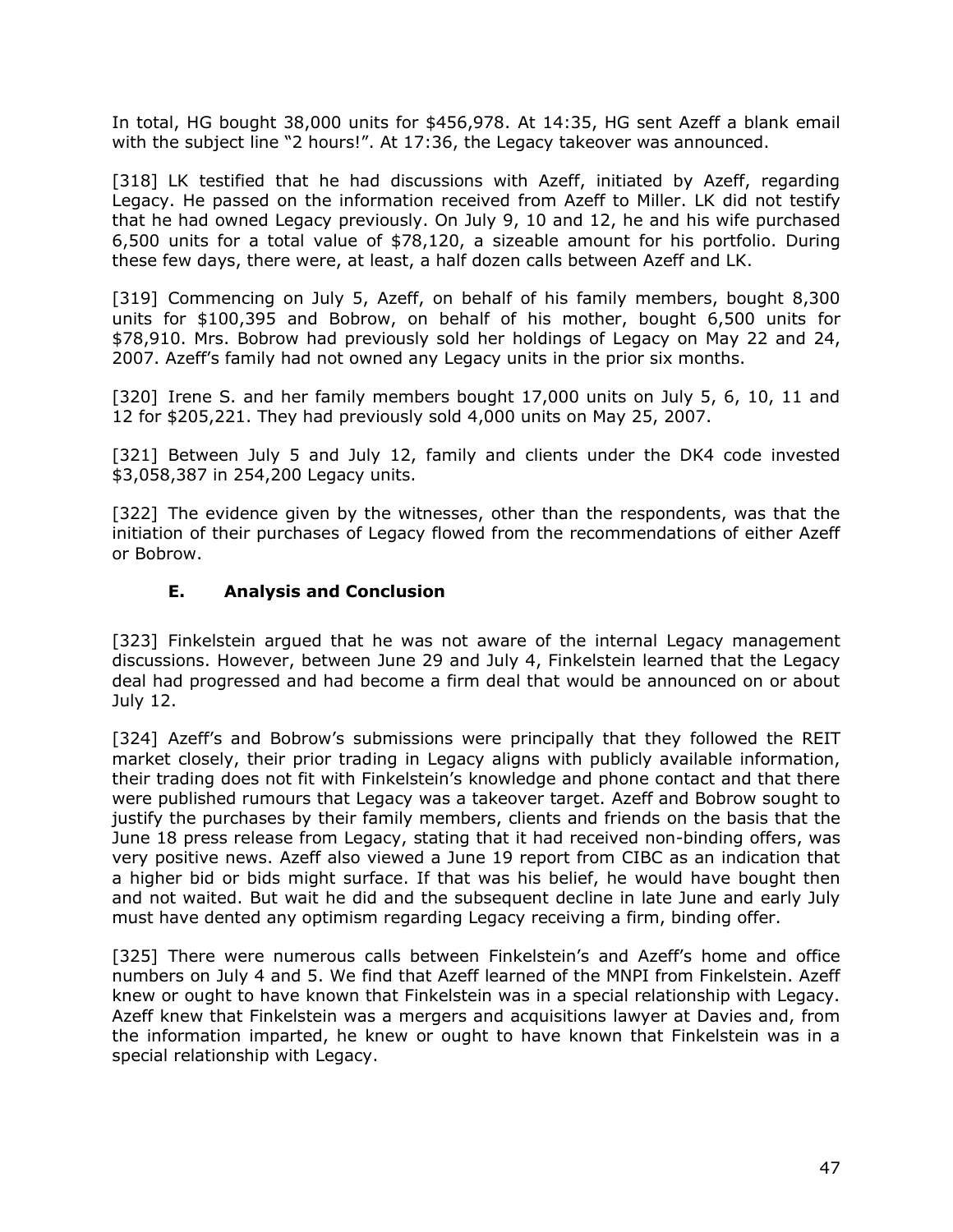[326] Bobrow, as a long-time partner of Azeff, had all the same knowledge and information as Azeff. Both acknowledged in their testimony that they shared information and clients. We find that Azeff tipped Bobrow with the MNPI he learned from Finkelstein. Bobrow in turn recommended Legacy to family and clients. We also find that Bobrow knew or ought to have known that Azeff was in a special relationship with Legacy.

[327] Given the numerous phone calls between Finkelstein and Azeff from July 4 to July 12, the large volume of precipitous purchasing of Legacy units from July 5 onwards by the Azeff and Bobrow family members, and their clients, and the passing on of information to friends immediately following calls between Finkelstein and Azeff, namely HG and LK, who bought large numbers of units themselves, separately, we determine that it is reasonable to infer, on a balance of probabilities, that Finkelstein, who was in a special relationship with Legacy, conveyed MNPI to Azeff contrary to section 76(2) of the *Act.* Azeff in turn tipped Bobrow. Both recommended the purchase of Legacy units to family, friends and clients, contrary to the public interest. Of particular note is an email from HG to Azeff at 14:35 on July 12 "2 hours!", a few hours before the public announcement.

[328] With respect to allegations relating to Legacy, we find that from July 4, 2007 to July 12, 2007:

- (a) Legacy was a "reporting issuer" within the meaning of the *Act*;
- (b) Finkelstein was a person in a special relationship with Legacy within the meaning of subsection 76(5)(b) of the *Act*;
- (c) the Legacy Material Facts were facts that would reasonably be expected to have a significant effect on the market price or value of the Legacy securities and was therefore "material facts" with respect to Legacy, within the meaning of the *Act*;
- (d) Finkelstein informed Azeff and Azeff informed Bobrow, other than in the necessary course of business, of the Legacy Material Facts before they had been generally disclosed, contrary to subsection 76(2) of the *Act* and contrary to the public interest; and
- <span id="page-50-0"></span>(e) each of Azeff and Bobrow acted contrary to the public interest by recommending, with knowledge of the Legacy Material Facts, that a client or clients purchase Legacy securities.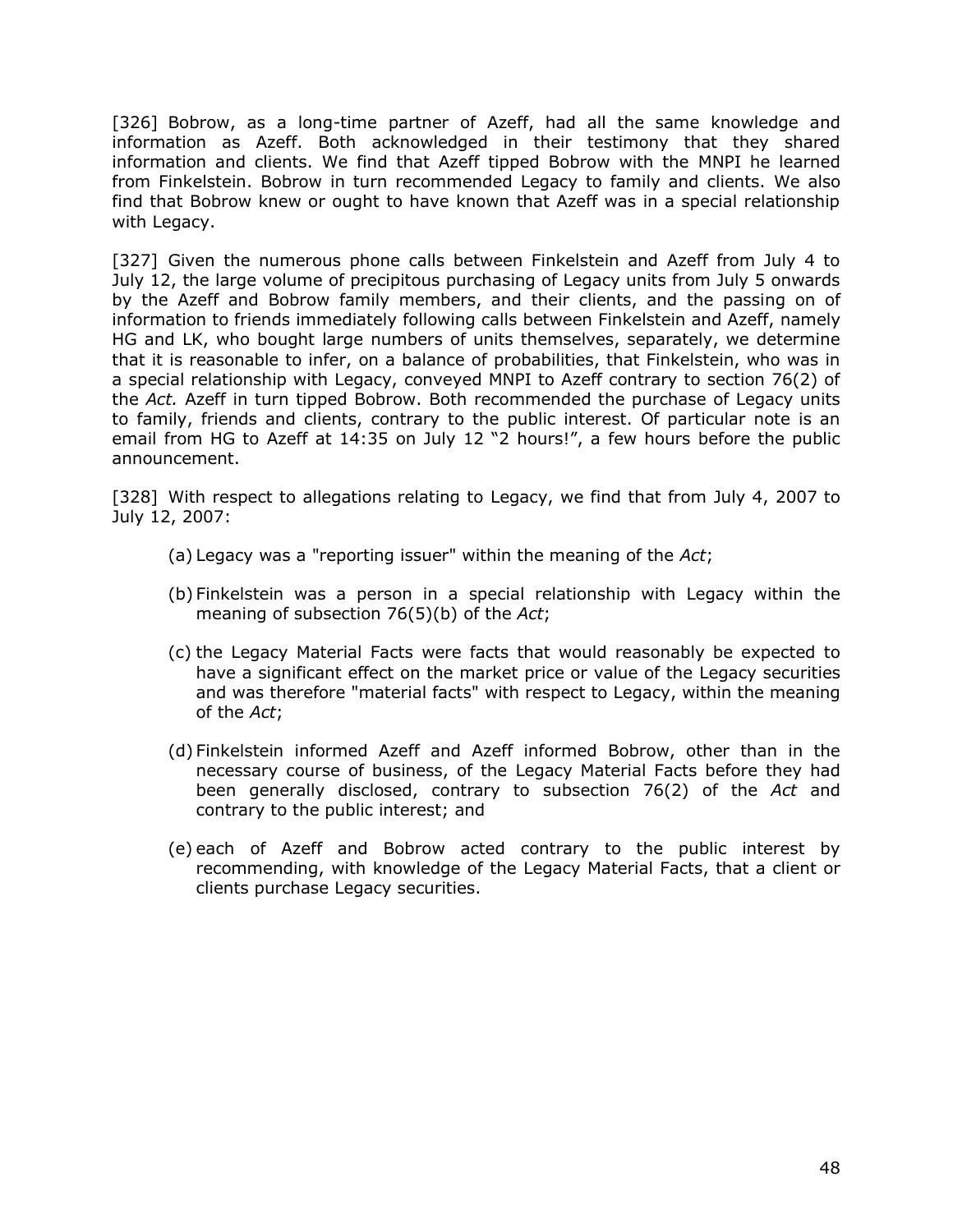#### <span id="page-51-0"></span>**XIII. IPC US REIT**

#### **A. Overview of the Transaction**

[329] In 2007, IPC was a REIT reporting issuer in Ontario that invested exclusively in US commercial real estate. It was listed on the TSX.

[330] After unsuccessful attempts to sell itself privately in 2005 and 2006, on January 30, 2007, IPC issued a press release announcing the intention to solicit proposals for its acquisition.

[331] On February 6, 2007, Davies opened a file to represent IPC during the public sale process. Finkelstein was the principal Davies' lawyer assigned to the matter. He thus was in a special relationship with the issuer.

[332] 140 potential buyers expressed interest and 67 entered into Confidentiality and Standstill Agreements in the month of February.

[333] On March 14, 2007, potential buyers submitted first round bids. Of these, five were invited into the second round. Despite negotiations through May and June, none of the bids was accepted.

[334] On August 2, Behringer, which had signed a Confidentiality Agreement with IPC in February, but had never submitted a bid, reached out to IPC regarding an Acquisition Proposal. Finkelstein was copied on the transmission. That afternoon, IPC responded positively that it did not see any deal breakers. There was no evidence that Finkelstein knew of any proposal by Behringer earlier than August 2.

[335] On August 14, the takeover was publicly announced.

#### **B. The Allegations**

<span id="page-51-1"></span>[336] Staff alleges that Finkelstein, while in a special relationship with IPC, informed Azeff of the material undisclosed facts of the transaction, contrary to subsection 76(2) of the *Act*.

[337] Staff further alleges that Azeff tipped Bobrow and both, while in a special relationship with, and in possession of material undisclosed facts, recommended the purchase of IPC units to family members, clients and friends contrary to the public interest.

### **C. Analysis and Conclusion**

<span id="page-51-2"></span>[338] Since buying of IPC units in DK4 accounts began at 11:13 on August 8, Staff's allegations hinge on communication between Finkelstein and Azeff on August 7.

[339] For 2007, complete records exist for work-to-work calls, cell phone calls and home-to-home calls. Between July 23 and August 7, the records indicate no calls between Finkelstein and Azeff.

[340] On August 7 at 17:00, there was a call from Azeff to Finkelstein at work for one minute. It is incongruous that Azeff was calling Finkelstein seeking information of a confidential nature when they had not spoken for two weeks. Finally, we accept the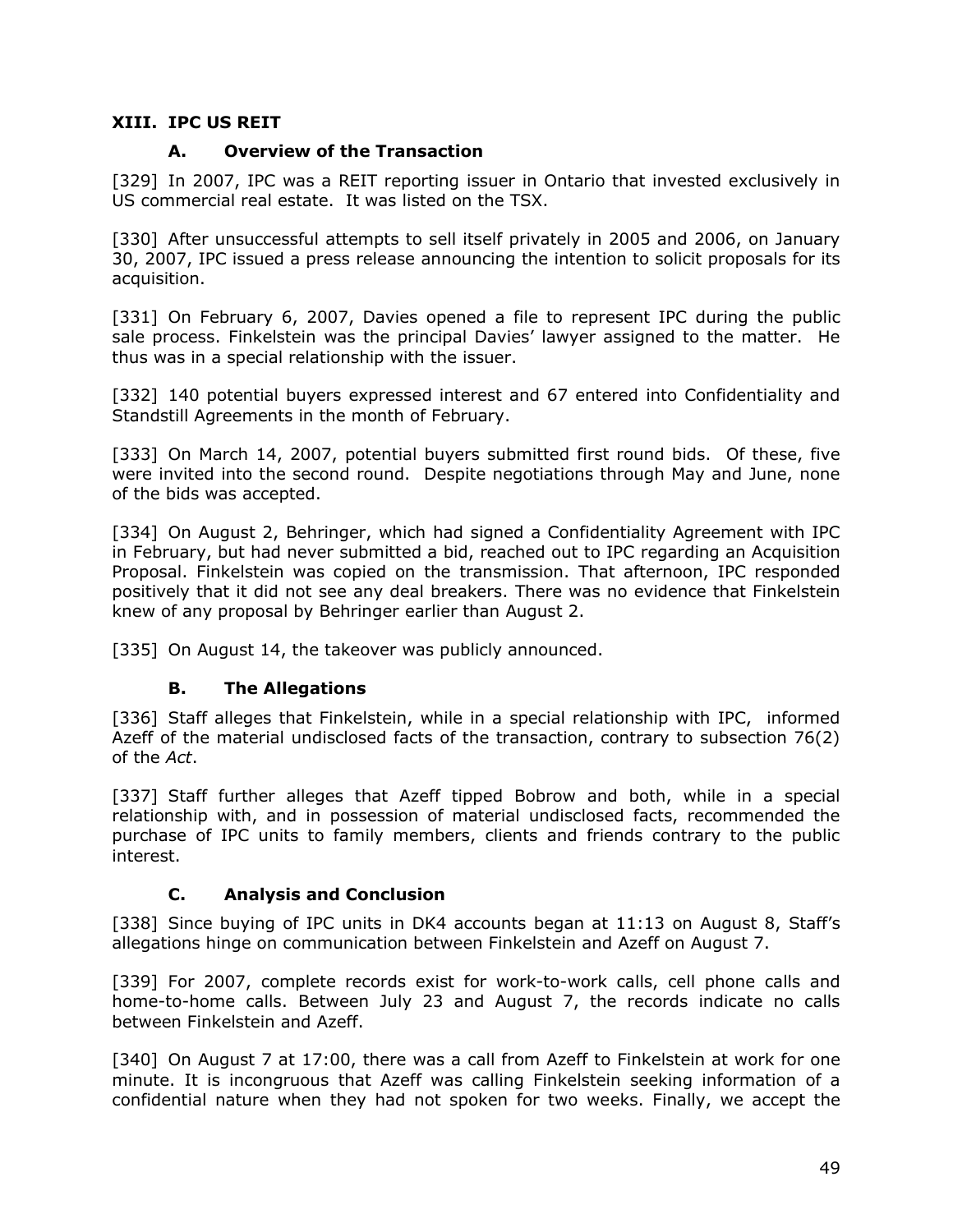evidence of Finkelstein that he had no conversation with Azeff as he was on a conference call at the time.

[341] Without the vital link of the telephone call on August 7, any inference to be drawn from the immediately subsequent fortuitous trading by Azeff and Bobrow and others would be inferences founded on speculation.

[342] The allegations related to IPC are dismissed.

#### <span id="page-52-0"></span>**XIV. CONCLUSION**

[343] Upon considering the evidence tendered, submissions made and legal authorities cited to us by the parties with respect to each allegation, and for each of the Respondents, we make the following conclusions:

- 1. With respect to allegations relating to Masonite, we find that from November 16, 2004 to December 22, 2004:
	- (a) Masonite was a "reporting issuer" within the meaning of the *Act*;
	- (b) Finkelstein was a person in a special relationship with Masonite within the meaning of subsection 76(5)(b) of the *Act*;
	- (c) the MHM Material Facts were facts that would reasonably be expected to have a significant effect on the market price or value of the Masonite securities and were therefore "material facts" with respect to Masonite, within the meaning of the *Act*;
	- (d) Finkelstein informed Azeff, Azeff informed Bobrow and LK, Bobrow informed HF, Miller informed Cheng and DW, and Cheng informed SK, other than in the necessary course of business, of the MHM Material Facts before they had been generally disclosed, contrary to subsection 76(2) of the *Act* and contrary to the public interest;
	- (e) each of Azeff, Bobrow, Miller and Cheng learned of the MHM Material Fact from a person whom he knew or ought reasonably to have known was a person in a special relationship with Masonite and, as a result, were persons in a special relationship with Masonite within the meaning of subsection 76(5)(e) of the *Act*;
	- (f) based on the foregoing, Azeff, Bobrow, Miller and Cheng each purchased Masonite securities with knowledge of the MHM Material Facts that had not been generally disclosed, contrary to subsection 76(1) of the *Act* and contrary to the public interest; and
	- (g) each of Azeff, Bobrow, Miller and Cheng acted contrary to the public interest by recommending, with knowledge of the MHM Material Facts, that a client or clients purchase Masonite securities.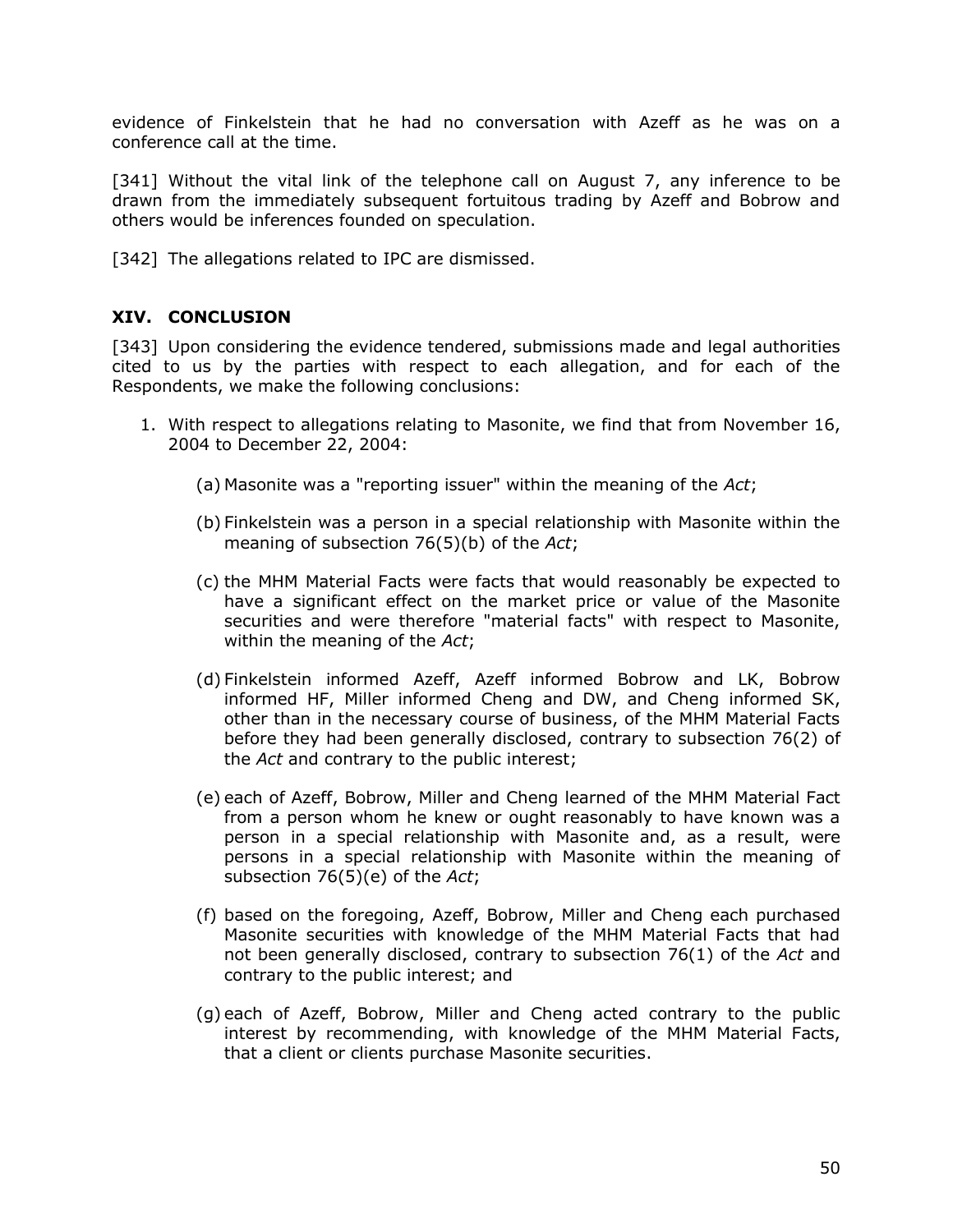- 2. With respect to allegations relating to MDSI, we are not satisfied that Finkelstein tipped Azeff or that Azeff in turn recommended MDSI to others.
- 3. With respect to allegations relating to Placer, we are not satisfied that Finkelstein tipped Azeff, that Azeff tipped Bobrow, traded and recommended Placer to others or that Bobrow traded and recommended to others.
- 4. With respect to allegations relating to Dynatec, we find that from April 18, 2007 to April 20, 2007:
	- (a) Dynatec was a "reporting issuer" within the meaning of the *Act*;
	- (b) Finkelstein was a person in a special relationship with Dynatec within the meaning of subsection 76(5)(c) or (e) of the *Act*;
	- (c) the Dynatec Material Fact was a fact that would reasonably be expected to have a significant effect on the market price or value of the Dynatec securities and is therefore a "material fact" with respect to Dynatec, within the meaning of the *Act*;
	- (d) Finkelstein informed Azeff and Azeff informed Bobrow, other than in the necessary course of business, of the Dynatec Material Fact before it had been generally disclosed, contrary to subsection 76(2) of the *Act* and contrary to the public interest;
	- (e) each of Azeff and Bobrow learned of the Dynatec Material Fact from a person whom he knew or ought reasonably to have known was a person in a special relationship with Dynatec and, as a result, were persons in a special relationship with Dynatec within the meaning of subsection 76(5)(e) of the *Act*; and
	- (f) each of Azeff and Bobrow acted contrary to the public interest by recommending, with knowledge of the Dynatec Material Fact, that a client or clients purchase Dynatec securities.
- 5. We do not find that the allegations of illegal trading, tipping and recommending against Miller and Cheng have been established in respect of Dynatec.
- 6. With respect to allegations relating to Legacy, we find that from July 4, 2007 to July 12, 2007:
	- (a) Legacy was a "reporting issuer" within the meaning of the *Act*;
	- (b) Finkelstein was a person in a special relationship with Legacy within the meaning of subsection 76(5)(b) of the *Act*;
	- (c) the Legacy Material Facts were facts that would reasonably be expected to have a significant effect on the market price or value of the Legacy securities and were therefore "material facts" with respect to Legacy, within the meaning of the *Act*;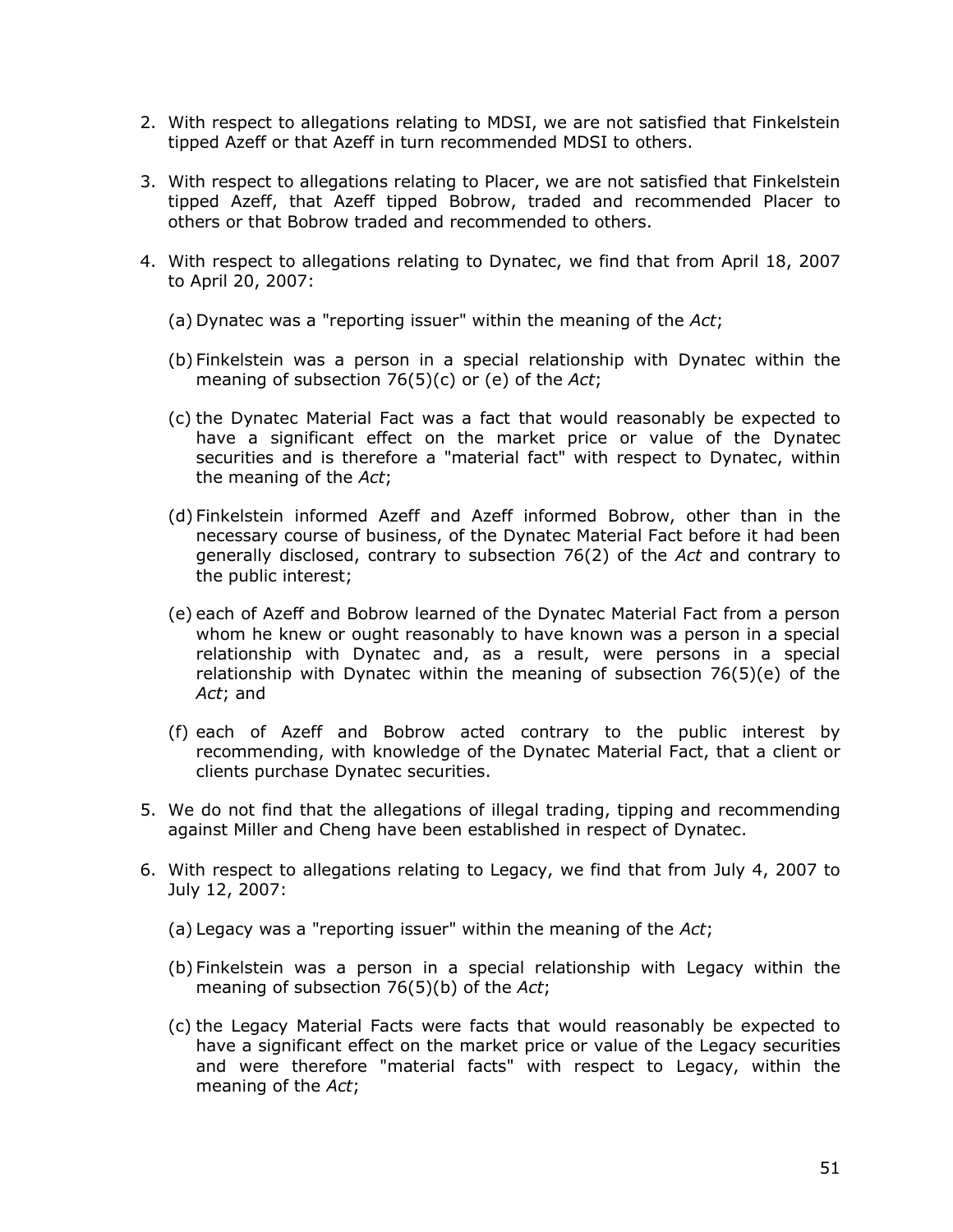- (d) Finkelstein informed Azeff and Azeff informed Bobrow, other than in the necessary course of business, of the Legacy Material Facts before they had been generally disclosed, contrary to subsection 76(2) of the *Act* and contrary to the public interest; and
- (e) each of Azeff and Bobrow acted contrary to the public interest by recommending, with knowledge of the Legacy Material Facts, that a client or clients purchase Legacy securities.
- 7. With respect to allegations relating to IPC, we are not satisfied that Finkelstein tipped Azeff or that Azeff tipped Bobrow and recommended IPC to others or that Bobrow recommended IPC.

[344] For the reasons outlined above, we will also issue an order dated March 24, 2015 which sets down the date of May 21, 2015 for a hearing with respect to sanctions and costs in this matter.

Dated at Toronto this 24<sup>th</sup> day of March, 2015.

*"Alan Lenczner"*

\_\_\_\_\_\_\_\_\_\_\_\_\_\_\_\_\_\_\_\_\_\_\_\_\_\_ Alan J. Lenczner

\_\_\_\_\_\_\_\_\_\_\_\_\_\_\_\_\_\_\_\_\_\_\_\_\_\_ \_\_\_\_\_\_\_\_\_\_\_\_\_\_\_\_\_\_\_\_\_\_\_\_\_\_

*"AnneMarie Ryan*" *"Catherine Bateman"*

AnneMarie Ryan Catherine E. Bateman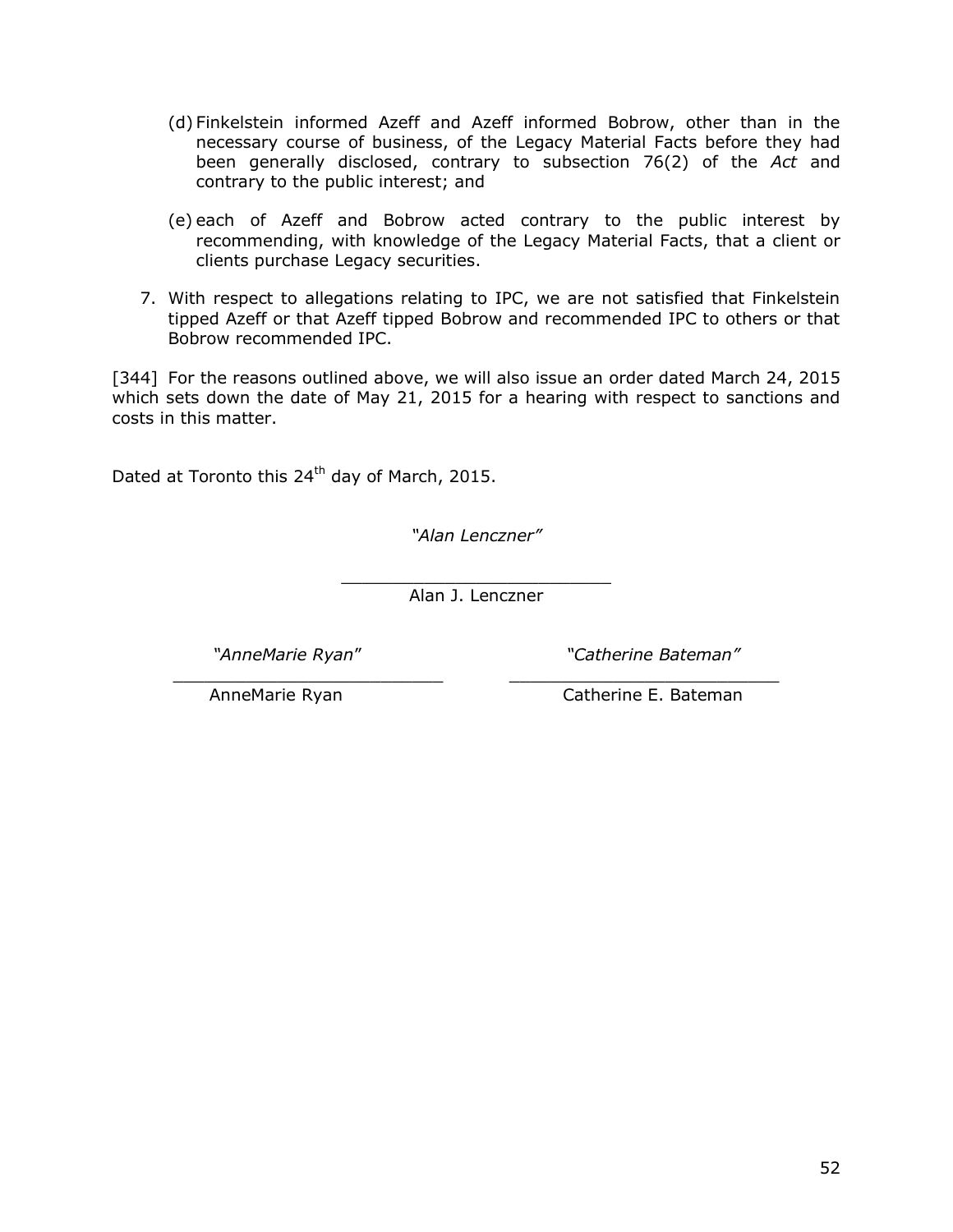#### **APPENDIX A:**

#### <span id="page-55-0"></span>**SECTION 76 OF THE ACT IN THE RELEVANT PERIOD FROM 2004-2007**

#### **Trading where undisclosed change**

**76.** (1) No person or company in a special relationship with a reporting issuer shall purchase or sell securities of the reporting issuer with the knowledge of a material fact or material change with respect to the reporting issuer that has not been generally disclosed.

#### **Tipping**

(2) No reporting issuer and no person or company in a special relationship with a reporting issuer shall inform, other than in the necessary course of business, another person or company of a material fact or material change with respect to the reporting issuer before the material fact or material change has been generally disclosed.

#### **Idem**

(3) No person or company that proposes,

- (a) to make a take-over bid, as defined in Part XX, for the securities of a reporting issuer;
- (b) to become a party to a reorganization, amalgamation, merger, arrangement or similar business combination with a reporting issuer; or
- (c) to acquire a substantial portion of the property of a reporting issuer,

shall inform another person or company of a material fact or material change with respect to the reporting issuer before the material fact or material change has been generally disclosed except where the information is given in the necessary course of business to effect the take-over bid, business combination or acquisition.

### **Defence**

(4) No person or company shall be found to have contravened subsection (1), (2) or (3) if the person or company proves that the person or company reasonably believed that the material fact or material change had been generally disclosed.

### **Definition**

(5) For the purposes of this section,

"person or company in a special relationship with a reporting issuer" means,

- (a) a person or company that is an insider, affiliate or associate of,
	- (i) the reporting issuer,
	- (ii) a person or company that is proposing to make a take-over bid, as defined in Part XX, for the securities of the reporting issuer, or
	- (iii) a person or company that is proposing to become a party to a reorganization, amalgamation, merger or arrangement or similar business combination with the reporting issuer or to acquire a substantial portion of its property,
- (b) a person or company that is engaging in or proposes to engage in any business or professional activity with or on behalf of the reporting issuer or with or on behalf of a person or company described in subclause (a) (ii) or (iii),